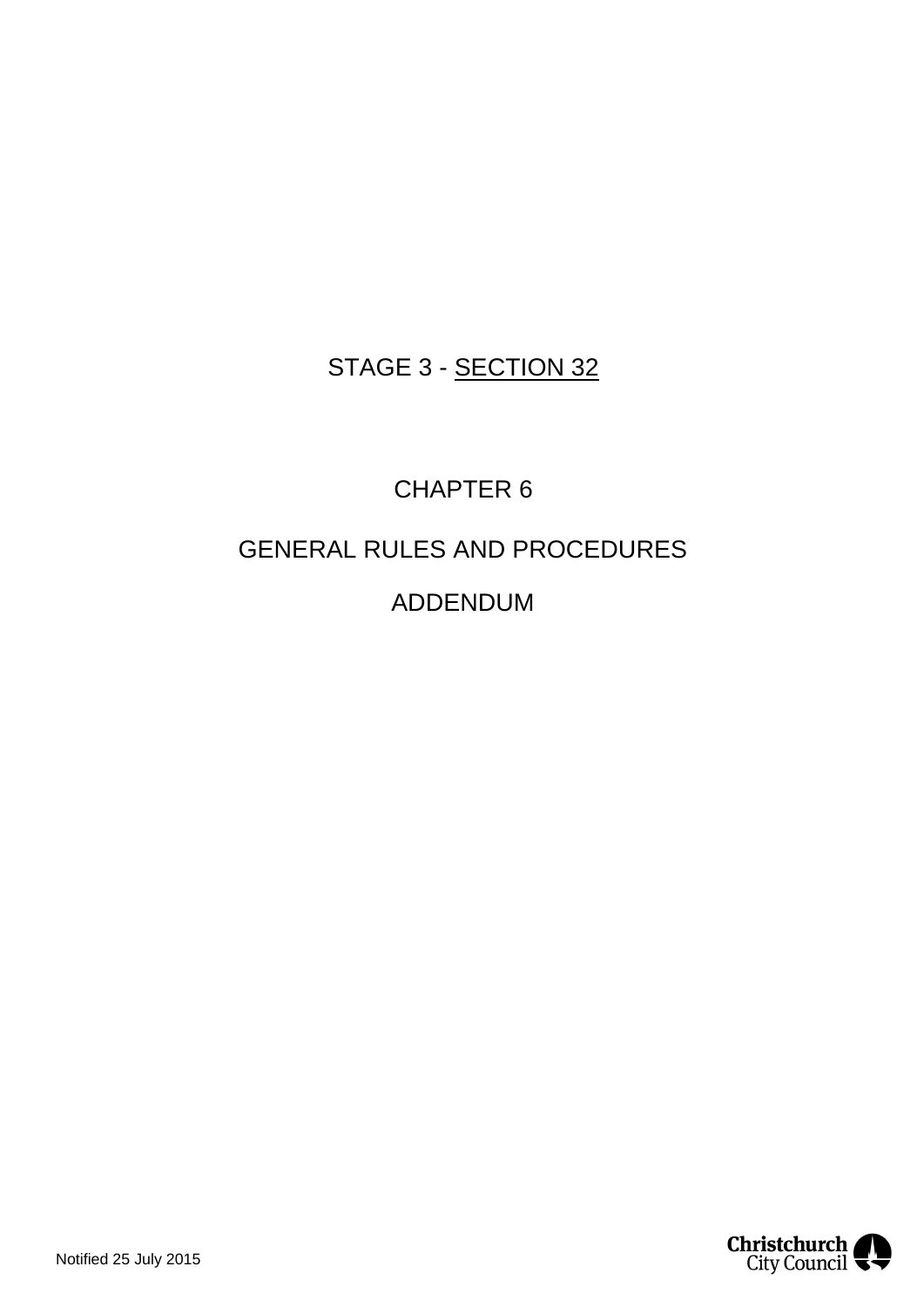### Parts of the section 32 report specific to Stage 3 General Rules

**1.0 INTRODUCTION**

[…]

## **1.3 REPLACEMENT DISTRICT PLAN**

1.3.1 Stages 1, 2 and 3

*Parts of the General Rules and Procedures Chapter have been included in both Stage 1 and Stage 2 of the proposed replacement District Plan* Because the General Rules and Procedures proposal applies across the proposed Replacement District Plan, part of the proposal have been included in all three stages of the review. The first stage of the review focused on those chapters which were considered urgent in terms of promoting the recovery of Christchurch. This included the Residential, Commercial, Natural Hazards and Strategic Directions chapters.

Section 6.4 Temporary Earthquake Recovery Activities and its two appendices (Appendix 6.1 and Appendix 6.2) were notified as part of Stage 1 of the review and the extension to Stage 1 directed by the Independent Hearings Panel. This section includes provisions for activities displaced by the earthquakes, storage facilities and workers' temporary accommodation.

Stage 2 of the General Rules and Procedures chapter includes all outstanding subsections including:

- 6.1 Noise
- 6.2 Temporary activities, buildings and events
- 6.3 Outdoor lighting and glare
- 6.5 Scheduled activities
- 6.6 Water body setbacks
- 6.7 Aircraft protection
- 6.8 Signs
- 6.9 Sale of alcohol
- 6.10 Public safety and emergency services

The majority of Appendix 6.6 Landscaping and Tree Planting – Rules and Guidance was notified as part of Stage 1 as an Appendix to the Industrial Chapter (Appendix 16.7.1). Because this guidance applies to a number of zones, it has been moved to the General Rules chapter and some additional guidance related to planting for quarry screening has been added for Stage 2.

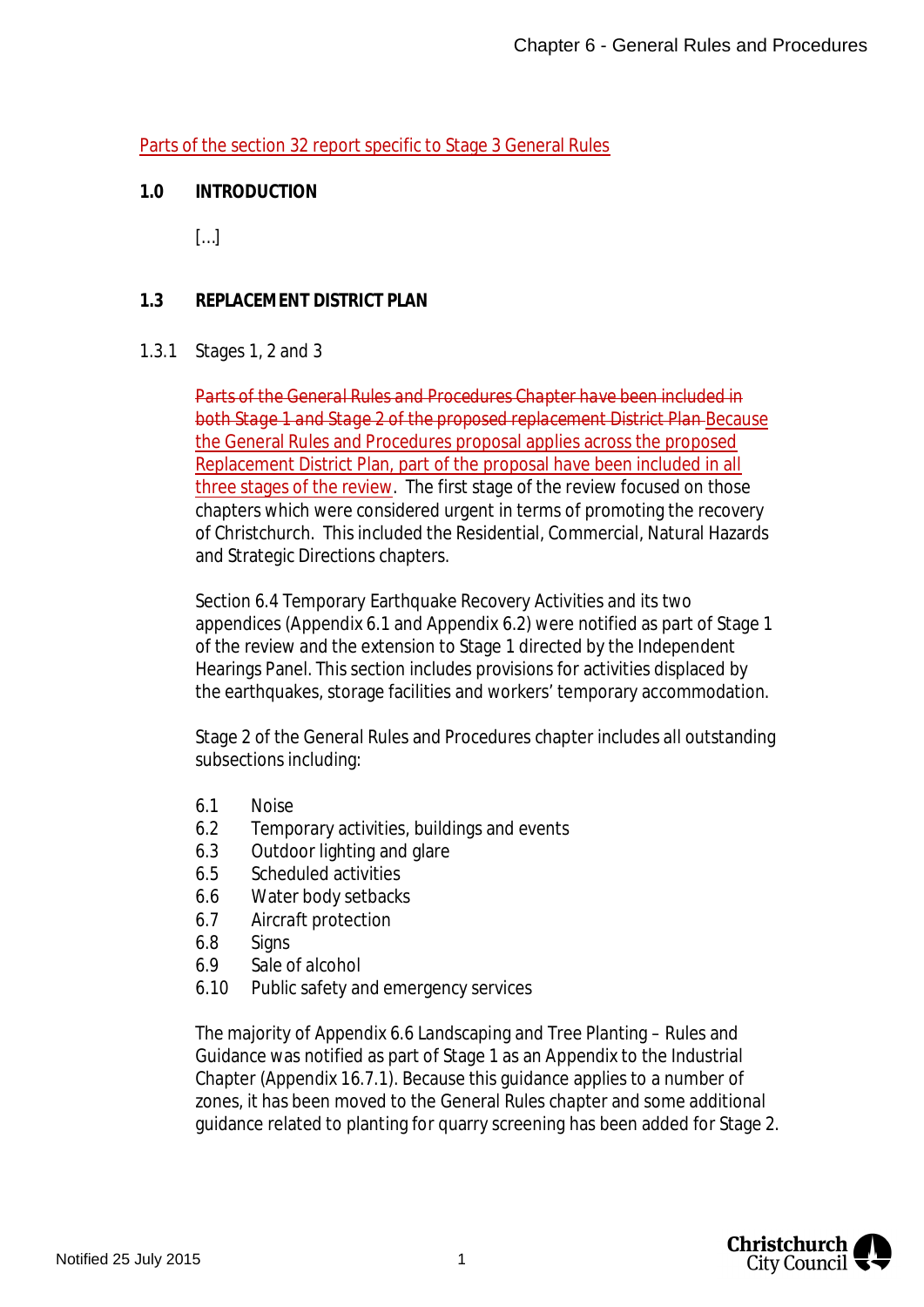Stage 3 includes additional rules for s6.2 Temporary Activities, Buildings and Events, s6.3 Outdoor Lighting and Glare and s6.6 Water Body Setbacks. These rules are generally consequential amendments resulting from matters dealt with in other Stage 3 proposals (i.e. Natural and Cultural Heritage, Coastal, and Natural Hazards) and benefit from reading in context with those proposals. The Stage 2 s32 analysis for those sections generally continues to inform aspects of the Stage 3 proposal.

[…]

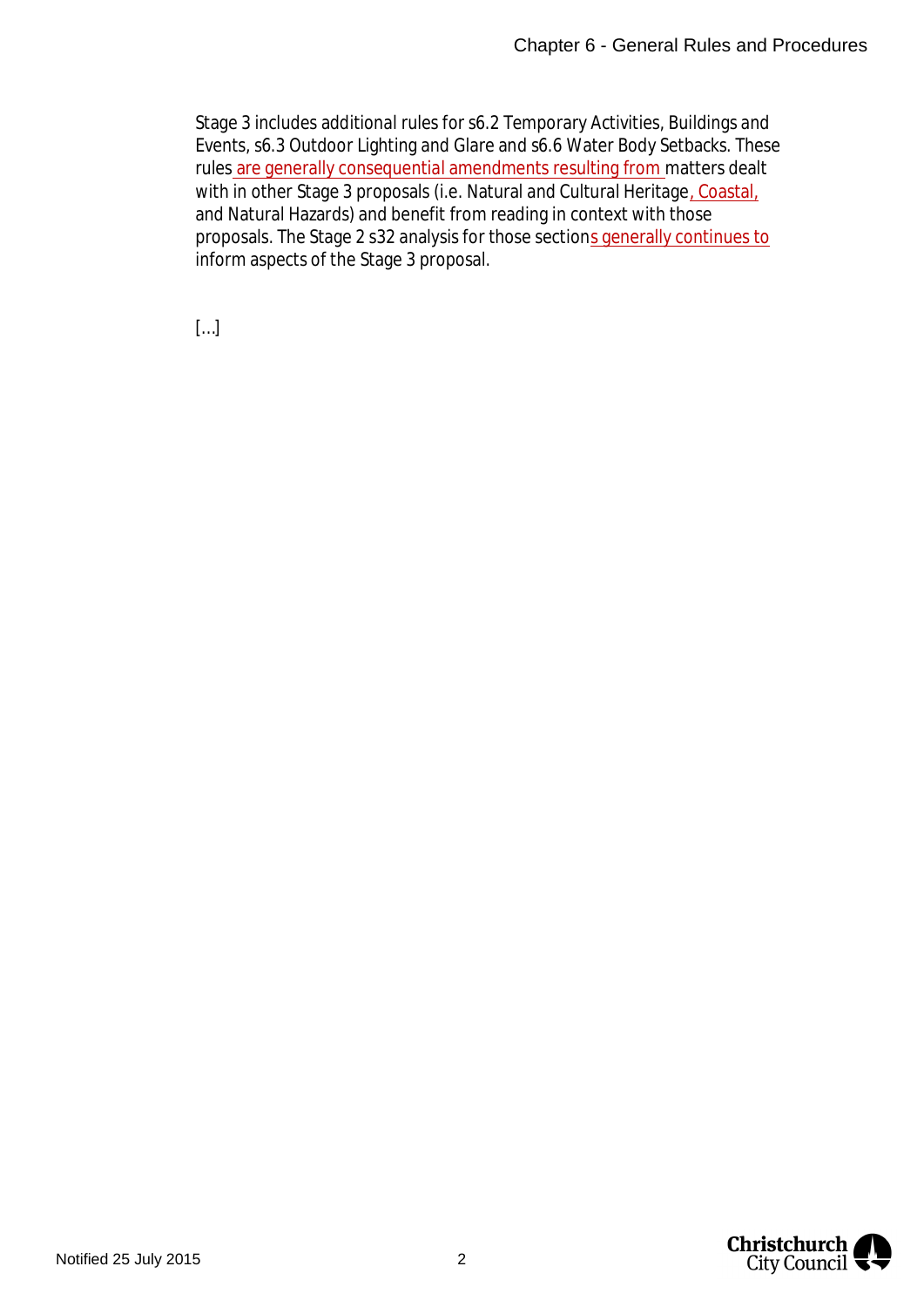### **3.0 TEMPORARY ACTIVITIES, BUILDINGS AND EVENTS**

 $\left[\ldots\right]$ 

#### **3.2.0 RESOURCE MANAGEMENT ISSUES**

- 1. Several resource management issues have emerged from a range of sources including issues that have arisen from:
	- a. discretionary discussions with stakeholders including the Council's Events Team;
	- b. the administration of the operative District Plan; and
	- c. comparison of provisions with other recently reviewed District Plans.

**3.2.1 Resource Management Issue 1: Managing adverse effects of temporary activities**

#### **TEMPORARY ACTIVITIES RESOURCE MANAGEMENT ISSUE 1**

|    |                                                                                   | 1. SUMMARY OF ISSUE                                                               |  |  |
|----|-----------------------------------------------------------------------------------|-----------------------------------------------------------------------------------|--|--|
|    | Temporary activities have an important role to play in the economic, social<br>a. |                                                                                   |  |  |
|    |                                                                                   | and cultural recovery of the District. However, they also have the potential,     |  |  |
|    |                                                                                   | depending on their nature, scale, location and duration, to create adverse        |  |  |
|    |                                                                                   | effects for the local community. In many cases, these effects can be tolerated    |  |  |
|    | to a greater extent than what would be acceptable for a permanent activity,       |                                                                                   |  |  |
|    |                                                                                   | but in some cases they still requirement management.                              |  |  |
|    | b.                                                                                | The adverse effects of most concern are noise, traffic generation and parking     |  |  |
|    |                                                                                   | effects, amenity impacts of temporary buildings, loss of public access to public  |  |  |
|    |                                                                                   | open spaces, light spill and glare, waste generation and potential adverse        |  |  |
|    |                                                                                   | effects on sensitive environments including the coastal environment, sites of     |  |  |
|    |                                                                                   | ecological significance, heritage areas and silent file areas.                    |  |  |
|    | C.                                                                                | It is unclear, however, from the drafting of the rules in the operative Plan, the |  |  |
|    |                                                                                   | extent to which other Plan rules such as noise, glare, alteration of a heritage   |  |  |
|    | site or modification of significant trees are intended to apply to temporary      |                                                                                   |  |  |
|    | activities. For example, the CCRP Noise and Entertainment Provisions include      |                                                                                   |  |  |
|    | noise standards for events in Hagley Park, the City Mall and other locations,     |                                                                                   |  |  |
|    | but the temporary activities rules in the CCRP state "notwithstanding anything    |                                                                                   |  |  |
|    | to the contrary in this Plan" temporary events are permitted.                     |                                                                                   |  |  |
|    |                                                                                   |                                                                                   |  |  |
| 2. |                                                                                   | <b>GENERAL DIRECTIONS</b>                                                         |  |  |
|    | a.                                                                                | The general policy direction from the Christchurch Central Recovery Plan has      |  |  |
|    |                                                                                   | been to:                                                                          |  |  |
|    |                                                                                   | i. provide for temporary activities and events in the Central City                |  |  |
|    |                                                                                   | Business and Mixed Use zones, particularly on vacant sites, with no               |  |  |
|    | restrictions until 2016;                                                          |                                                                                   |  |  |
|    | ii. extend the permitted time period for temporary construction                   |                                                                                   |  |  |
|    |                                                                                   | buildings in the Central City; and                                                |  |  |
|    |                                                                                   | allow temporary signage related to the rebuild as a permitted activity.<br>iii.   |  |  |
|    |                                                                                   |                                                                                   |  |  |
| 3. |                                                                                   | PROPOSED DIRECTION IN ADDRESSING THE ISSUE                                        |  |  |

a. Having regard to the direction to provide for and enable temporary activities and to reduce reliance on consenting processes, the recommended policy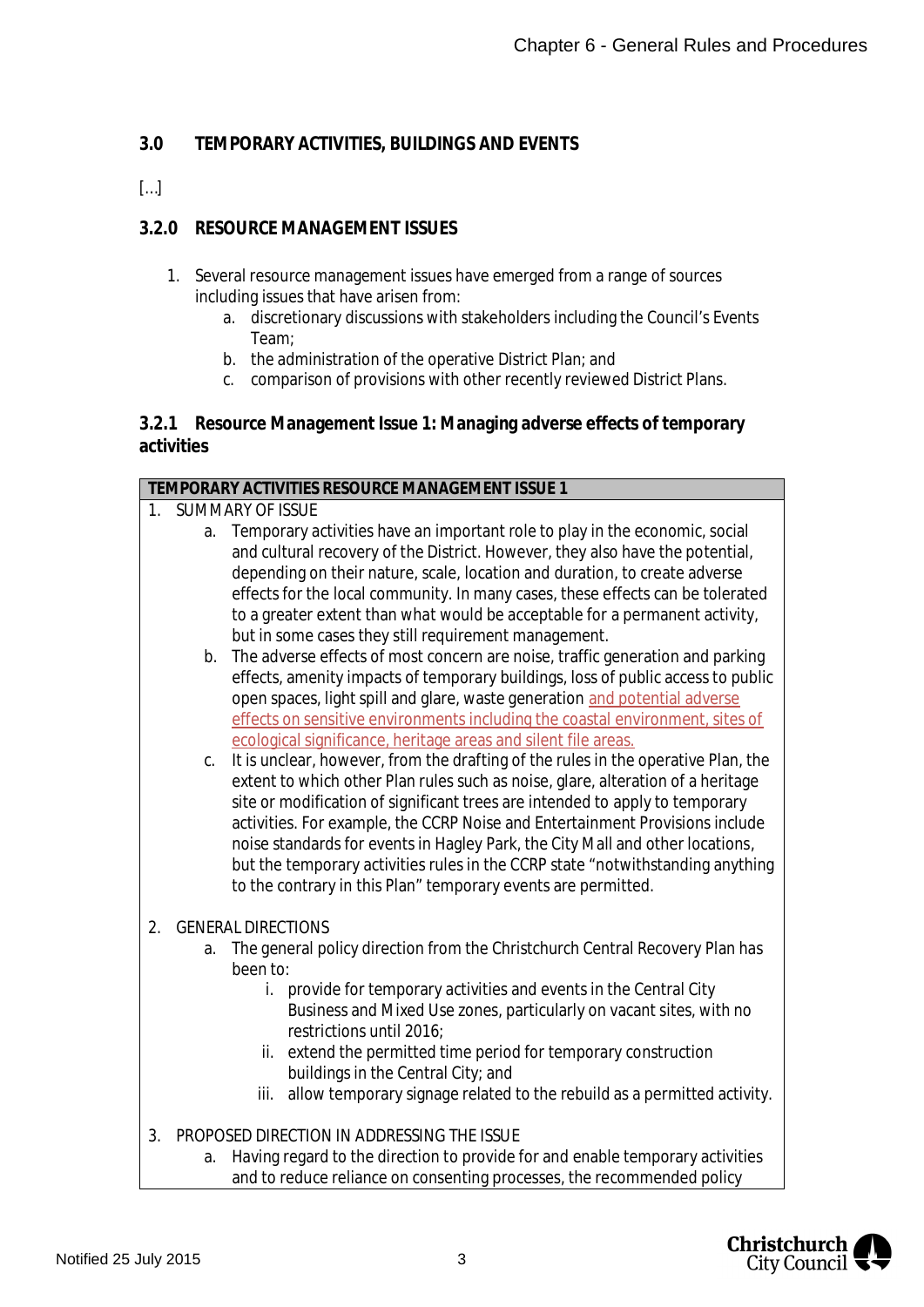approach is to clarify which Plan rules continue to apply to temporary activities but to set achievable Permitted Standards for the majority of activities where adverse effects can be tolerated because of the short term nature of the activity.

#### 4. SCALE AND SIGNIFICANCE

a. The change to an activities-based plan format and the need to clarify the status of other Plan rules have resulted in the drafting of a number of new standards for temporary activities. The new standards, however, are considered to be permissive and enabling and, as a result, the scale and significance of the changes are considered to be minor.

## […]

#### **3.2.3 Resource Management Issue 3: Providing for events**

#### **TEMPORARY ACTIVITIES RESOURCE MANAGEMENT ISSUE 3**

| 1. SUMMARY OF ISSUE                                                                  |                                                                                    |  |  |  |  |
|--------------------------------------------------------------------------------------|------------------------------------------------------------------------------------|--|--|--|--|
| a.                                                                                   | Temporary events such as concerts, festivals, races and exhibitions contribute     |  |  |  |  |
|                                                                                      | significantly to the economic, social and cultural wellbeing of the District. Pre- |  |  |  |  |
|                                                                                      | earthquake event-related expenditure in Christchurch exceeded \$40 million a       |  |  |  |  |
|                                                                                      | year. This contribution is particularly important in the context of the rebuild.   |  |  |  |  |
| b.                                                                                   | The loss of a number of permanent entertainment venues has placed                  |  |  |  |  |
|                                                                                      | additional pressure on remaining facilities and has required a more creative       |  |  |  |  |
|                                                                                      | and flexible approach to organising events. This raises the question of            |  |  |  |  |
|                                                                                      | whether events should be enabled everywhere or should be directed towards          |  |  |  |  |
|                                                                                      | centres and, particularly, towards the Central City.                               |  |  |  |  |
| C.                                                                                   | There is a need to continue to manage the effects of events, particularly          |  |  |  |  |
|                                                                                      | noise, traffic generation and parking, and waste management. While some            |  |  |  |  |
|                                                                                      | temporary activities have a limited duration and cause minimal effects, other      |  |  |  |  |
|                                                                                      | activities, particularly larger scale events, have the potential to disrupt        |  |  |  |  |
|                                                                                      | sensitive environments such as Sites of Ecological Significance, the Coastal       |  |  |  |  |
|                                                                                      | Environment or Silent File Areas, to a degree that needs to be managed even        |  |  |  |  |
|                                                                                      | in the short term.                                                                 |  |  |  |  |
| Events in Council-owned public spaces, including road and parks, are generally<br>d. |                                                                                    |  |  |  |  |
| controlled through a licensing system under the Trading and Events in Public         |                                                                                    |  |  |  |  |
| Places Policy 2010, the Parks and Reserves Bylaw 2008 and the Public Places          |                                                                                    |  |  |  |  |
|                                                                                      | Bylaw 2008.                                                                        |  |  |  |  |
| е.                                                                                   | The function of the District Plan rules with respect to events is to provide       |  |  |  |  |
|                                                                                      | guidance for licensing and permitting decisions and to address the effects of      |  |  |  |  |
|                                                                                      | events proposed on sites that are not Council-managed and therefore not            |  |  |  |  |
|                                                                                      | subject to the permitting process.                                                 |  |  |  |  |
| f.                                                                                   | While the operative Plan rules permit events for up to a month, they require       |  |  |  |  |
|                                                                                      | consents for periodic events lasting longer than a month. So a festival for 14     |  |  |  |  |
|                                                                                      | consecutive days would be permitted but a concert series once a week for six       |  |  |  |  |
|                                                                                      | weeks would require a consent.                                                     |  |  |  |  |
| g.                                                                                   | Consideration also needs to be given to clarifying the status of the temporary     |  |  |  |  |
|                                                                                      | activities rules with respect to events using permanent facilities. As the         |  |  |  |  |
|                                                                                      | temporary activities rules are generally more permissive than what would be        |  |  |  |  |
|                                                                                      | allowed under the zone rules for permanent activities, there is a risk of sites    |  |  |  |  |

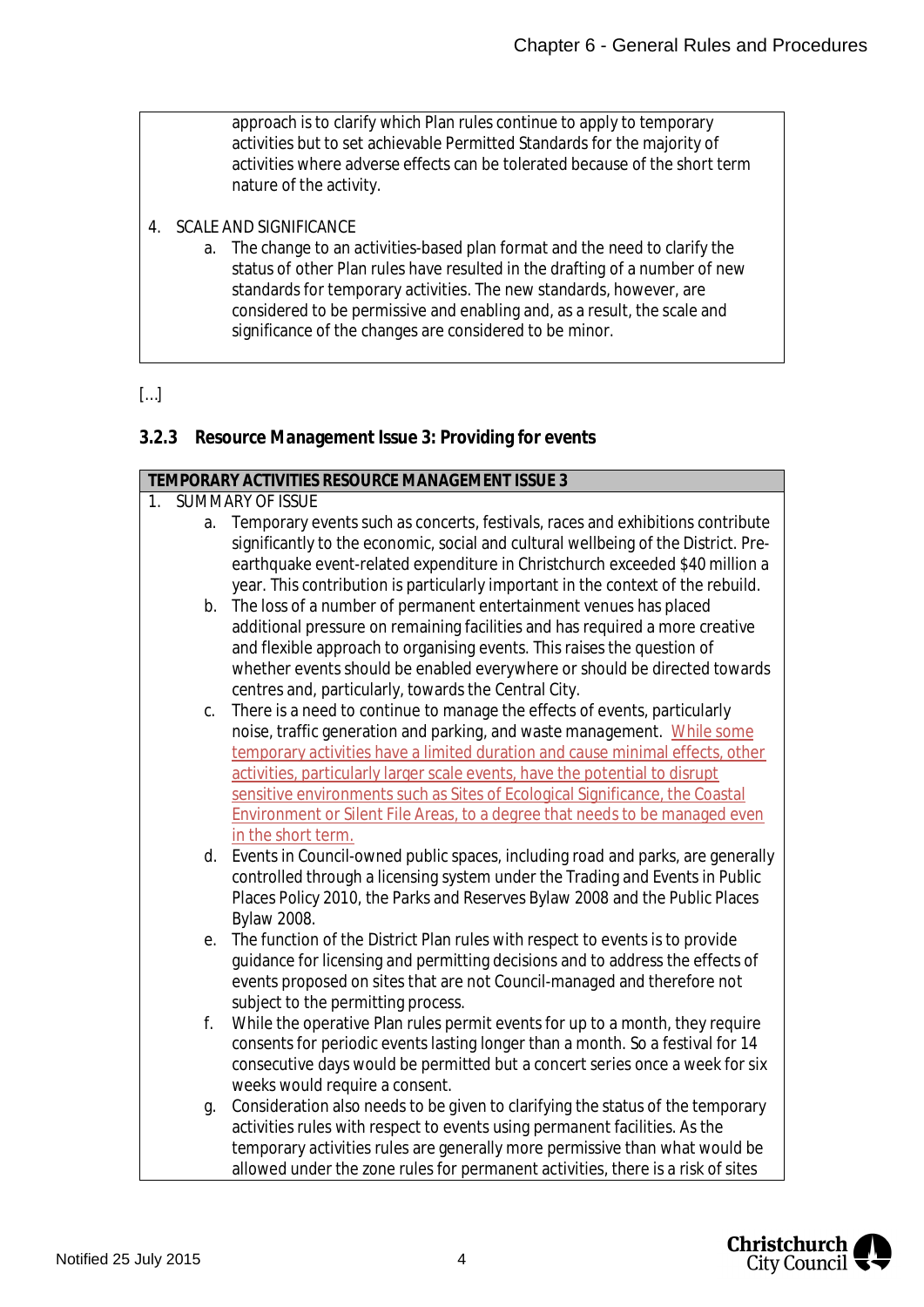arguing that, for example, sports events or concerts in stadiums are "events" and should therefore use the temporary activities rules rather than the zone rules for stadiums.

- 2. GENERAL DIRECTIONS
	- a. The general policy direction from the Christchurch Central Recovery Plan has been to provide for events in the Central City for up to one month with an additional four weeks for pack-in/pack-out and to permit any event on a vacant site in the Central City until 18 April 2016.
- 3. PROPOSED DIRECTION IN ADDRESSING THE ISSUE
	- a. The proposed direction for events is to increase the length of time permitted for periodic events as long as public access to the site is not impeded, extend the pack-in/pack-out time allowance for the Central City to the rest of the District, and revise the definition of temporary activities to exclude activities that are part of the permanent use on a site or that are frequent, recurring and not-anticipated-to-end activities like weekly community markets (now provided for under the zone rules).
	- b. It is also proposed to generally require consents for events in Sites of Ecological Significance, the Coastal Environment Overlay and Silent File areas except in identified areas where the effects can be managed.
- 4. SCALE AND SIGNIFICANCE
	- a. The proposed changes are considered to be of low significance because they are generally clarifying existing provisions and allowing slightly longer but less frequent temporary activities.

## **3.2.4 Resource Management Issue 4: Providing for filming**

#### **TEMPORARY ACTIVITIES RESOURCE MANAGEMENT ISSUE 4**

|               |             | 1. SUMMARY OF ISSUE                                                                |
|---------------|-------------|------------------------------------------------------------------------------------|
|               | a.          | Providing for the film industry will contribute to the economic, social and        |
|               |             | cultural recovery of the District. The adverse effects of larger scale film shoots |
|               |             | on sensitive ecological environments and the effects of longer film shoots on      |
|               |             | neighbourhood amenity and the transport network need to be managed.                |
|               |             | b. At the moment, the effects of filming on the transport network are managed      |
|               |             | through the permitting process for temporary road closures but this does not       |
|               |             | address the noise, lighting, or other potential environmental effects of film      |
|               |             | shoots including the parking and traffic generation effects of film shoots that    |
|               |             | do not require road closures.                                                      |
|               | $C_{\cdot}$ | The operative plan does not include provisions for filming as temporary            |
|               |             | activities outside of the Central City. These have been introduced to most         |
|               |             | New Zealand District Plans that have been recently reviewed and were               |
|               |             | introduced for the Central City by the CCRP under the definition of "events".      |
|               |             |                                                                                    |
| $\mathcal{P}$ |             | <b>GENERAL DIRECTIONS</b>                                                          |
|               | a.          | The general policy direction from the Christchurch Central Recovery Plan has       |
|               |             | been to broaden the definition of temporary activities to include filming.         |
|               |             |                                                                                    |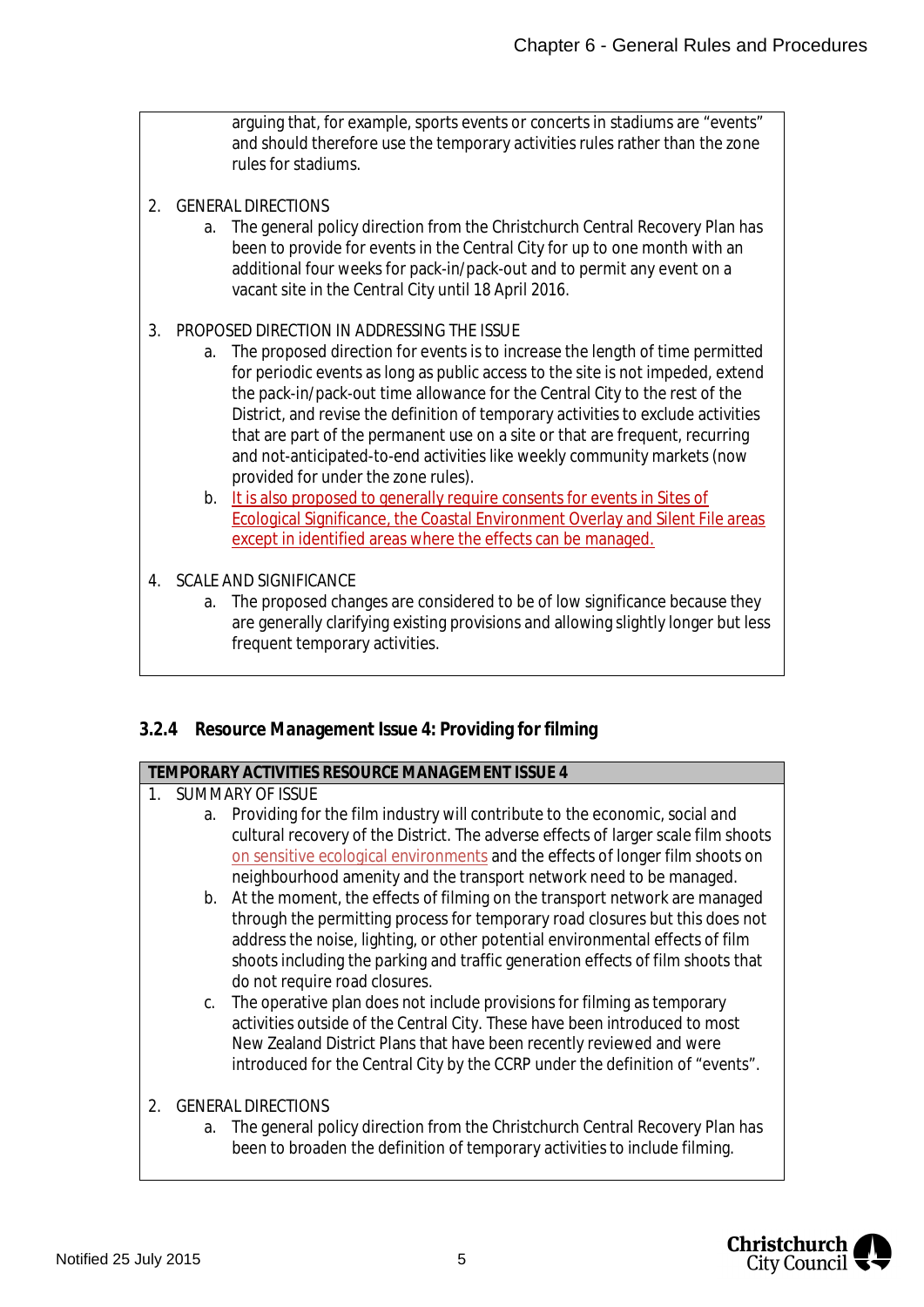### 3. PROPOSED DIRECTION IN ADDRESSING THE ISSUE

a. The proposed changes include permitting filming across the district but setting standards in accordance with Local Government New Zealand's filming protocol and requiring a consent to assess the effects of larger-scale film shoots on sensitive ecological areas.

#### 4. SCALE AND SIGNIFICANCE

a. The proposed changes are considered to be of low significance because they are enabling an infrequent temporary activity that is already permitted in the Central City and setting standards that will not require a consent for the majority of filming activities.

[…]

### **3.2.6 Resource Management Issue 6: Providing for temporary markets**

|                |                         | TEMPORARY ACTIVITIES RESOURCE MANAGEMENT ISSUE 6                                                                                                       |  |  |
|----------------|-------------------------|--------------------------------------------------------------------------------------------------------------------------------------------------------|--|--|
| $\mathbf{1}$ . | <b>SUMMARY OF ISSUE</b> |                                                                                                                                                        |  |  |
|                | a.                      | The operative plan allows "bazaars" for up to one month outside the Central                                                                            |  |  |
|                |                         | City. In the Central City a "temporary event or public meeting" is permitted                                                                           |  |  |
|                |                         | for one month. "Event" is defined as "any temporary and organised activity"                                                                            |  |  |
|                |                         | and includes temporary markets.                                                                                                                        |  |  |
|                | b.                      | There is some ambiguity around whether or not weekly community markets                                                                                 |  |  |
|                |                         | qualify as a temporary activity. Many plans include recurring events under the                                                                         |  |  |
|                |                         | temporary activities rules but in a situation like Riccarton Bush where markets                                                                        |  |  |
|                |                         | run for a significant period of time every Saturday and Sunday the line                                                                                |  |  |
|                |                         | between temporary activities and periodic permanent activities becomes                                                                                 |  |  |
|                |                         | unclear.                                                                                                                                               |  |  |
|                | C.                      | If weekly markets fall under the temporary activities rules they would                                                                                 |  |  |
|                |                         | potentially require a resource consent under the operative Plan because they                                                                           |  |  |
|                |                         | are operating for more than one month. Alternately, permitting weekly                                                                                  |  |  |
|                |                         | markets would not be appropriate in all areas and would begin to blur the                                                                              |  |  |
|                |                         | lines with other commercial activities (such as a market using a permanent                                                                             |  |  |
|                |                         | building with stalls but not open every day of the week).                                                                                              |  |  |
|                | d.                      | There are no controls on the location of temporary markets in the operative                                                                            |  |  |
|                |                         | Plan but there is the potential for these markets to cause adverse effects on                                                                          |  |  |
|                |                         | the transport network, compete with commercial centres, and decrease                                                                                   |  |  |
|                |                         | residential amenity if they are allowed to occur frequently in residential areas.                                                                      |  |  |
|                | е.                      | Like events, temporary markets have the potential to attract large crowds<br>that may not be appropriate in sensitive natural environments or areas of |  |  |
|                |                         | cultural significance.                                                                                                                                 |  |  |
|                |                         |                                                                                                                                                        |  |  |
| 2.             |                         | <b>GENERAL DIRECTIONS</b>                                                                                                                              |  |  |
|                | a.                      | The general policy direction from the Christchurch Central Recovery Plan is to                                                                         |  |  |
|                |                         | provide for temporary markets for up to one month.                                                                                                     |  |  |
|                |                         |                                                                                                                                                        |  |  |
| 3.             |                         | PROPOSED DIRECTION IN ADDRESSING THE ISSUE                                                                                                             |  |  |
|                | a.                      | The proposed changes include clarifying in the definition of temporary                                                                                 |  |  |
|                |                         | activities that the rules apply to activities that are intended to end, providing                                                                      |  |  |

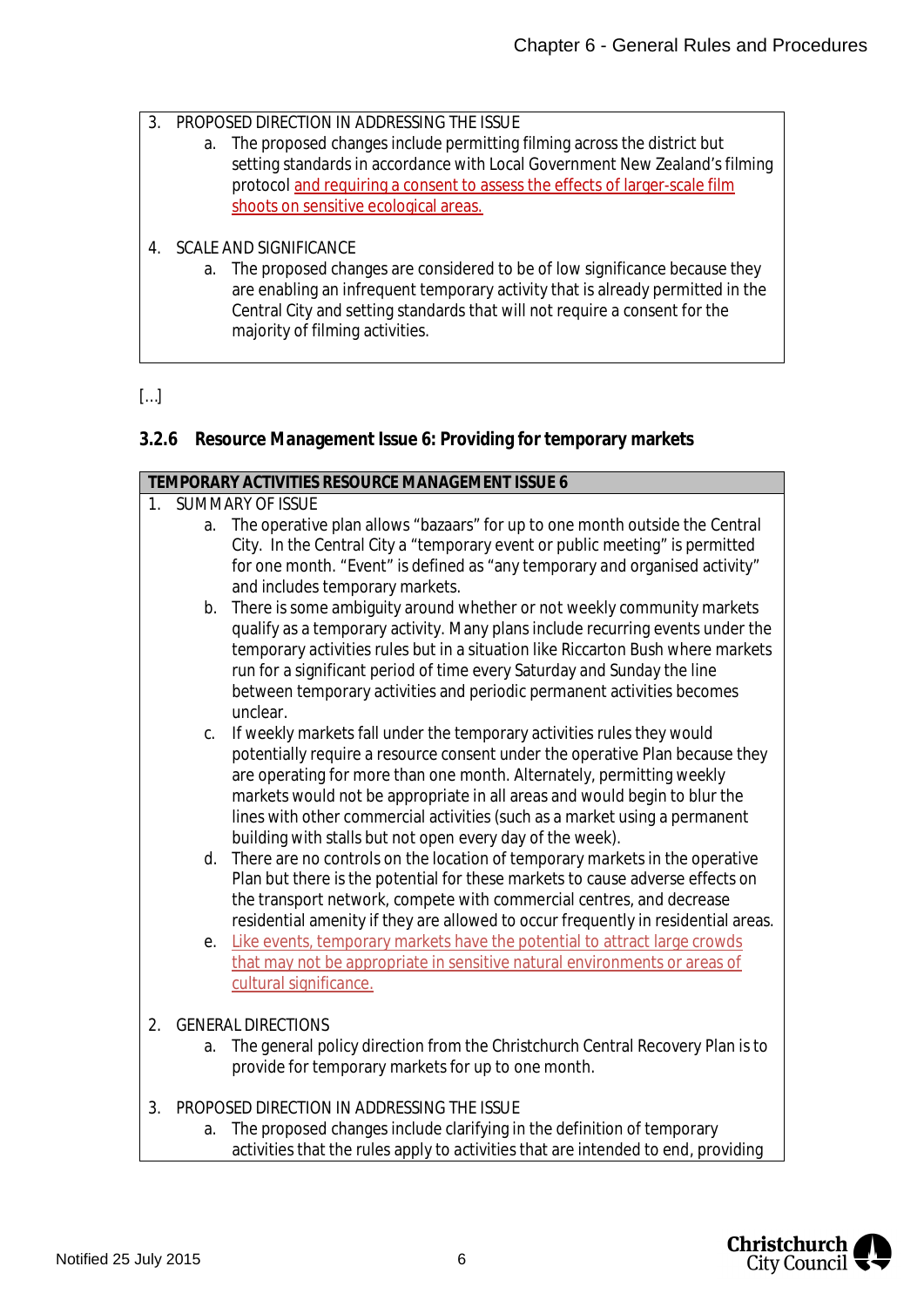for regular community markets in the relevant zone rules and providing for one-off or infrequent markets in the temporary activities rules. b. The proposed rules also direct temporary markets towards commercial centres or other areas where their impacts on residential amenity and the transport network can be managed. c. Consents are required for markets in Sites of Ecological Significance, the Coastal Environment Overlay and Silent File areas except in identified areas. 4. SCALE AND SIGNIFICANCE a. The proposed changes are considered to be of low significance because they continue to enable temporary markets while directing them towards appropriate locations.

## **3.2.7 Resource Management Issue 7: Providing for training exercises**

| TEMPORARY ACTIVITIES RESOURCE MANAGEMENT ISSUE 7 |    |                                                                                                                                                     |
|--------------------------------------------------|----|-----------------------------------------------------------------------------------------------------------------------------------------------------|
| <b>SUMMARY OF ISSUE</b><br>$1_{-}$               |    |                                                                                                                                                     |
|                                                  | a. | Temporary military training exercises are undertaken from time to time both<br>on land owned by New Zealand Defence Force and in other parts of the |
|                                                  |    | District. They play an important role in national defence readiness.                                                                                |
|                                                  | b. | The potential adverse effects of temporary military training exercises include                                                                      |
|                                                  |    | noise from weapons, explosives or aircraft, impacts on the transport network,                                                                       |
|                                                  |    | damage to vegetation, the potential effects of any earthworks on sensitive                                                                          |
|                                                  |    | ecological areas and the cultural appropriateness of these activities in some                                                                       |
|                                                  |    | areas.                                                                                                                                              |
|                                                  | C. | The operative Plan only references temporary military training exercises to                                                                         |
|                                                  |    | exclude them from the noise provisions. Most recently reviewed District Plans                                                                       |
|                                                  |    | include provisions for temporary military training exercises.                                                                                       |
|                                                  | d. | New noise standards are also proposed for temporary military training<br>exercises through the Stage 2 noise provisions.                            |
|                                                  | e. | Providing for emergency response training exercisies, such as civil defence                                                                         |
|                                                  |    | training exercise, will also assist in the recovery and provide certainty for                                                                       |
|                                                  |    | those activities.                                                                                                                                   |
|                                                  |    |                                                                                                                                                     |
| 2.                                               |    | <b>GENERAL DIRECTIONS</b>                                                                                                                           |
|                                                  | a. | There is no general policy direction with respect to temporary military training                                                                    |
|                                                  |    | exercises or emergency response training exercises.                                                                                                 |
| 3.                                               |    | PROPOSED DIRECTION IN ADDRESSING THE ISSUE                                                                                                          |
|                                                  | a. | The proposed direction is to provide for temporary military training exercises                                                                      |
|                                                  |    | that meet noise standards and are not located in sensitive ecological or                                                                            |
|                                                  |    | cultural areas. Emergency response training exercises are permitted as long                                                                         |
|                                                  |    | as they meet standards for noise, earthworks and storage of hazardous                                                                               |
|                                                  |    | substances.                                                                                                                                         |
|                                                  |    | <b>SCALE AND SIGNIFICANCE</b>                                                                                                                       |
| 4.                                               |    |                                                                                                                                                     |

a. The proposed changes are considered to be of low significance because these exercises are infrequent and temporary military training exercises are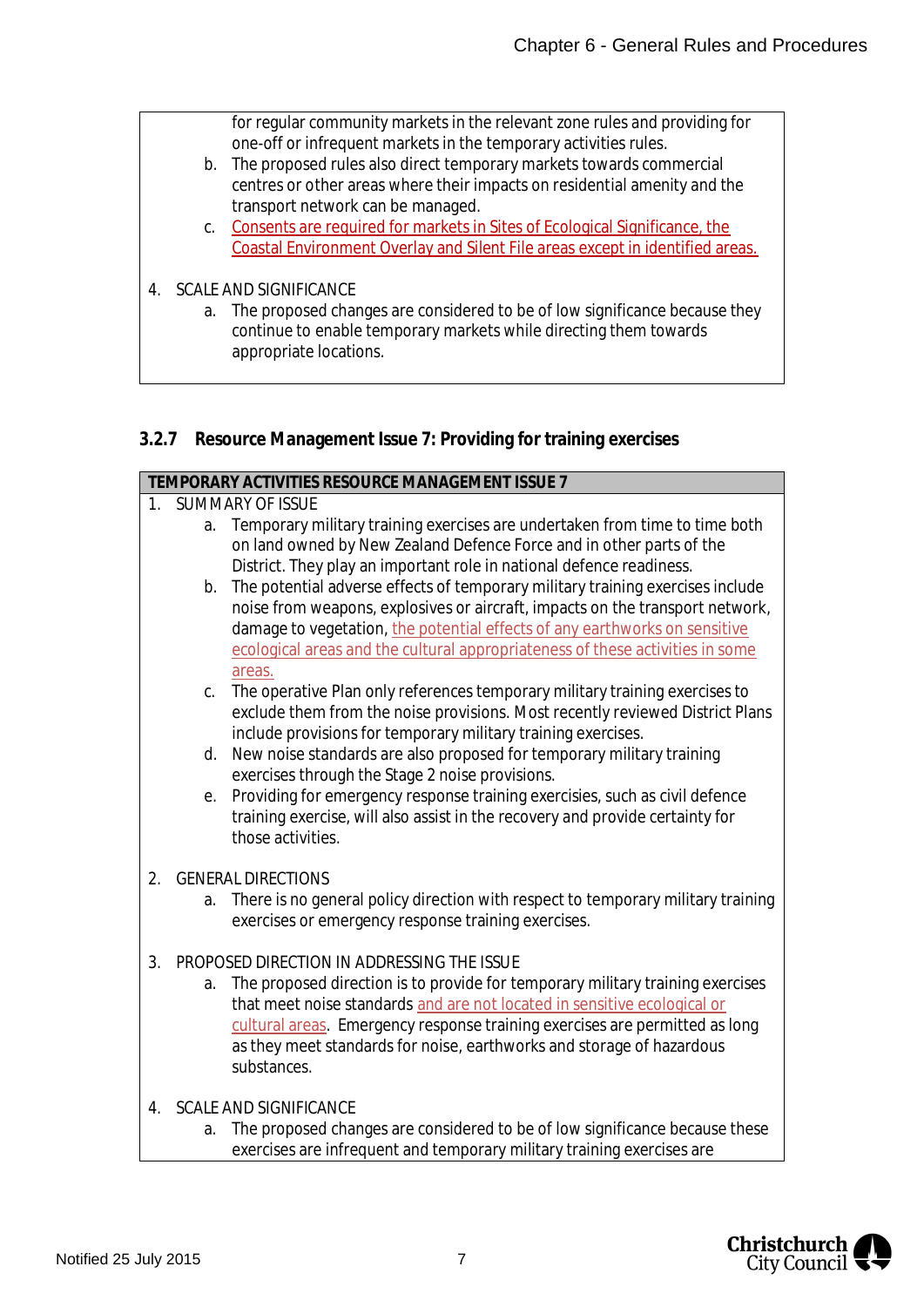generally conducted on NZDF-owned land where their effects can be managed.

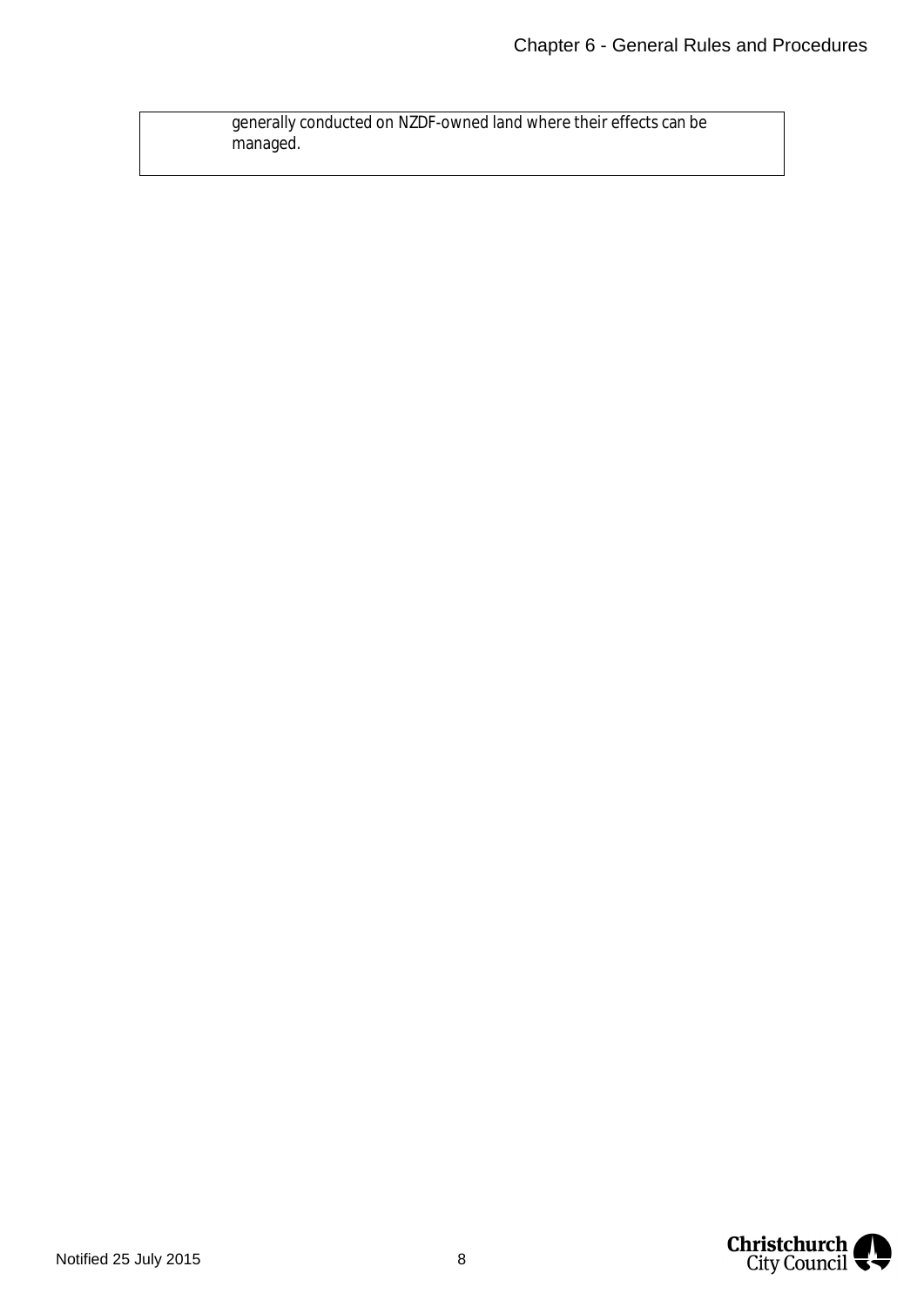[…]

## **3.4.0 EVALUATION OF PROPOSED RULES AND METHODS**

[…]

#### **3.4.3 Events**

| PROVISIONS (RULE, METHOD) MOST APPROPRIATE WAY TO ACHIEVE THE OBJECTIVES |                                                                                        |  |  |  |
|--------------------------------------------------------------------------|----------------------------------------------------------------------------------------|--|--|--|
| Relevant objectives and policies:                                        |                                                                                        |  |  |  |
|                                                                          |                                                                                        |  |  |  |
| 6.2.1.1 Objective 1 - Temporary activities and events                    |                                                                                        |  |  |  |
| а.                                                                       | A diverse range of temporary activities and events provide opportunities for artistic, |  |  |  |
|                                                                          | social and cultural expression; contribute to the economic recovery and resilience of  |  |  |  |
|                                                                          | the District; and reinforce or promote a positive sense of place and community, having |  |  |  |
|                                                                          | regard to the natural, historic and cultural values and expected amenity levels of the |  |  |  |
| areas in which they are located.                                         |                                                                                        |  |  |  |
| Provision(s) most appropriate                                            | <b>Effectiveness and Efficiency</b>                                                    |  |  |  |
| 1. Option 1                                                              | Effectiveness<br>1.                                                                    |  |  |  |
|                                                                          | The rules proposed are the most<br>a.                                                  |  |  |  |
| 6.2.1.1.1<br>Policy 1 - Temporary                                        | appropriate way to achieve the                                                         |  |  |  |
| activities and events                                                    | objectives because they clarify                                                        |  |  |  |
| Enable temporary activities, buildings<br>а.                             | which other Plan rules continue to                                                     |  |  |  |
| and events provided:                                                     | apply to events, better provide for                                                    |  |  |  |
| the frequency, scale and effects of<br>İ                                 | periodic events and manage the                                                         |  |  |  |
| these activities are not                                                 | effects of temporary activities on                                                     |  |  |  |
| incompatible with the level of                                           | sensitive environments to a greater                                                    |  |  |  |
| amenity anticipated by the                                               | extent than the operative Plan.                                                        |  |  |  |
| surrounding environment; or are                                          | The operative Plan rules do not<br>b.                                                  |  |  |  |
| within a range that can be tolerated                                     | differentiate between motorised                                                        |  |  |  |
| given the temporary nature of the                                        | and non-motorised sporting events                                                      |  |  |  |
| activity;                                                                | which can have significantly                                                           |  |  |  |
| parking and traffic generation are<br>ii                                 | different environmental effects,                                                       |  |  |  |
| managed so that:                                                         | particularly in terms of noise and                                                     |  |  |  |
| A. road safety and network                                               | impacts on the transport network.                                                      |  |  |  |
| efficiency are not compromised;<br>and                                   | Motorised sporting events are                                                          |  |  |  |
|                                                                          | proposed to be a restricted                                                            |  |  |  |
| B. accessibility within and to local<br>commercial centres and           | discretionary activity to better<br>assess and manage these effects.                   |  |  |  |
| businesses is not adversely                                              | Consents are also now required for<br>$C_{\cdot}$                                      |  |  |  |
| effected;                                                                | events in Sites of Ecological                                                          |  |  |  |
| public access to public open space is<br>iii                             | Significance, the Coastal                                                              |  |  |  |
| maintained as far as practicable,                                        | <b>Environment and Silent File Areas</b>                                               |  |  |  |
| given the nature of the activity or                                      | outside of identified areas. This                                                      |  |  |  |
| event in question;                                                       | requirement will better allow for an                                                   |  |  |  |
| natural, historic or cultural values<br>iv                               | assessment of potential site                                                           |  |  |  |
| of sites are not permanently                                             | disturbance including impacts of                                                       |  |  |  |
| modified, damaged or destroyed;                                          | noise, vegetation or dune                                                              |  |  |  |
| and                                                                      | disturbance, littering and cultural                                                    |  |  |  |
|                                                                          | values associated with a site (e.g.                                                    |  |  |  |

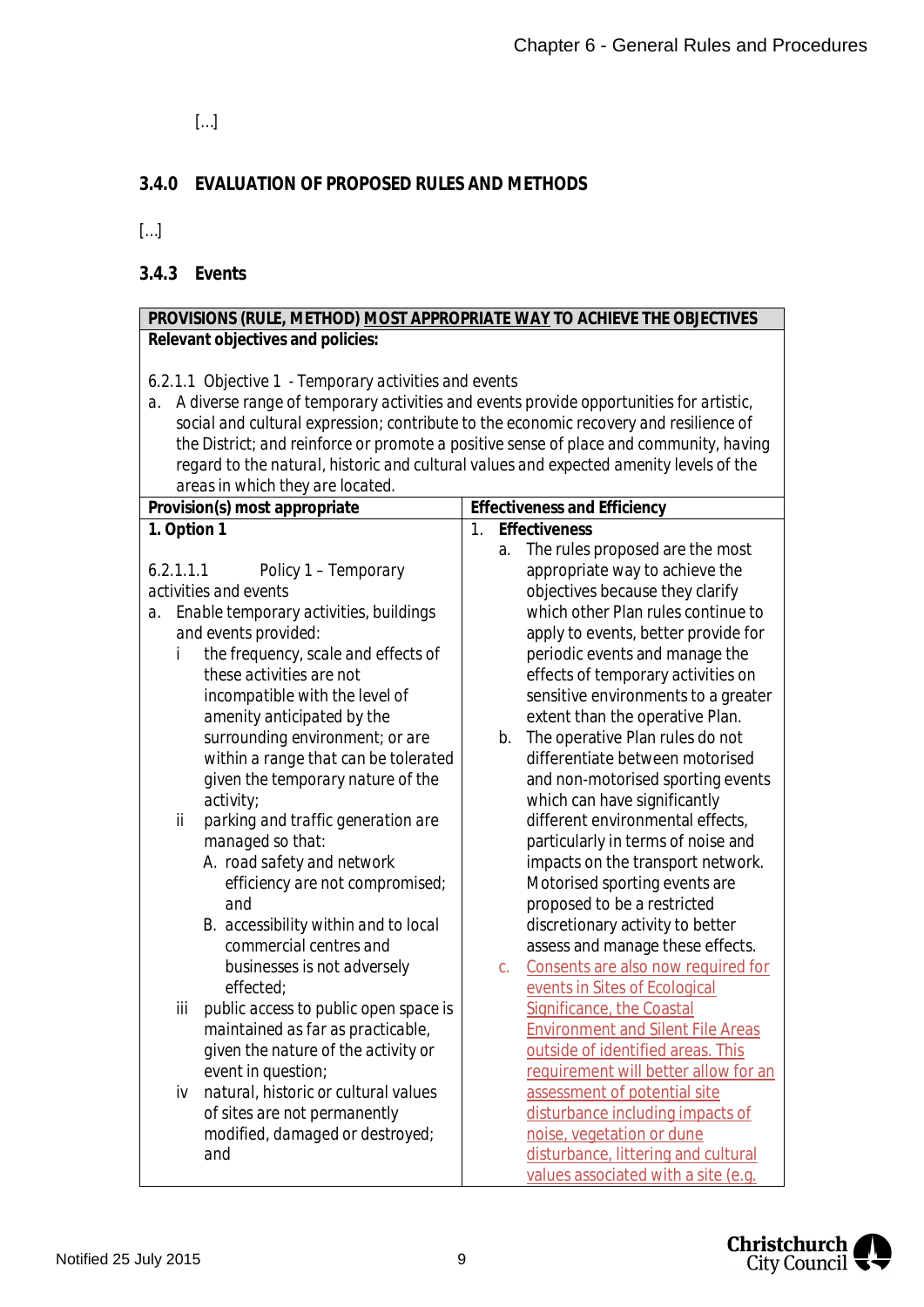|          | waste and litter are effectively<br>V    |    | by assessing the effects of a             |
|----------|------------------------------------------|----|-------------------------------------------|
|          | managed and minimised;                   |    | concert proposed on a burial site).       |
|          |                                          |    | Areas have been identified in sites<br>d. |
|          |                                          |    | of ecological significance and the        |
| Methods: |                                          |    | coastal environment overlay that          |
| a.       | Rules permitting events for one month    |    | are exempt from the requirement           |
|          | or six weekends or twelve days a year    |    | for a consent to hold events. These       |
|          |                                          |    |                                           |
| b.       | Rules requiring events to meet noise     |    | have been identified on the basis of      |
|          | standards for amplified sound and to     |    | historic demand for events (in the        |
|          | restrict hours for fireworks             |    | areas around New Brighton Pier            |
| C.       | Rules requiring events to meet evening   |    | and the surf lifesaving clubs) and        |
|          | light spill and glare standards          |    | assessed to exclude areas, such as        |
| d.       | Rules requiring a consent for events in  |    | vegetated dunes, where the effects        |
|          | a Site of Ecological Significance or the |    | of temporary activities would not         |
|          | Coastal Environment except in            |    | be appropriate.                           |
|          | <b>identified Permitted Temporary</b>    |    | This approach would be more<br>е.         |
|          |                                          |    |                                           |
|          | <b>Activities Areas</b>                  |    | effective that the operative Plan in      |
| е.       | Rules requiring a RD consent for events  |    | providing for temporary activities        |
|          | with over 500 participants in a Silent   |    | and events in high demand areas           |
|          | <b>File Area</b>                         |    | where the effects could be                |
| f.       | RD consent required for motorised        |    | managed but requiring assessment          |
|          | sporting events                          |    | of the effects of events outside of       |
|          |                                          |    | those areas.                              |
|          |                                          |    |                                           |
|          |                                          | 2. | Efficiency                                |
|          |                                          |    | <b>Benefits</b>                           |
|          |                                          | a. |                                           |
|          |                                          |    | Environmental                             |
|          |                                          |    | Improved assessment and<br>i.             |
|          |                                          |    | management of the effects of              |
|          |                                          |    | events on Sites of Ecological             |
|          |                                          |    | <b>Significance and the Coastal</b>       |
|          |                                          |    | Environment.                              |
|          |                                          |    |                                           |
|          |                                          |    | Economic                                  |
|          |                                          |    | ii.<br>Some events series will no longer  |
|          |                                          |    | require a consent.                        |
|          |                                          |    | iii. Greater clarity for applicants       |
|          |                                          |    | around which rules their                  |
|          |                                          |    |                                           |
|          |                                          |    | application will be assessed against.     |
|          |                                          |    | iv. Noise standards are easier to         |
|          |                                          |    | interpret when the standard is            |
|          |                                          |    | expressed in amps allowed rather          |
|          |                                          |    | than requiring events to meet a           |
|          |                                          |    | noise standard. This is easier to         |
|          |                                          |    | enforce and for applicants to             |
|          |                                          |    | understand (see the s32 for the           |
|          |                                          |    | Noise rules for a more detailed           |
|          |                                          |    | discussion).                              |
|          |                                          |    |                                           |

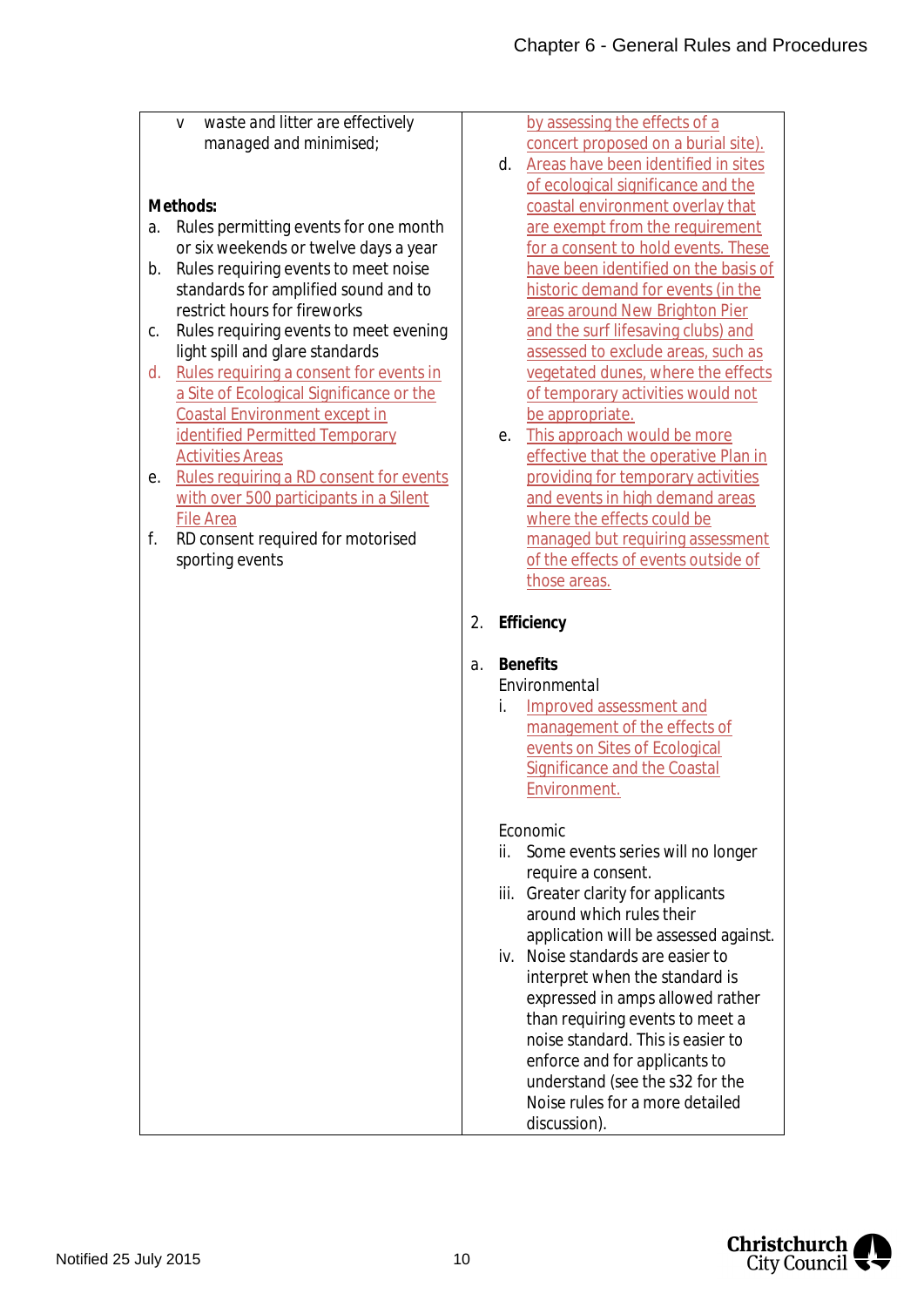|                                                                            | Events are enabled in areas where<br>v.                                  |
|----------------------------------------------------------------------------|--------------------------------------------------------------------------|
|                                                                            | the effects can be managed.                                              |
|                                                                            | Social/Cultural                                                          |
|                                                                            | vi. Longer series of events are                                          |
|                                                                            | enabled.                                                                 |
|                                                                            | vii. Improved assessment and                                             |
|                                                                            | management of the effects of                                             |
|                                                                            | larger-scale events on sites of                                          |
|                                                                            | significance to iwi.                                                     |
|                                                                            | Costs<br>$b_{\cdot}$                                                     |
|                                                                            | Environmental                                                            |
|                                                                            | Some risk of loss of amenity from<br>i.                                  |
|                                                                            | temporary buildings associated                                           |
|                                                                            | with events remaining on sites for a                                     |
|                                                                            | longer period of time.<br>Proposed noise rules are more<br>ii.           |
|                                                                            | permissive in terms of the                                               |
|                                                                            | standards required for amplified                                         |
|                                                                            | sound and fireworks but set clear                                        |
|                                                                            | restrictions on length of time and                                       |
|                                                                            | hours.                                                                   |
|                                                                            | Economic                                                                 |
|                                                                            | iii. Some applicants may require                                         |
|                                                                            | consent if unable to meet the noise                                      |
|                                                                            | or glare standards or if they are                                        |
|                                                                            | proposing to hold the event in a                                         |
|                                                                            | sensitive area. Based on analysis of<br>past events held in Christchurch |
|                                                                            | (see Appendix 3.3), it is unlikely                                       |
|                                                                            | that many events will not be able                                        |
|                                                                            | to meet the permitted standards.                                         |
|                                                                            |                                                                          |
|                                                                            | Social/Cultural<br>iv. Allowing longer timeframes for                    |
|                                                                            | events means public access to                                            |
|                                                                            | some open spaces may be                                                  |
|                                                                            | restricted for a longer period of                                        |
|                                                                            | time but this is managed by the                                          |
|                                                                            | requirement to reinstate public                                          |
|                                                                            | access between openings of the<br>event.                                 |
| Options less or not as appropriate to achieve the Objectives and Policies: |                                                                          |
| Option 2 - Status quo<br>2.                                                | Appropriateness                                                          |
|                                                                            | The terminology in the operative Plan is<br>1.                           |
| Methods:                                                                   | somewhat antiquated and does not                                         |
| Rules permitting carnivals, bazaars and<br>а.                              | cover the range of events likely to be                                   |
| public meetings for one month outside                                      | proposed. It also increases Plan                                         |
|                                                                            | complexity unnecessarily to have                                         |

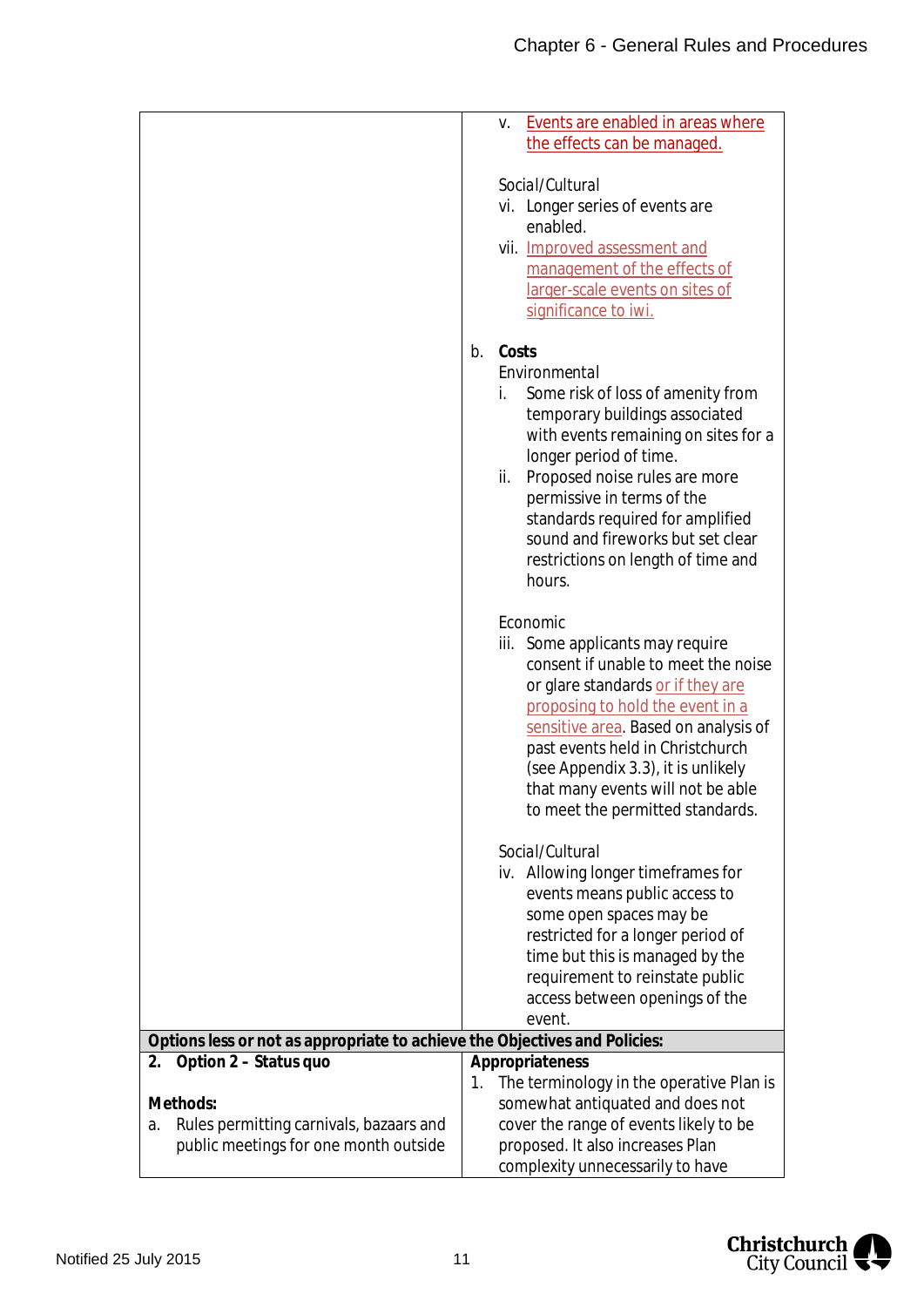| the Central City "notwithstanding<br>anything to the contrary in the Plan"<br>Rules permitting events for one month<br>$b_{\cdot}$<br>plus four weeks of pack-in/pack-out<br>time in the Central City<br>"notwithstanding anything to the<br>contrary in the Plan"                                                                                                                                                                                                                                                                           | separate rules for the Central City and<br>the remainder of Christchurch.<br>The wording of the current rules makes<br>2.<br>it unclear what other Plan rules apply.<br>This is confusing when the Plan also<br>sets noise standards for events.<br>3.<br>The operative Plan rules also do not<br>consider the relative effects of different<br>sizes or scales of events.                                                                                                                                                                                                                                                                                                                                                                                                                                                                                                                                                 |  |  |  |
|----------------------------------------------------------------------------------------------------------------------------------------------------------------------------------------------------------------------------------------------------------------------------------------------------------------------------------------------------------------------------------------------------------------------------------------------------------------------------------------------------------------------------------------------|----------------------------------------------------------------------------------------------------------------------------------------------------------------------------------------------------------------------------------------------------------------------------------------------------------------------------------------------------------------------------------------------------------------------------------------------------------------------------------------------------------------------------------------------------------------------------------------------------------------------------------------------------------------------------------------------------------------------------------------------------------------------------------------------------------------------------------------------------------------------------------------------------------------------------|--|--|--|
| Option 3 - Reliance on bylaws<br>3.<br>No District Plan rules for events; rely on<br>bylaws                                                                                                                                                                                                                                                                                                                                                                                                                                                  | Appropriateness<br>Under the Local Government Act 2002,<br>1.<br>Council may make bylaws for the<br>purposes of protecting the public from<br>nuisance, protecting, promoting and<br>maintaining public health and safety<br>and minimising the potential for<br>offensive behaviour in public places.<br>While some of the potential adverse<br>effects of events, such as noise or<br>littering, could be managed through<br>bylaws and the Council permitting<br>system, this process would not address<br>the wider environmental effects of<br>events such as their appropriateness in<br>or impact on sensitive environments.<br>Option 3 also is a less appropriate way<br>2.<br>to achieve the objectives because the<br>current Christchurch City Council<br>bylaws only apply to events on Council-<br>owned or managed property and would<br>not control the adverse effects of<br>events held on private land. |  |  |  |
| Risk of Acting or Not Acting                                                                                                                                                                                                                                                                                                                                                                                                                                                                                                                 |                                                                                                                                                                                                                                                                                                                                                                                                                                                                                                                                                                                                                                                                                                                                                                                                                                                                                                                            |  |  |  |
| There is some uncertainty about the threshold of event sizes for creating adverse<br>1.                                                                                                                                                                                                                                                                                                                                                                                                                                                      |                                                                                                                                                                                                                                                                                                                                                                                                                                                                                                                                                                                                                                                                                                                                                                                                                                                                                                                            |  |  |  |
| effects on sensitive environments. The 500 person threshold is based on a review<br>undertaken for the Queenstown Lakes District Plan which increased their threshold<br>from 200 to 500 persons but monitoring should be undertaken to ascertain the<br>appropriateness of this threshold in the Christchurch context. The risk of not acting is<br>that temporary activities are permitted in areas such as sites of ecological significance<br>or the coastal environment and their effects are not assessed or managed<br>appropriately. |                                                                                                                                                                                                                                                                                                                                                                                                                                                                                                                                                                                                                                                                                                                                                                                                                                                                                                                            |  |  |  |

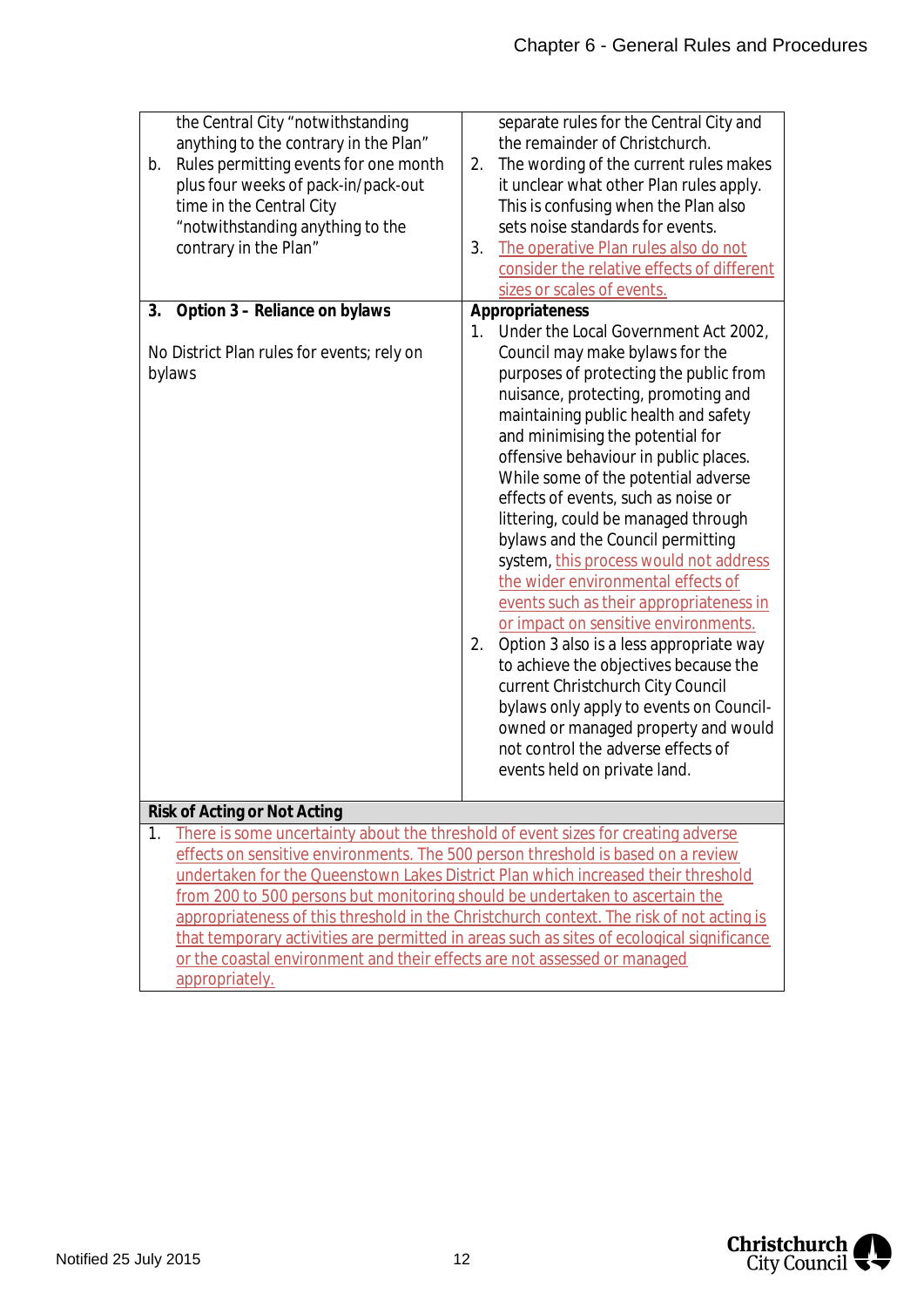## **3.4.4 Filming**

## **PROVISIONS (RULE, METHOD) MOST APPROPRIATE WAY TO ACHIEVE THE OBJECTIVES Relevant objectives and policies:**

#### *6.2.1.1 Objective 1 - Temporary activities and events*

*A diverse range of temporary activities and events provide opportunities for artistic, social and cultural expression; contribute to the economic recovery and resilience of the District; and reinforce or promote a positive sense of place and community, having regard to the natural, historic and cultural values and expected amenity levels of the areas in which they are located.*

| Provision(s) most appropriate                | <b>Effectiveness and Efficiency</b>      |
|----------------------------------------------|------------------------------------------|
| 1. Option 1                                  | Effectiveness<br>1.                      |
|                                              | Option 1 is a more appropriate way<br>a. |
| 6.2.1.1.1<br>Policy 1 - Temporary            | to achieve the objectives because        |
| activities and events                        | the rules extend the permitted 30        |
| Enable temporary activities, buildings<br>a. | days for film shoots from the            |
| and events provided:                         | Central City to the remainder of the     |
| the frequency, scale and effects of<br>İ     | District and clarify that the noise      |
| these activities are not                     | and glare standards with respect to      |
| incompatible with the level of               | filming only need to be met at night     |
| amenity anticipated by the                   | time and where traffic safety could      |
| surrounding environment; or are              | be compromised. Requiring                |
| within a range that can be tolerated         | consent for larger film shoots in        |
| given the temporary nature of the            | sensitive ecological areas will allow    |
| activity;                                    | for the potential adverse effects on     |
| parking and traffic generation are<br>ii     | those areas to be considered             |
| managed so that:                             | appropriately.                           |
| A. road safety and network                   | The proposed one month limit<br>b.       |
| efficiency are not compromised;              | reflects best practice guidance set      |
| and                                          | out by the NZ Local Government           |
| B. accessibility within and to local         | Filming Protocol.                        |
| commercial centres and                       | The proposed definition of<br>C.         |
| businesses is not adversely                  | commercial film or video                 |
| effected;                                    | production clarifies that the rules      |
| public access to public open space is<br>iii | do not apply to news organisations       |
| maintained as far as practicable,            | or to individuals filming for their      |
| given the nature of the activity or          | personal use.                            |
| event in question;                           | The Industrial zones are exempted<br>d.  |
| natural, historic or cultural values<br>iv   | from the standards for temporary         |
| of sites are not permanently                 | filming because filming falls under      |
| modified, damaged or destroyed;              | the definition of industrial activity    |
| and                                          | which is permitted in industrial         |
| waste and litter are effectively<br>V        | zones without standards.                 |
| managed and minimised;                       |                                          |
|                                              | Efficiency<br>2.                         |
| Methods:                                     |                                          |
| Rules permitting commercial film or<br>а.    | <b>Benefits</b><br>$\partial$ .          |
| video production for 30 days a year per      | Environmental                            |
| location and exempting it from noise         | Assessment enabled of the impact<br>İ.   |
| and glare standards from 10pm to 7am.        | of larger scale film productions on      |

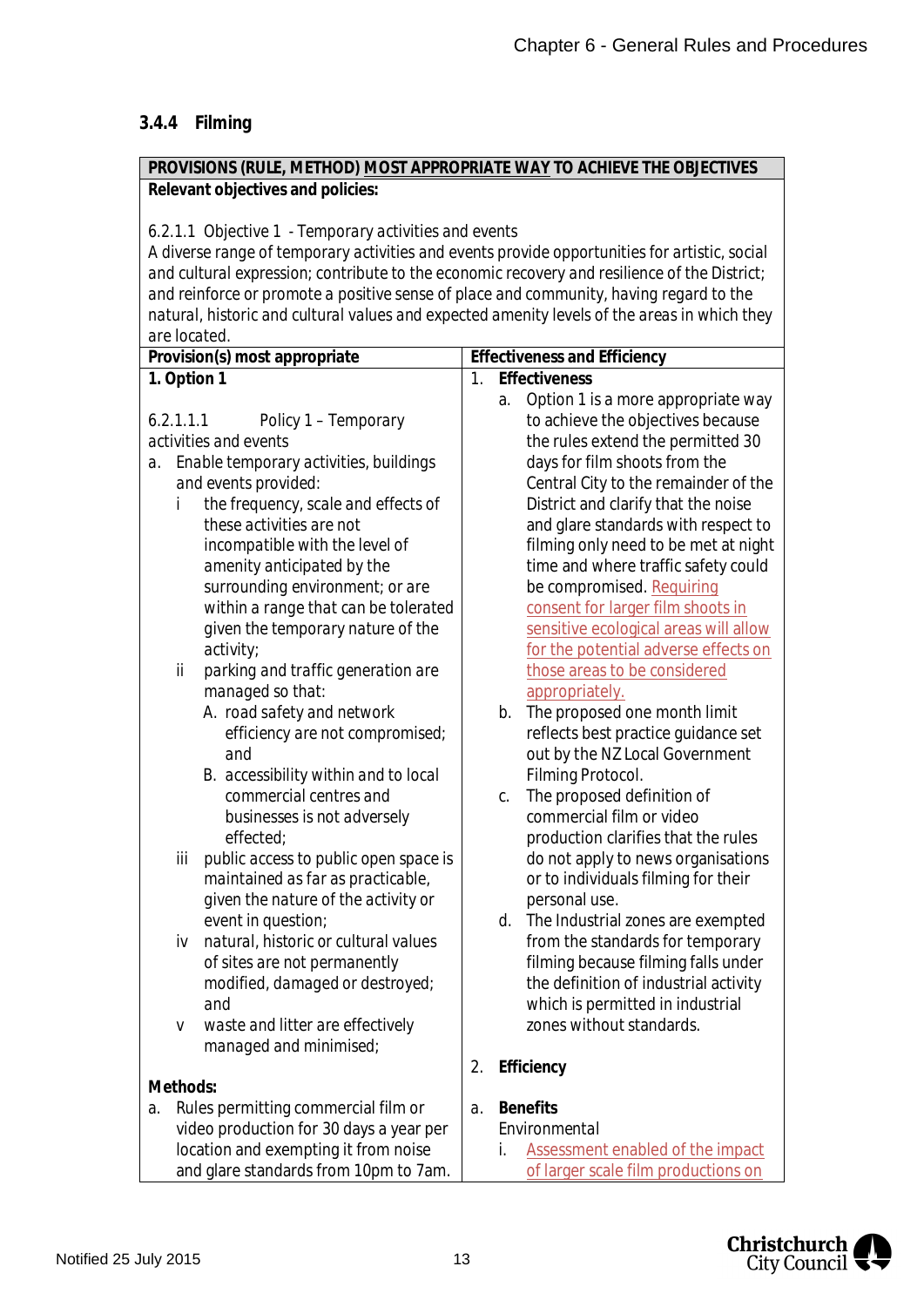| Rules requiring a consent for<br>b.                                                                       | sensitive ecological areas.                                                  |
|-----------------------------------------------------------------------------------------------------------|------------------------------------------------------------------------------|
| productions lasting longer than three<br>days or involving more than 200 people                           | Economic                                                                     |
| in a Site of Ecological Significance or                                                                   | ii. Production companies have more                                           |
| <b>Coastal Environment.</b>                                                                               | certainty around what is permitted                                           |
|                                                                                                           | and what standards need to be                                                |
| Definition:                                                                                               | met.                                                                         |
| Commercial film or video production                                                                       | iii. Smaller-scale commercial film                                           |
| means activities associated with the<br>creation of a film or video product                               | shoots are enabled and should not<br>have difficulties meeting the           |
| where undertaken by a professional                                                                        | standards.                                                                   |
| production company. Commercial film                                                                       |                                                                              |
| or video production excludes filming by                                                                   | Social/Cultural                                                              |
| news organisations, students or private                                                                   | iv. Non-profit, student and individual                                       |
| individuals.                                                                                              | filming is enabled with no                                                   |
|                                                                                                           | restrictions.                                                                |
|                                                                                                           | Costs<br>$b_{\cdot}$                                                         |
|                                                                                                           | Environmental                                                                |
|                                                                                                           | Some risk of loss of amenity from<br>İ.<br>daytime noise and glare from film |
|                                                                                                           | shoots but these would generally                                             |
|                                                                                                           | only last for a few days. Most                                               |
|                                                                                                           | significantly noisy sound effects are                                        |
|                                                                                                           | currently added in post-production                                           |
|                                                                                                           | so it is not anticipated that film                                           |
|                                                                                                           | shoots would cause significant<br>adverse noise effects. Monitoring          |
|                                                                                                           | of noise complaints associated with                                          |
|                                                                                                           | filming in Queenstown did not                                                |
|                                                                                                           | identify any noise issues arising                                            |
|                                                                                                           | from temporary filming.                                                      |
|                                                                                                           | Economic                                                                     |
|                                                                                                           | ii.<br>Risk that requirement to get                                          |
|                                                                                                           | consent to film in sites of ecological                                       |
|                                                                                                           | significance or coastal areas will                                           |
|                                                                                                           | discourage filmmakers from<br>choosing locations in the District.            |
|                                                                                                           |                                                                              |
|                                                                                                           | Social/Cultural                                                              |
|                                                                                                           | iii. NIL                                                                     |
| Options less or not as appropriate to achieve the Objectives and Policies:<br>Option 2 – Status quo<br>2. | Appropriateness                                                              |
|                                                                                                           | Option 2 is a less appropriate way to<br>1.                                  |
| The operative Plan permits "film shoots" in                                                               | achieve the objective because it does                                        |
| the Central City for up to one month with                                                                 | not clarify the status of filming outside                                    |
| an additional four weeks pack-in/pack-out                                                                 | the Central City or the status of other                                      |
| time.                                                                                                     | Plan rules such as noise, glare or                                           |
|                                                                                                           | alteration of a heritage site.                                               |

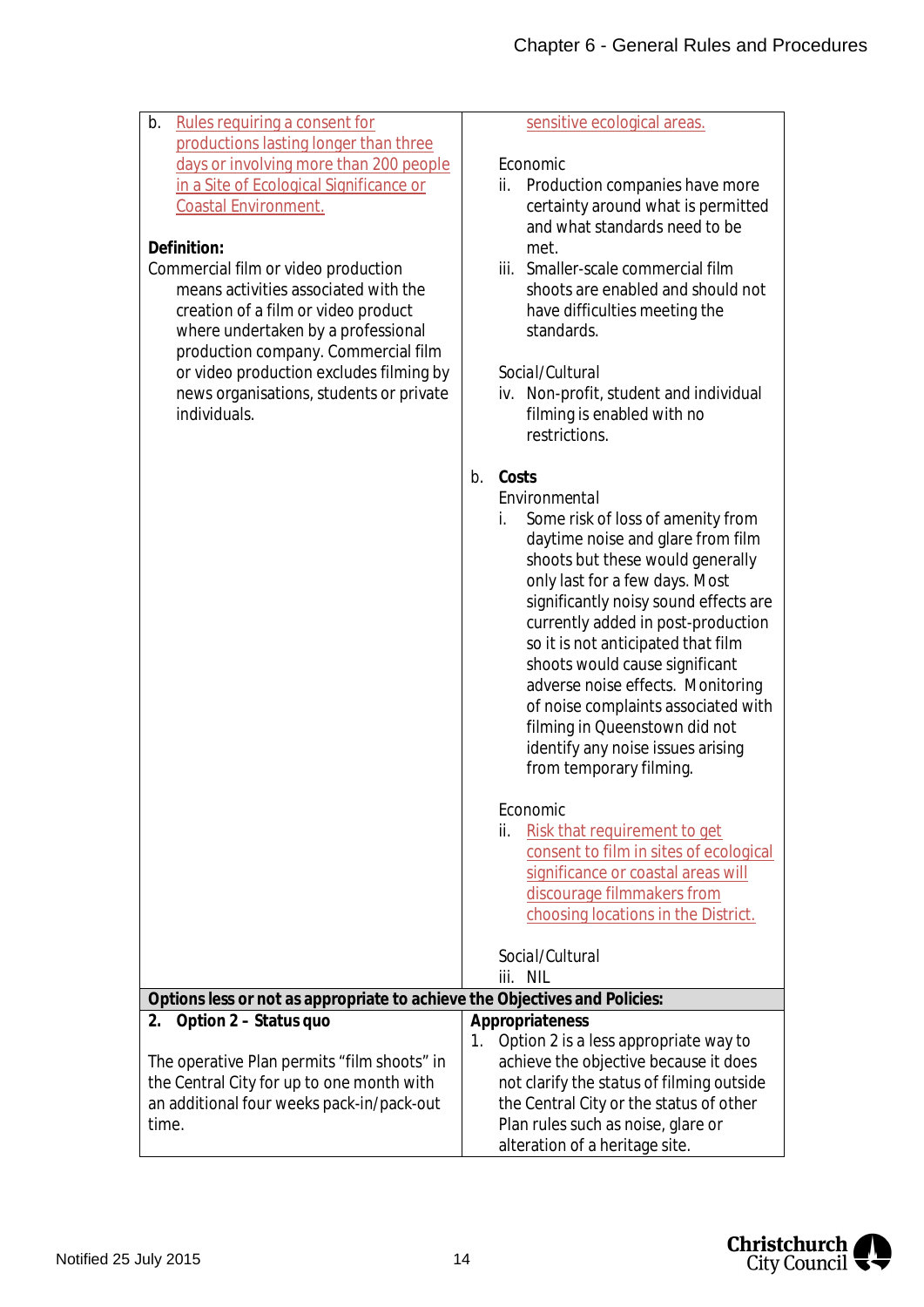| Filming is otherwise only controlled      | 2. Permits for filming only control     |  |
|-------------------------------------------|-----------------------------------------|--|
| through Council permits for road closures | activities on Council-owned or          |  |
| or use of reserves.                       | managed land and would not control      |  |
|                                           | any adverse effects of large-scale film |  |
|                                           | shoots on privately owned sites of      |  |
|                                           | ecological significance or areas in the |  |
|                                           | coastal environment.                    |  |
| Risk of Acting or Not Acting              |                                         |  |

1. There is some uncertainty about the threshold of film shoot sizes for creating adverse effects on sensitive environments. The 200 person threshold is based on a review undertaken for the Queenstown Lakes District Plan but monitoring should be undertaken to ascertain the appropriateness of this threshold in the Christchurch context. The risk of not acting is that film shoots are permitted in areas such as sites of ecological significance or the coastal environment and their effects are not assessed or managed appropriately.

## **[…]**

## **3.4.6 Temporary markets**

| ა.4.0<br>TEITIDOLALY ITIALKELS                                           |                                                                                        |  |
|--------------------------------------------------------------------------|----------------------------------------------------------------------------------------|--|
| PROVISIONS (RULE, METHOD) MOST APPROPRIATE WAY TO ACHIEVE THE OBJECTIVES |                                                                                        |  |
| Relevant objectives and policies:                                        |                                                                                        |  |
|                                                                          |                                                                                        |  |
| 6.2.1.1 Objective 1 - Temporary activities and events                    |                                                                                        |  |
| а.                                                                       | A diverse range of temporary activities and events provide opportunities for artistic, |  |
|                                                                          | social and cultural expression; contribute to the economic recovery and resilience of  |  |
|                                                                          | the District; and reinforce or promote a positive sense of place and community, having |  |
| areas in which they are located.                                         | regard to the natural, historic and cultural values and expected amenity levels of the |  |
| Provision(s) most appropriate                                            | <b>Effectiveness and Efficiency</b>                                                    |  |
| 1. Option 1                                                              | Effectiveness<br>$\mathbf{1}$ .                                                        |  |
|                                                                          | The proposed rules will enable<br>a.                                                   |  |
| 6.2.1.1.1<br>Policy 1 – Temporary                                        | markets in appropriate zones                                                           |  |
| activities and events                                                    | where their impacts on parking and                                                     |  |
| Enable temporary activities, buildings<br>a.                             | the transport network can be                                                           |  |
| and events provided:                                                     | better managed and where they                                                          |  |
| the frequency, scale and effects of<br>İ                                 | will create spill-over trade for                                                       |  |
| these activities are not incompatible                                    | permanent commercial activities.                                                       |  |
| with the level of amenity                                                | Requiring consents for markets<br>b.                                                   |  |
| anticipated by the surrounding                                           | seeking to establish in sensitive                                                      |  |
| environment; or are within a range                                       | ecological or cultural areas will                                                      |  |
| that can be tolerated given the                                          | allow for their effects on those                                                       |  |
| temporary nature of the activity;                                        | areas to be appropriately assessed.                                                    |  |
| parking and traffic generation are<br>ii<br>managed so that:             | 2.<br>Efficiency                                                                       |  |
| A. road safety and network                                               |                                                                                        |  |
| efficiency are not                                                       | <b>Benefits</b><br>$\partial$ .                                                        |  |
|                                                                          |                                                                                        |  |

*compromised; and B. accessibility within and to local commercial centres Environmental* i. Provides for the assessment of effects of larger temporary markets

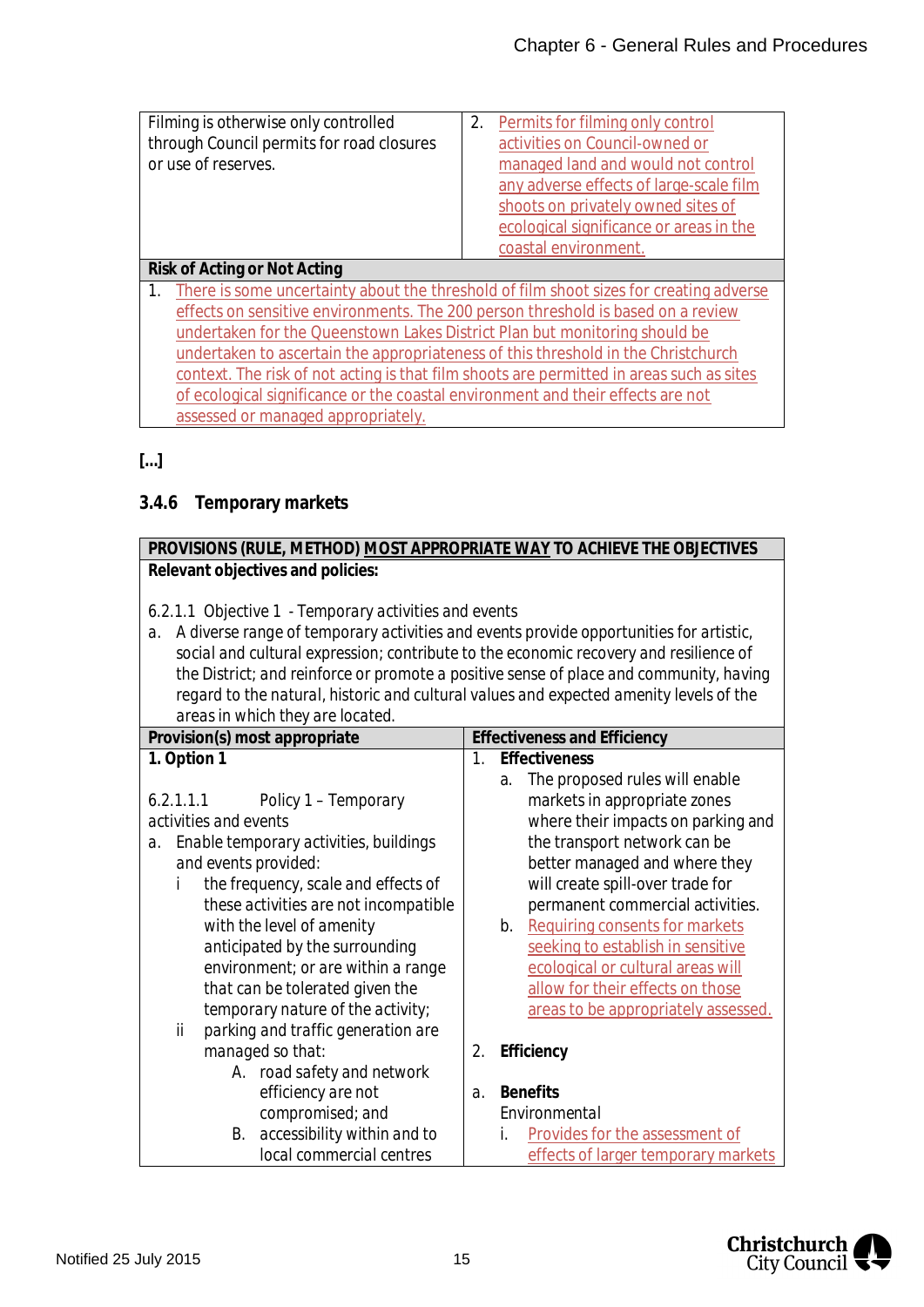| and businesses is not<br>adversely effected;<br>public access to public open space is<br>iii<br>maintained as far as practicable,<br>given the nature of the activity or<br>event in question;<br>natural, historic or cultural values of<br>iv<br>sites are not permanently modified,<br>damaged or destroyed; and<br>waste and litter are effectively<br>V<br>managed and minimised; | on Sites of Ecological Significance<br>or the Coastal Environment.<br>ii. Reduced impacts on the transport<br>network and residential amenity<br>from markets in centres rather<br>than distributed in Residential or<br>Rural areas.<br>iii. Considers the cumulative effects of<br>temporary markets on the<br>transport network and residential<br>amenity. |
|----------------------------------------------------------------------------------------------------------------------------------------------------------------------------------------------------------------------------------------------------------------------------------------------------------------------------------------------------------------------------------------|----------------------------------------------------------------------------------------------------------------------------------------------------------------------------------------------------------------------------------------------------------------------------------------------------------------------------------------------------------------|
| Methods:                                                                                                                                                                                                                                                                                                                                                                               | Economic                                                                                                                                                                                                                                                                                                                                                       |
| Rules permitting markets and fund-<br>a.<br>raising events while restricting the<br>number of days per year they can<br>operate in certain zones                                                                                                                                                                                                                                       | iv. Directs temporary markets to<br>commercial centres supporting<br>their recovery                                                                                                                                                                                                                                                                            |
| Rules requiring consent for markets in<br>b.                                                                                                                                                                                                                                                                                                                                           | Social/Cultural                                                                                                                                                                                                                                                                                                                                                |
| <b>Sites of Ecological Significance, Silent</b><br>File Areas or the Coastal Environment<br>outside of Permitted Temporary<br><b>Activities Areas.</b>                                                                                                                                                                                                                                 | v. Allows community groups to<br>organise fund-raisers on school<br>sites or community facilities in<br>Residential or Rural areas for a<br>limited number of days per years.                                                                                                                                                                                  |
|                                                                                                                                                                                                                                                                                                                                                                                        | Costs<br>b.                                                                                                                                                                                                                                                                                                                                                    |
|                                                                                                                                                                                                                                                                                                                                                                                        | Environmental                                                                                                                                                                                                                                                                                                                                                  |
|                                                                                                                                                                                                                                                                                                                                                                                        | <b>NIL</b><br>i.                                                                                                                                                                                                                                                                                                                                               |
|                                                                                                                                                                                                                                                                                                                                                                                        | Economic<br>Larger markets seeking to establish<br>ii.<br>in sensitive ecological or cultural<br>areas would be required to apply<br>for a consent.<br>iii. Markets on Residential-zoned land<br>using community facilities, such as<br>spiritual facilities or community<br>centres, would require consent to<br>operate more often than once a<br>month.     |
|                                                                                                                                                                                                                                                                                                                                                                                        | Social/Cultural                                                                                                                                                                                                                                                                                                                                                |
|                                                                                                                                                                                                                                                                                                                                                                                        | iv. NIL                                                                                                                                                                                                                                                                                                                                                        |
| Options less or not as appropriate to achieve the Objectives and Policies:                                                                                                                                                                                                                                                                                                             |                                                                                                                                                                                                                                                                                                                                                                |
| 2. Option 2 - Status quo                                                                                                                                                                                                                                                                                                                                                               | Appropriateness                                                                                                                                                                                                                                                                                                                                                |
| "Bazaars" permitted for one month outside                                                                                                                                                                                                                                                                                                                                              | Option 2 is less appropriate because it<br>1.<br>uses antiquated language, not                                                                                                                                                                                                                                                                                 |
| the Central City.                                                                                                                                                                                                                                                                                                                                                                      | intuitively applicably to temporary                                                                                                                                                                                                                                                                                                                            |
|                                                                                                                                                                                                                                                                                                                                                                                        | markets and does not consider the                                                                                                                                                                                                                                                                                                                              |
| "Temporary Events" permitted for one                                                                                                                                                                                                                                                                                                                                                   | cumulative effects of markets on                                                                                                                                                                                                                                                                                                                               |
| month inside the Central City.                                                                                                                                                                                                                                                                                                                                                         | residential amenity, sensitive sites or                                                                                                                                                                                                                                                                                                                        |
|                                                                                                                                                                                                                                                                                                                                                                                        | the transport network.                                                                                                                                                                                                                                                                                                                                         |

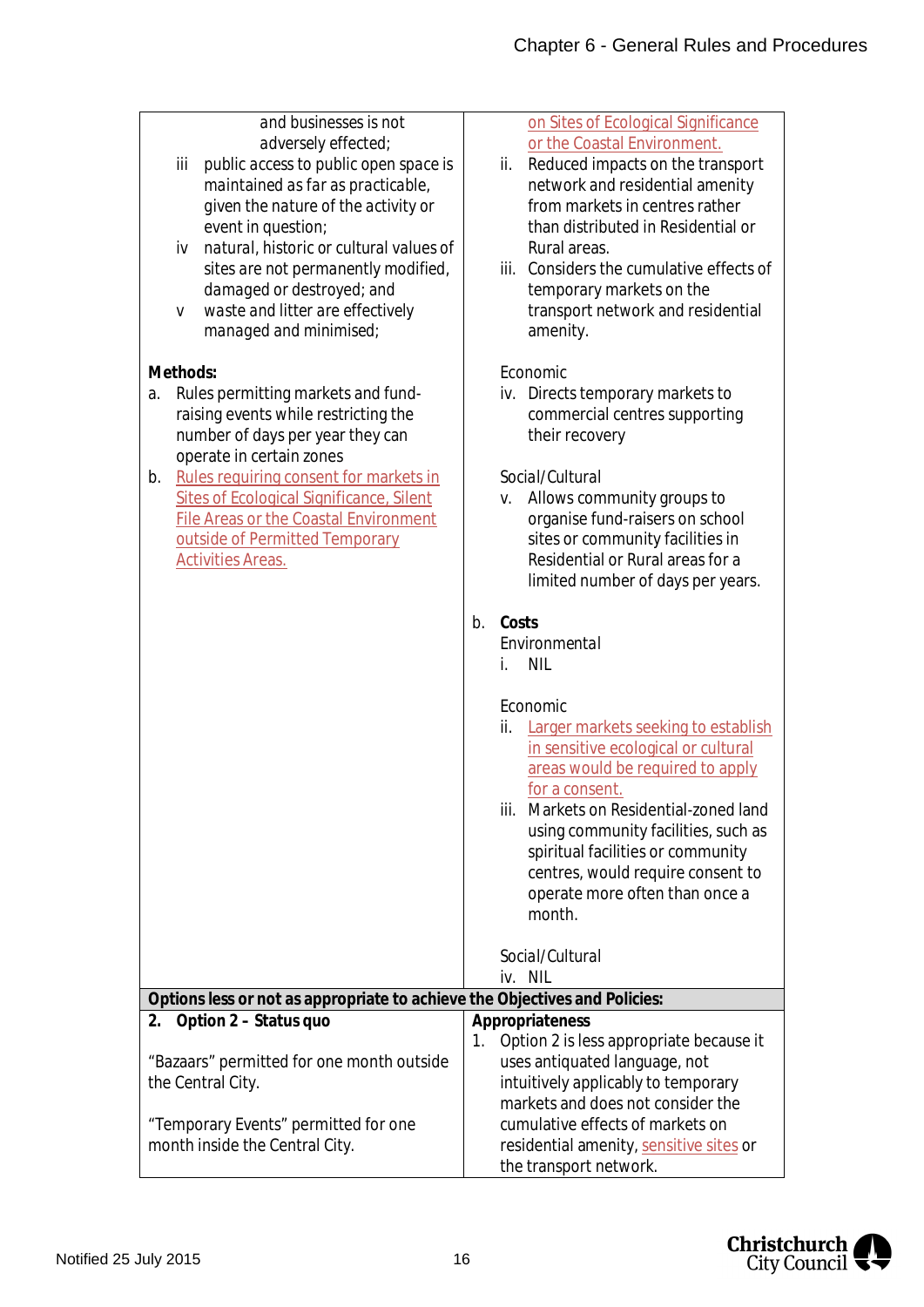## **Risk of Acting or Not Acting**

There is currently insufficient information about the number of temporary markets or fundraisers using Residential or Rural-zoned sites that would potentially need to seek consent or find an alternative venue. This should be monitored and the policy revisited if a significant number of temporary markets or fundraisers are requiring consent.

## **3.4.7 Training**

| PROVISIONS (RULE, METHOD) MOST APPROPRIATE WAY TO ACHIEVE THE OBJECTIVES                     |                                                                                               |  |
|----------------------------------------------------------------------------------------------|-----------------------------------------------------------------------------------------------|--|
| Relevant objectives and policies:                                                            |                                                                                               |  |
|                                                                                              |                                                                                               |  |
| 6.2.1.1 Objective 1 - Temporary activities and events                                        |                                                                                               |  |
|                                                                                              | A diverse range of temporary activities and events provide opportunities for artistic, social |  |
| and cultural expression; contribute to the economic recovery and resilience of the District; |                                                                                               |  |
| and reinforce or promote a positive sense of place and community, having regard to the       |                                                                                               |  |
|                                                                                              | natural, historic and cultural values and expected amenity levels of the areas in which they  |  |
| are located.                                                                                 |                                                                                               |  |
| Provision(s) most appropriate                                                                | <b>Effectiveness and Efficiency</b>                                                           |  |
| 1. Option 1                                                                                  | Effectiveness<br>1 <sub>1</sub>                                                               |  |
|                                                                                              | The provisions clarify that<br>a.                                                             |  |
| Policy 1 - Temporary<br>6.2.1.1.1                                                            | temporary military exercises are                                                              |  |
| activities and events                                                                        | permitted where their noise                                                                   |  |
| Enable temporary activities, buildings<br>а.                                                 | impacts can be managed and                                                                    |  |
| and events provided:                                                                         | where they will not create adverse                                                            |  |
| the frequency, scale and effects of<br>İ                                                     | ecological or cultural effects.                                                               |  |
| these activities are not incompatible                                                        |                                                                                               |  |
| with the level of amenity                                                                    | Efficiency<br>2.                                                                              |  |
| anticipated by the surrounding                                                               |                                                                                               |  |
| environment; or are within a range                                                           | <b>Benefits</b><br>$\partial$ .                                                               |  |
| that can be tolerated given the                                                              | Environmental                                                                                 |  |
| temporary nature of the activity;                                                            | Provides for the assessment of the<br>İ.                                                      |  |
| parking and traffic generation are<br>ii                                                     | appropriateness of these activities                                                           |  |
| managed so that:                                                                             | in sensitive ecological areas.                                                                |  |
| A. road safety and network                                                                   |                                                                                               |  |
| efficiency are not                                                                           | Economic                                                                                      |  |
| compromised; and                                                                             | Provides greater certainty for<br>ii.                                                         |  |
| accessibility within and to<br>В.                                                            | applicants around which Plan rules                                                            |  |
| local commercial centres                                                                     | apply to these activities.                                                                    |  |
| and businesses is not                                                                        |                                                                                               |  |
| adversely effected;                                                                          | Social/Cultural                                                                               |  |
| public access to public open space is<br>iii                                                 | iii. Provides for training for national                                                       |  |
| maintained as far as practicable,                                                            | defence purposes                                                                              |  |
| given the nature of the activity or                                                          | iv. Allows the assessment of the                                                              |  |
| event in question;                                                                           | appropriateness of these activities                                                           |  |
| natural, historic or cultural values of<br>iv                                                | in sensitive cultural environments                                                            |  |
| sites are not permanently modified,                                                          | such as adjacent to urupa.                                                                    |  |
| damaged or destroyed; and                                                                    |                                                                                               |  |
| waste and litter are effectively<br>V                                                        | Costs<br>$b$ .                                                                                |  |
| managed and minimised;                                                                       | Environmental                                                                                 |  |

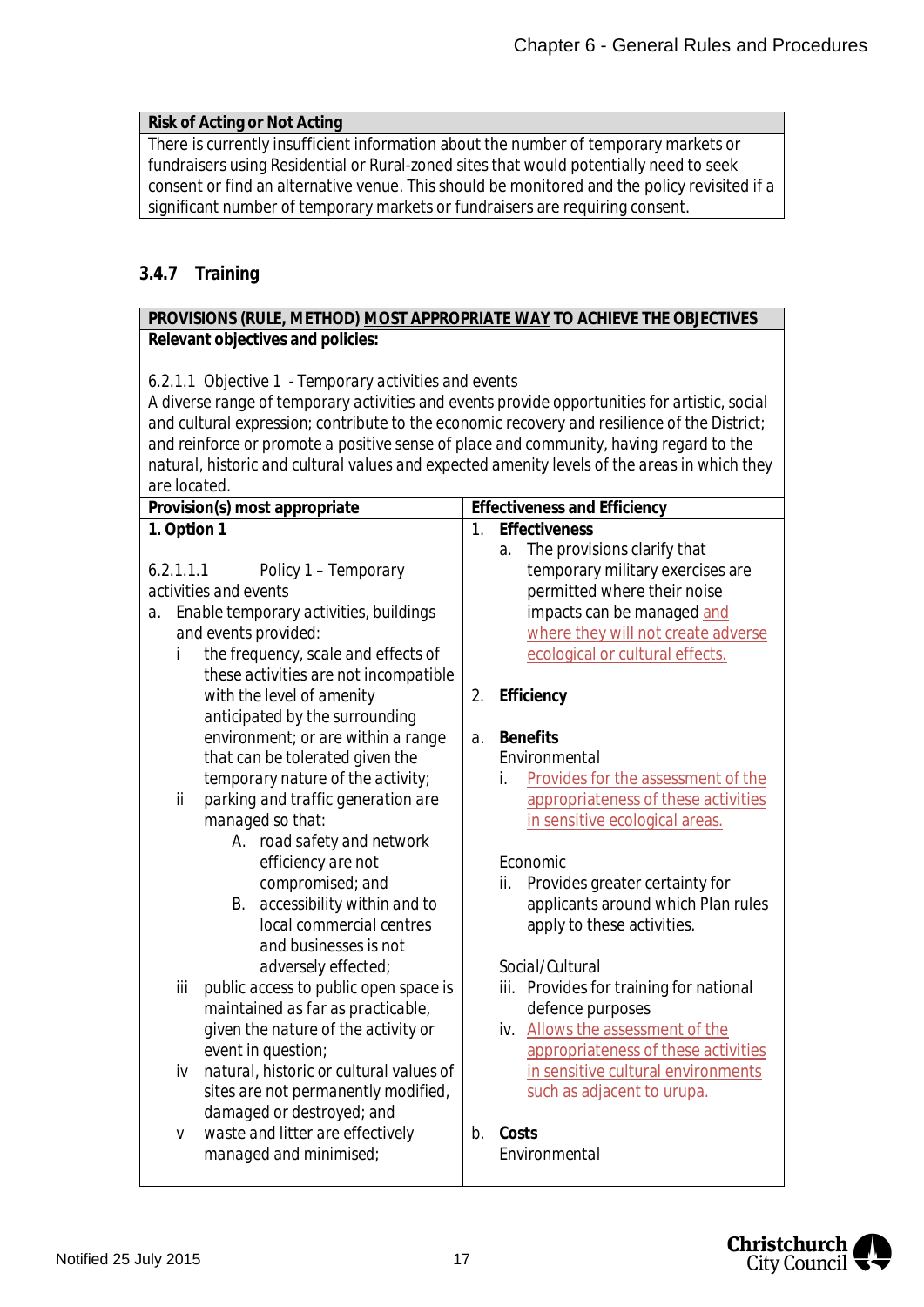|                                                                                           | NIL                                        |  |
|-------------------------------------------------------------------------------------------|--------------------------------------------|--|
| Methods:                                                                                  |                                            |  |
| Rules that enable temporary military<br>a.                                                | Economic                                   |  |
| training exercises that comply with                                                       | Potentially additional consenting<br>ii.   |  |
| noise standards and are not located in a                                                  | costs for exercises that must be           |  |
| <b>Site of Ecological Significance, Coastal</b>                                           | located in the Coastal Environment         |  |
| <b>Environment or Silent File area</b>                                                    | or near a Site of Ecological               |  |
|                                                                                           | Significance or Silent File area.          |  |
|                                                                                           |                                            |  |
|                                                                                           | Social/Cultural                            |  |
|                                                                                           | iii. NII                                   |  |
| Options less or not as appropriate to achieve the Objectives and Policies:                |                                            |  |
| Option 2 – Status quo<br>2.                                                               | Appropriateness                            |  |
|                                                                                           | Option 2 is less appropriate because<br>1. |  |
| No specific provisions for temporary                                                      | the Noise provisions, at the suggestion    |  |
| military training exercises                                                               | of NZDF, include standards for these       |  |
|                                                                                           | exercises.                                 |  |
| Risk of Acting or Not Acting                                                              |                                            |  |
| It is considered that sufficient information exists about the proposed provisions without |                                            |  |
| the need to take account of the risk of acting or not acting (RMA s32(4)(b)).             |                                            |  |

[…]

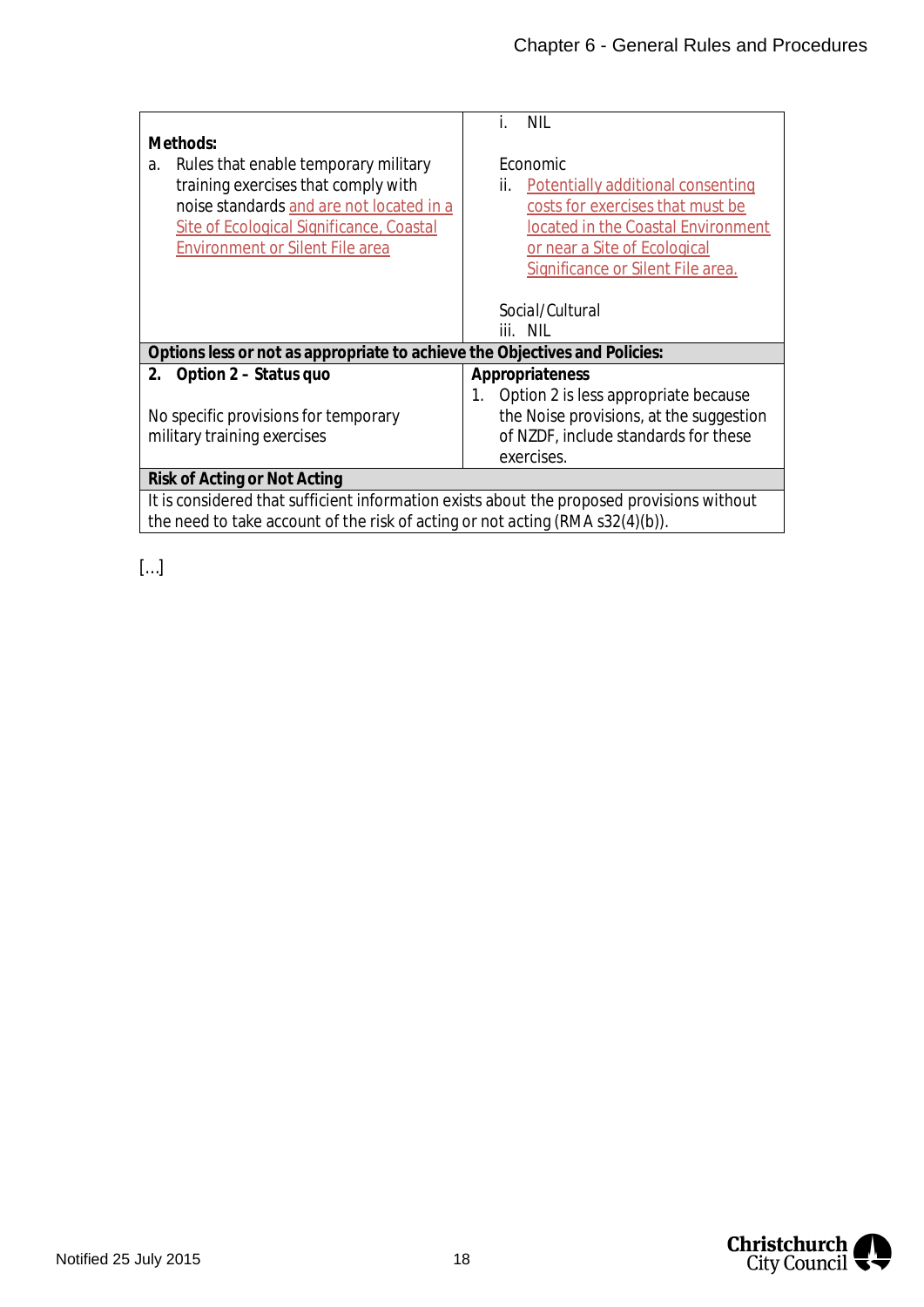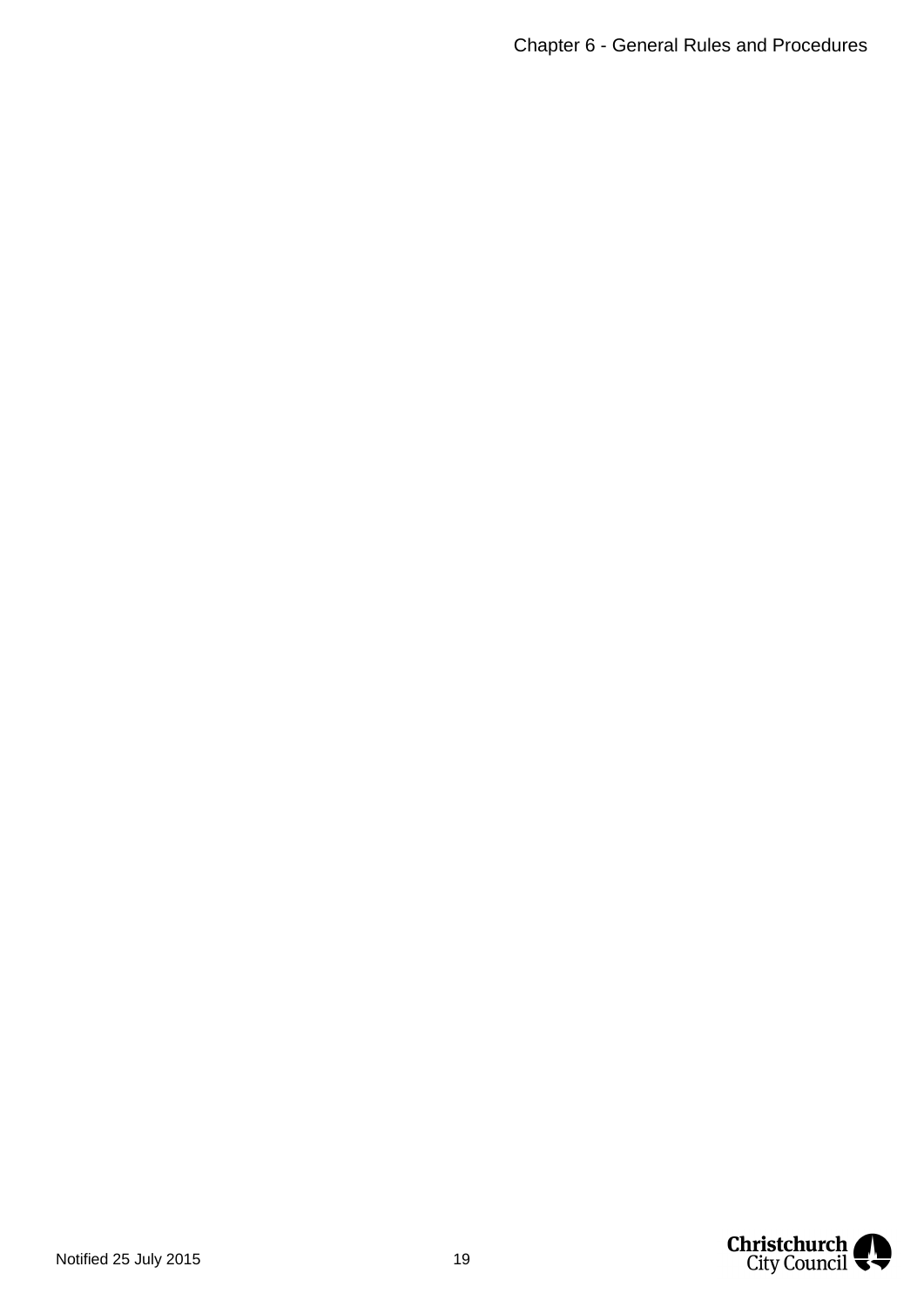## **4.0 OUTDOOR LIGHTING AND GLARE**

[…]

## **4.2.0 RESOURCE MANAGEMENT ISSUES**

- a. Several related resource management issues have emerged from a range of sources including:
	- i. the administration of the operative District Plan;
	- ii. a comparison of the provisions with other New Zealand District Plans.
- **4.2.1 Resource Management Issue 1: Providing for artificial lighting while managing its effects**

## **OUTDOOR LIGHTING AND GLARE RESOURCE MANAGEMENT ISSUE 1**

- 1. SUMMARY OF ISSUE
	- a. Outdoor artificial lighting plays an important economic and social role in the District by enabling night time work, construction, entertainment and recreation. Adequate lighting also promotes a sense of public safety and security.
	- b. There is a need to balance those benefits, however, with the potential adverse effects of light spill and glare.
	- c. Light spill and glare can create a nuisance in residential, rural and open space areas resulting in sleep disturbance or distraction from work or recreational activities. Inappropriately designed outdoor lighting can also detract from the amenity values of sensitive ecological, landscape, heritage or cultural sites.
	- d. Excessive light spill into the night sky can reduce opportunities for stargazing and can have an adverse effect on nocturnal species.
	- e. Glare can also compromise the safe and efficient operation of the transport networks where it distracts drivers or pilots.
	- f. There is also an opportunity to encourage the use of energy efficient lighting designs (such as solar-powered lighting) to reduce depletion of non-renewable energy sources.
	- 2. GENERAL DIRECTIONS
		- a. The general policy direction from the Canterbury Regional Policy Statement, Land Use Recovery Plan and other replacement District Plan chapters (Strategic Directions) has been to enable the recovery of businesses, entertainment and recreation facilities and to protect the operation of infrastructure while continuing to provide for the amenity and health and safety of residents.
	- 3. PROPOSED DIRECTION IN ADDRESSING THE ISSUE
		- a. Having regard to the strategic policy direction, the recommended policy approach is to continue enabling use of outdoor artificial lighting but to control its direction, location and intensity to protect amenity

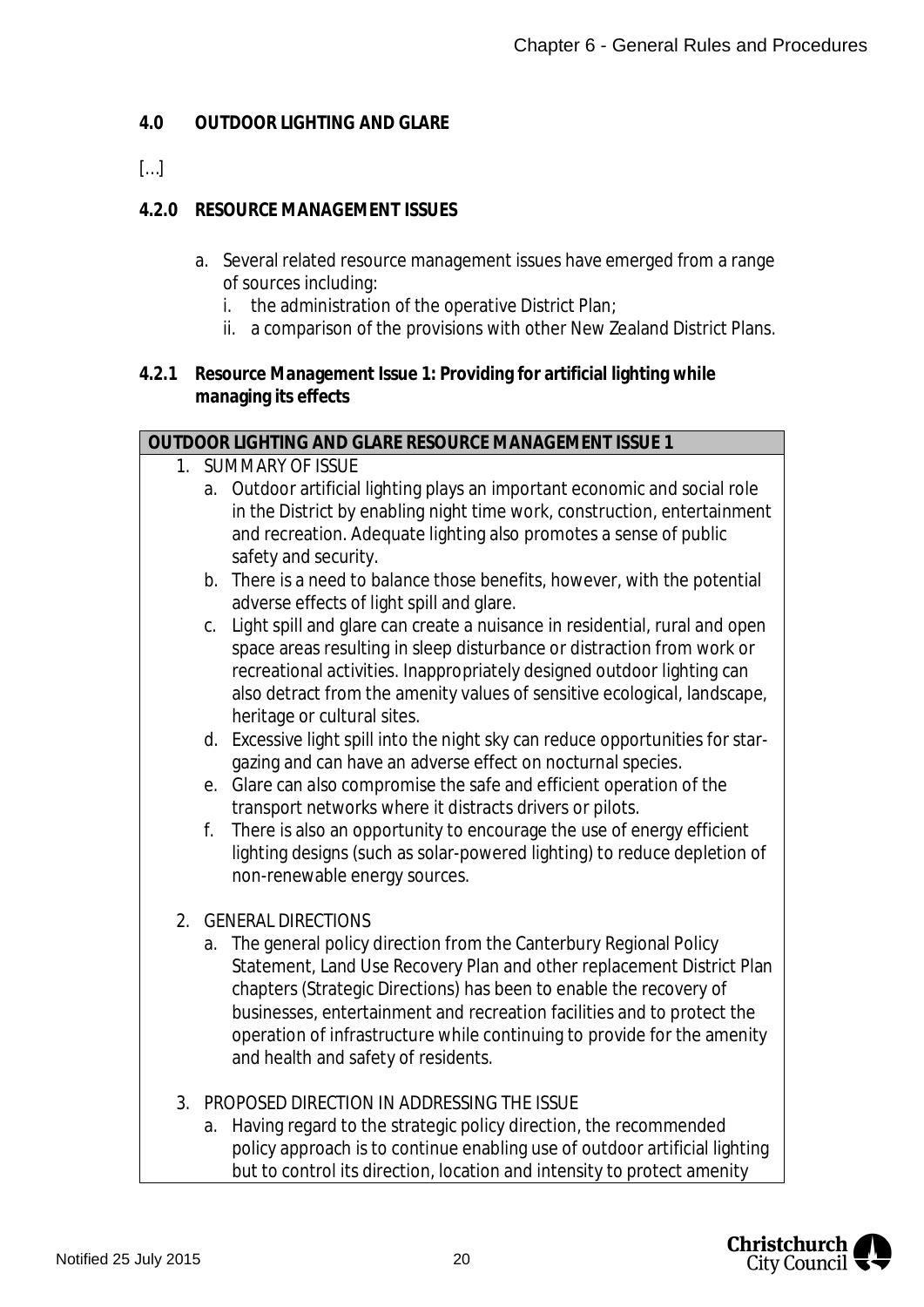values and the safe and efficient operation of the transport network. It is also proposed to add consideration of the energy efficiency of outdoor lighting designs to the policy framework and Matters of Discretion.

- 4. SCALE AND SIGNIFICANCE
	- a. Proposed changes to the existing provisions are considered to be minor and to have a minor effect on applicants.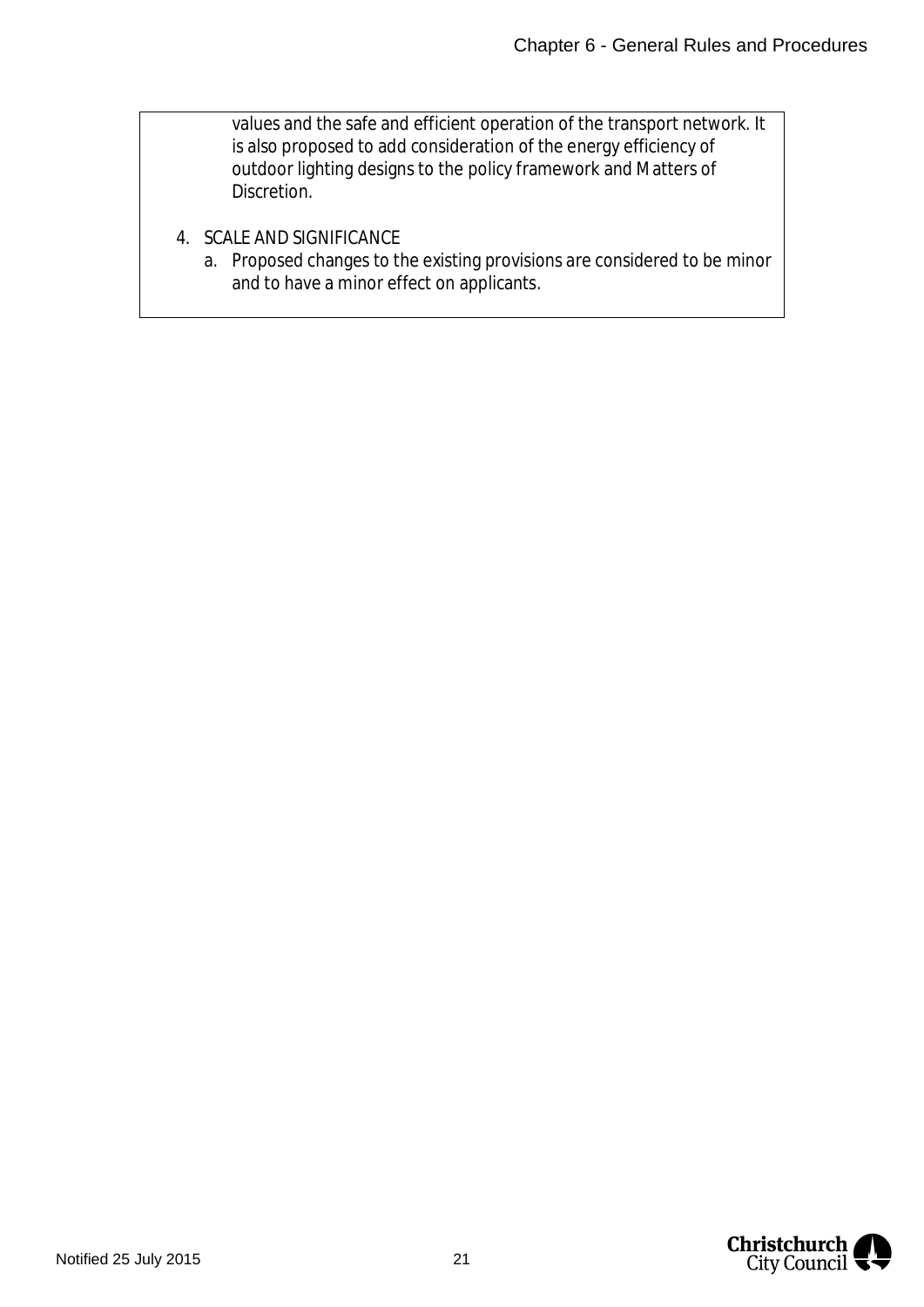## **4.3.0 EVALUATION OF OBJECTIVES AND POLICIES**

Section 32(1)(a) of the RMA requires the Council to evaluate the extent to which the objectives are the most appropriate way to achieve the purpose (section 5) of the Act.

## **4.3.1 EVALUATION OF PROPOSED OBJECTIVE 1**

| OBJECTIVE MOST APPROPRIATE WAY TO ACHIEVE THE PURPOSE OF THE RMA                                                                                                                                                                                                                                                                                                                                                                                                                                                                                                                                                                                                                                                      |                                                                                                                                                                                                                                                                                                                                                                                                                                                                                                                                                                                                                                                                                                                                                                                                                                                                                                                                             |  |  |
|-----------------------------------------------------------------------------------------------------------------------------------------------------------------------------------------------------------------------------------------------------------------------------------------------------------------------------------------------------------------------------------------------------------------------------------------------------------------------------------------------------------------------------------------------------------------------------------------------------------------------------------------------------------------------------------------------------------------------|---------------------------------------------------------------------------------------------------------------------------------------------------------------------------------------------------------------------------------------------------------------------------------------------------------------------------------------------------------------------------------------------------------------------------------------------------------------------------------------------------------------------------------------------------------------------------------------------------------------------------------------------------------------------------------------------------------------------------------------------------------------------------------------------------------------------------------------------------------------------------------------------------------------------------------------------|--|--|
| Objective 1                                                                                                                                                                                                                                                                                                                                                                                                                                                                                                                                                                                                                                                                                                           | Summary of Evaluation                                                                                                                                                                                                                                                                                                                                                                                                                                                                                                                                                                                                                                                                                                                                                                                                                                                                                                                       |  |  |
| Objective 1 Option 1 -<br>Comprehensive<br>An approach that<br>comprehensively sets out<br>expectations for artificial<br>lighting.<br>Objective 6.3.1.1: Artificial<br>Lighting<br>Appropriate artificial lighting<br>enables night-time work,<br>recreation, sport,<br>entertainment,<br>transportation and public<br>health and safety while:<br>protecting residential,<br>Ť<br>commercial, open space<br>and rural amenity; and<br>areas of natural, historic<br>or cultural significance;<br>avoiding interference<br>İΪ<br>with the safe operation of<br>transport and<br>infrastructure;<br>making efficient use of<br>iii<br>energy;<br>preserving or enhancing<br>iv<br>night sky viewing<br>opportunities. | The intent of Objective 1 is both to recognise<br>1.<br>the social, economic and cultural benefits of<br>artificial lighting and to clarify the areas of<br>specific concern in terms of adverse effects.<br>This is more consistent with the requirements<br>of the Statement of Expectations 4(b) and<br>Strategic Directions Objective 3.3.2, to clearly<br>state the outcomes intended for the District,<br>than Option 2, retaining the operative plan<br>objectives and policies.<br>The proposed objective is a more appropriate<br>2.<br>way to achieve the purpose of the RMA<br>because it recognises additional s7 matters<br>including s7(ba) the efficiency of the end use of<br>energy; s7(c) the maintenance and<br>enhancement of amenity values; s7(f)<br>maintenance and enhancement of the quality<br>of the environment; and $s7(j)$ the benefits to be<br>derived from the use and development of<br>renewable energy. |  |  |
| Objective 1 Option 2 -<br><b>Status Quo</b><br>Operative Plan Objective 4.2<br>Amenity                                                                                                                                                                                                                                                                                                                                                                                                                                                                                                                                                                                                                                | The operative District Plan includes only very<br>1.<br>general objectives with respect to Outdoor<br>Lighting and Glare. The policy to avoid the<br>adverse effects of glare sits under a very broad<br>objective to create a pleasant and attractive<br>city.                                                                                                                                                                                                                                                                                                                                                                                                                                                                                                                                                                                                                                                                             |  |  |

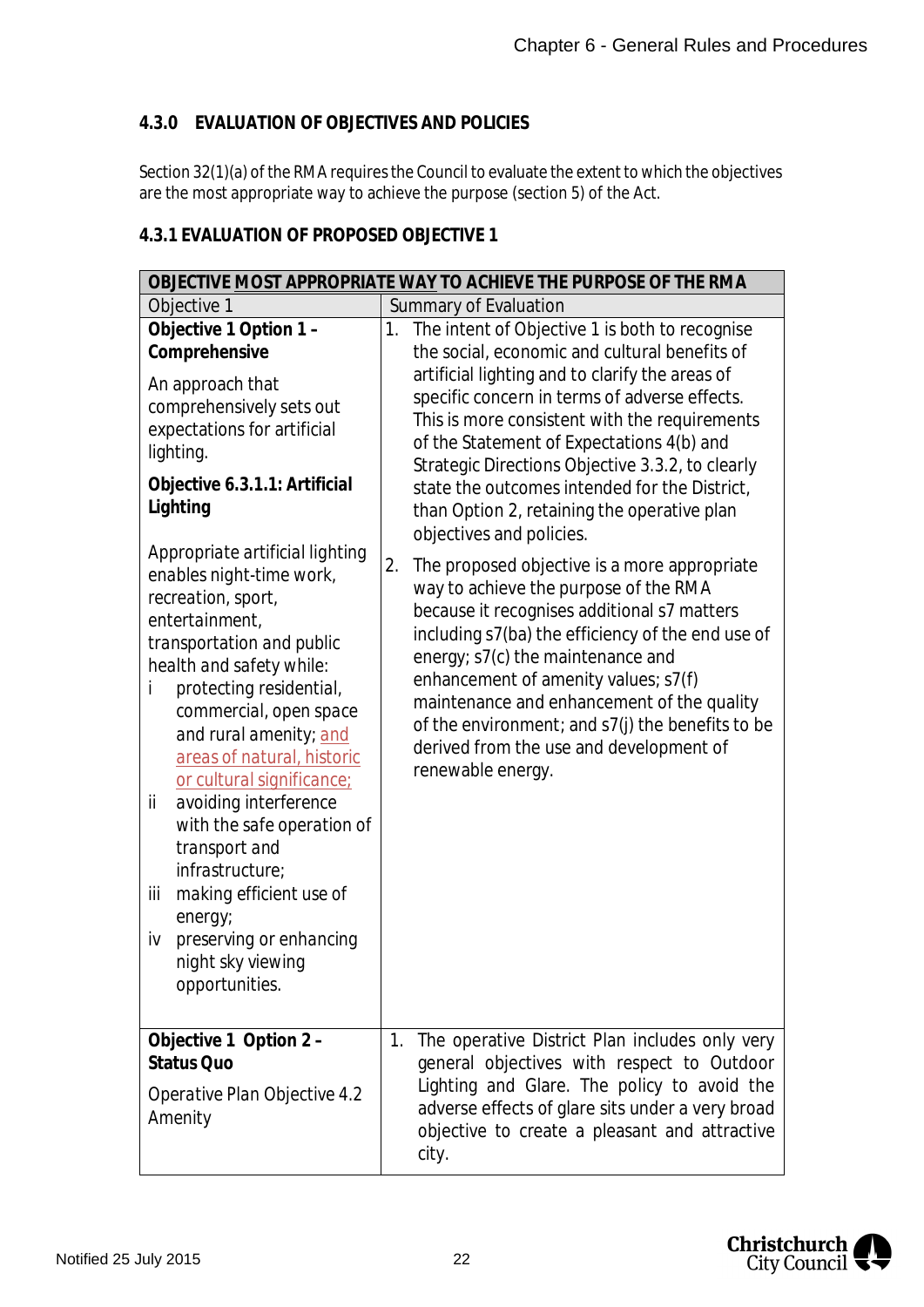| A pleasant and attractive<br>City.                                                                  | 2. | Option 2 is considered to be a less appropriate<br>way to achieve the purpose of the RMA because<br>it is not specific about the kinds of amenities it<br>is seeking to protect or the effects it is seeking<br>to manage with respect to lighting and glare.                                                                                                                                        |
|-----------------------------------------------------------------------------------------------------|----|------------------------------------------------------------------------------------------------------------------------------------------------------------------------------------------------------------------------------------------------------------------------------------------------------------------------------------------------------------------------------------------------------|
| Objective 1 Option 3 - No<br>specific District Plan<br>objectives for outdoor<br>lighting and glare | 1. | The effects from outdoor lighting and glare<br>could potentially be addressed through zone<br>objectives and policies around, for example,<br>maintaining residential amenity or reliance on<br>the Strategic Direction objective 3.3.14(b) to<br>avoid incompatible activities where there may<br>be significant adverse effects on the health,<br>safety and amenity of people and<br>communities. |
|                                                                                                     | 2. | Zone-based objectives and policies around<br>maintaining amenity are considered to be a<br>less appropriate way to achieve the purpose of<br>the RMA because they would either:                                                                                                                                                                                                                      |
|                                                                                                     |    | a. result in significant repetition and would<br>increase the complexity of the plan if plan<br>users were required to find objectives and<br>policies for lighting in both the zone and<br>transport chapters, for example; or                                                                                                                                                                      |
|                                                                                                     |    | b. result in more general expression of the<br>objectives and policies for lighting. This<br>would potentially not be specific enough<br>to signal the need for full consideration of<br>the issues and would not be consistent<br>with Strategic Directions objective 3.3.2(b)<br>to set objectives and policies that clearly<br>state the outcomes intended.                                       |

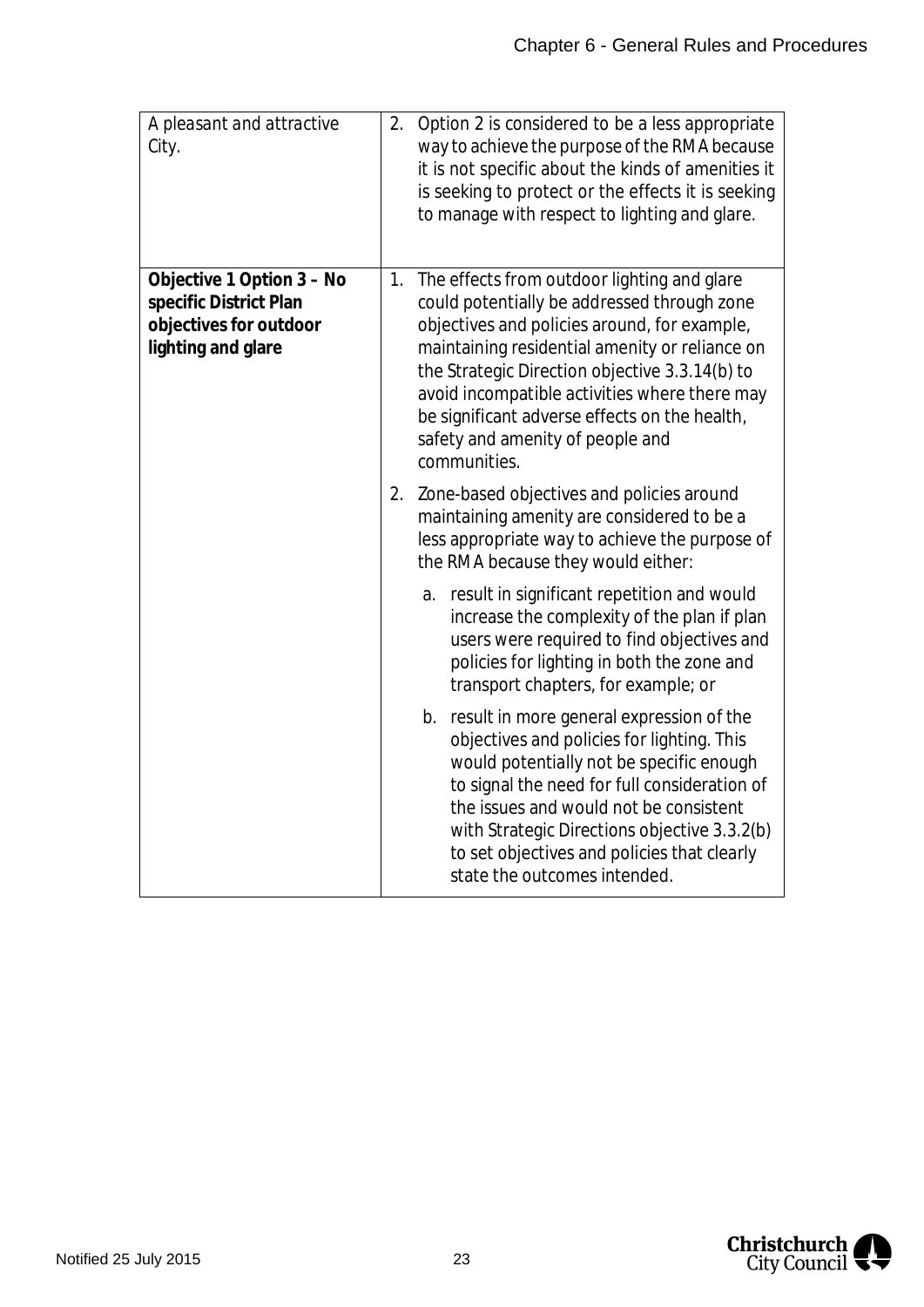## **4.4.0 EVALUATION OF PROPOSED RULES AND METHODS**

- a. Section 32(1)(b) requires an evaluation of whether the provisions are the most appropriate way to achieve the objectives by identifying other reasonable practicable options, assessing the efficiency and effectiveness of the provisions in achieving the objectives, and summarising the reasons for deciding on the provisions. The assessment must identify and assess the benefits and costs of environmental, economic, social and cultural effects that are anticipated from the implementation of the provisions, including opportunities for economic growth and employment. The assessment must if practicable quantify the benefits and costs and assess the risk of acting or not acting if there is uncertain or insufficient information available about the subject matter.
- **4.4.1 Policy 1 Enabling night-time activity while managing effects of artificial lighting**

## **PROVISIONS (RULE, METHOD) MOST APPROPRIATE WAY TO ACHIEVE THE OBJECTIVES**

**Relevant objectives and policies:**

*Strategic Directions Objective 3.3.12: Infrastructure*

*(a) The social, economic, environmental and cultural benefits of infrastructure, including strategic infrastructure, are recognised and provided for, and its safe, efficient and effective development, upgrade, maintenance and operation is enabled.*

*Strategic Directions Objective 3.3.14: Incompatible activities*

*(a) The location of activities is controlled, primarily by zoning, to minimise conflicts between incompatible activities; and*

*(b) Conflicts between incompatible activities are avoided where there may be significant adverse effects on the health, safety and amenity of people and communities.*

*Objective 6.3.1.1: Artificial Lighting*

*Appropriate artificial lighting enables night-time work, recreation, sport, entertainment, transportation and public health and safety while:*

- *i protecting residential, commercial, open space and rural amenity; and areas of natural, historic or cultural significance;*
- *ii avoiding interference with the safe operation of transport and infrastructure;*
- *iii making efficient use of energy;*
- *iv preserving or enhancing night sky viewing opportunities.*

| Provision(s) most appropriate | <b>Effectiveness and Efficiency</b> |
|-------------------------------|-------------------------------------|
| Policy 1 - Option 1           | 1. Effectiveness                    |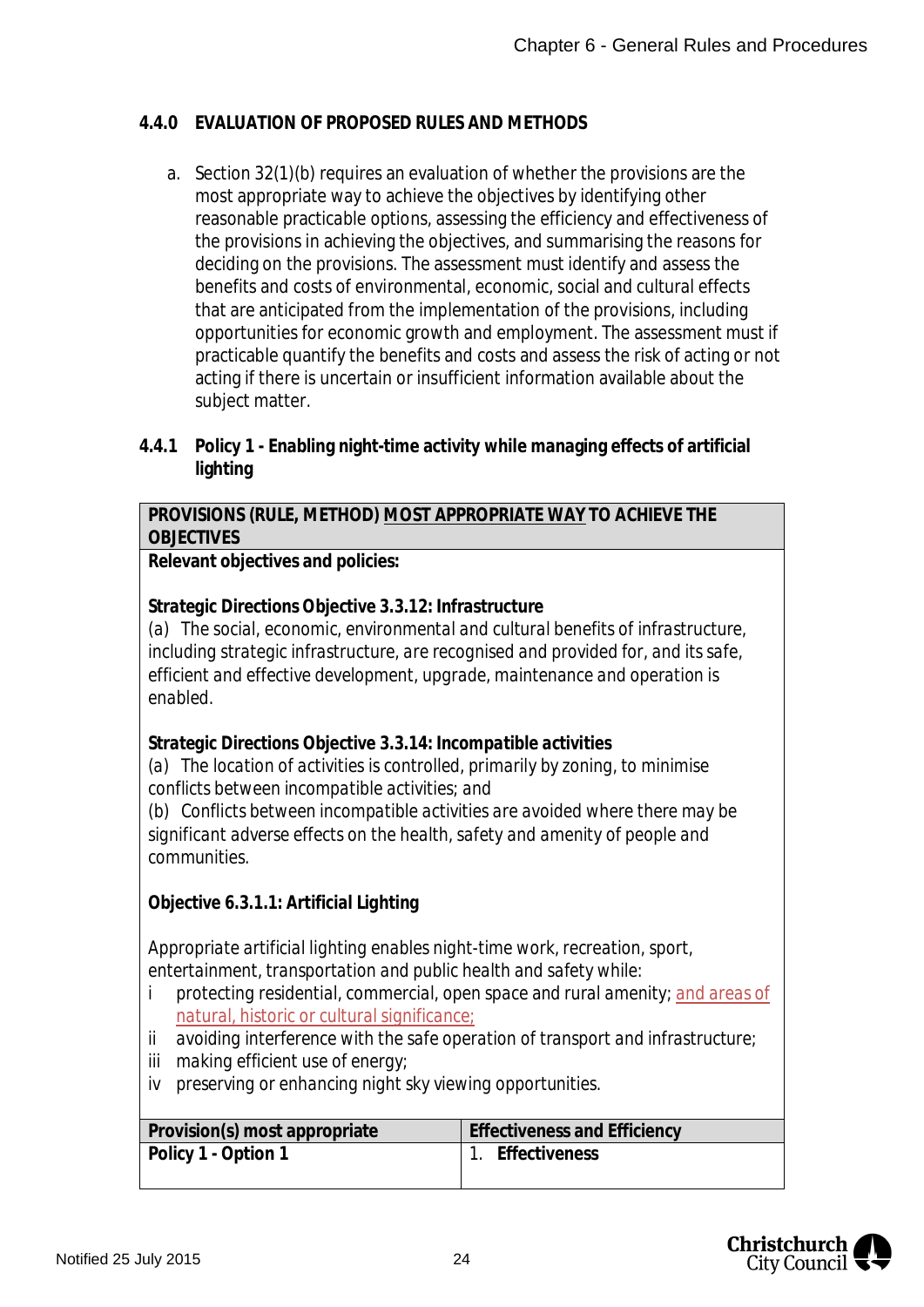- a. Recognise and provide for artificial outdoor lighting for night-time activities and safety while managing the scale, timing, duration, design and direction of artificial lighting in a way that:
	- i. minimises disturbance to the rest or relaxation of residents; or any areas of natural, historic or cultural significance;
	- ii. does not interfere with the safe operation of the transport network or aircraft;
	- iii. is energy efficient;
	- iv. minimises unnecessary light spill into the night sky.

### **Methods**

- a. Rules requiring:
	- i. compliance with zone standards for lighting scaled to reflect the sensitivity of the receiving environment;
	- ii. lighting to be directed away from roads and adjacent properties;
	- iii. management of light spilling above the horizontal in areas near airport runways;
	- iv. assessment of energy efficiency and light spill impacts on the night sky for proposals that exceed the standards.
- a. The proposed policy and rules are appropriate in achieving the objective because they enable outdoor artificial lighting to a level that balances the requirements of zones generating light with the amenity needs of more sensitive zones.
- 2. **Efficiency**
- a. **Benefits** *Environmental*
	- i. Controls light spill into adjacent properties and the night sky improving amenity values and protecting the rest and relaxation of residents;
	- ii. Provides for consideration of the impact of lighting on areas of natural significance;
	- iii. Encourages energy-efficient and renewable-energy-based lighting designs for larger scale developments where they trigger consents.

## *Economic*

- iv. Provisions are largely carried over providing for efficiency in Plan administration.
- v. Reducing the activity status for proposals not meeting the standard from Discretionary to Restricted Discretionary and specifying the Matters of Discretion will provide additional certainty to applicants and reduce consenting costs.
- vi. Recognises benefits of outdoor artificial lighting for night time work, entertainment, recreation and construction activities.
- vii. Protects the safe operation of the transport network and key

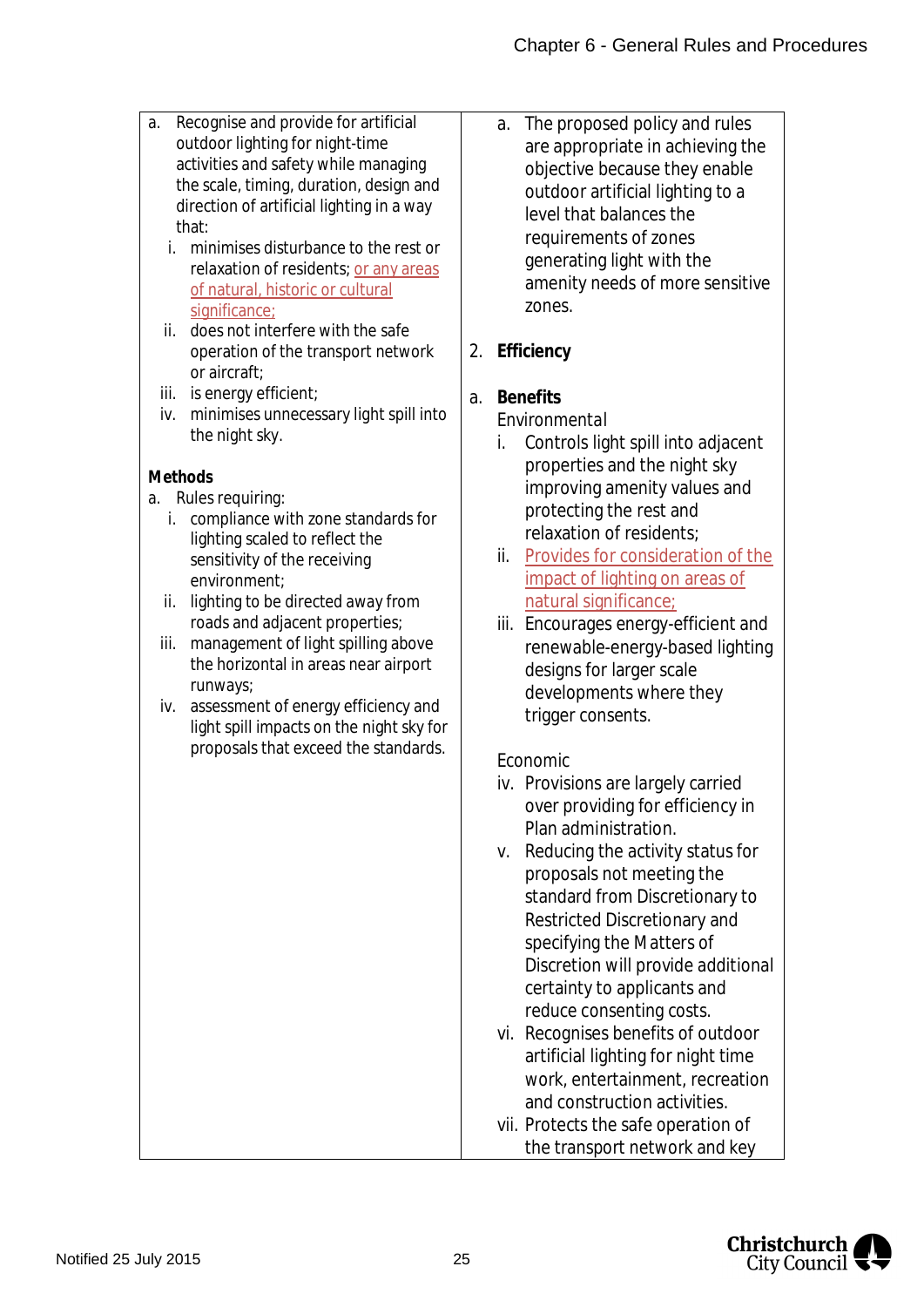|                                                                            |             | infrastructure including the port<br>and airport.                        |
|----------------------------------------------------------------------------|-------------|--------------------------------------------------------------------------|
|                                                                            |             | viii. Protects property values for<br>landowners where glare and         |
|                                                                            |             | light spill effects from activities                                      |
|                                                                            |             | like stadium lighting or port                                            |
|                                                                            |             | activities are appropriately<br>managed.                                 |
|                                                                            |             |                                                                          |
|                                                                            |             | Social/Cultural                                                          |
|                                                                            |             | ix. Recognises benefits of outdoor<br>artificial lighting for night time |
|                                                                            |             | entertainment and recreation<br>activities.                              |
|                                                                            |             | Provides for consideration of the<br>Х.                                  |
|                                                                            |             | impact of lighting on areas of                                           |
|                                                                            |             | historic or cultural significance<br>and on night sky viewing.           |
|                                                                            |             |                                                                          |
|                                                                            | $b_{\cdot}$ | Costs<br>Environmental                                                   |
|                                                                            |             | 1. Very minor adjustment to the                                          |
|                                                                            |             | measurement method could                                                 |
|                                                                            |             | result in slightly more light spill<br>allowed at residential            |
|                                                                            |             | boundaries but would make the                                            |
|                                                                            |             | Plan easier to interpret and less                                        |
|                                                                            |             | costly to administer.                                                    |
|                                                                            |             | Economic                                                                 |
|                                                                            |             | 2. Some potential additional                                             |
|                                                                            |             | consenting costs for applicants<br>unable to meet stricter               |
|                                                                            |             | standards for Banks Peninsula                                            |
|                                                                            |             | residential zones, some light                                            |
|                                                                            |             | industrial zones and some<br>scheduled activities.                       |
|                                                                            |             | 3. Additional administrative costs                                       |
|                                                                            |             | to consider Matters of Discretion                                        |
|                                                                            |             | relating to energy efficiency and                                        |
|                                                                            |             | cumulative effects.                                                      |
|                                                                            |             | Social/Cultural                                                          |
|                                                                            |             | 4. NIL                                                                   |
| Options less or not as appropriate to achieve the Objectives and Policies: |             |                                                                          |
| Option 2 - Status quo                                                      |             | Appropriateness                                                          |

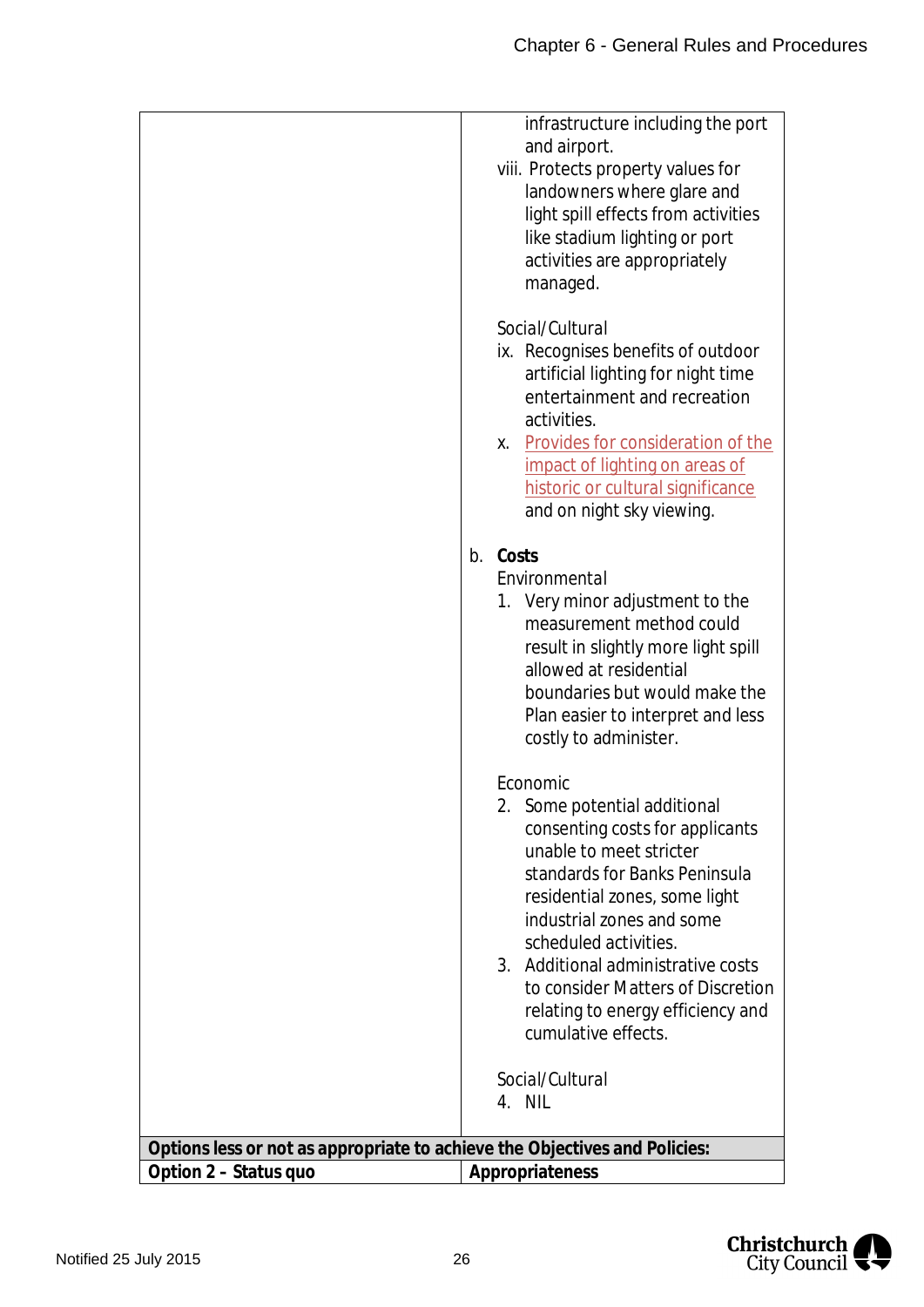|                                          | 1. The operative plan policy is in an           |
|------------------------------------------|-------------------------------------------------|
| Operative Plan Policy 4.2.14 Glare       | effects-based format that does not              |
|                                          | adequately recognise the benefits of            |
| To address the adverse effects of glare  | artificial lighting and is not specific         |
| caused by lighting, or where practicable | about the kinds of adverse effects it           |
| reflection, on the amenities of the      | is seeking to control.                          |
| surrounding environment.                 | Option 2 conflates the issues of light<br>2.    |
|                                          | spill and glare and does not                    |
|                                          | adequately support the use of                   |
|                                          | maximum lux standards to control                |
|                                          | light spill.                                    |
|                                          | Option 2 is also not consistent with<br>3.      |
|                                          |                                                 |
|                                          | the exemption for reflected glare               |
|                                          | from structures or vehicles.                    |
| Option 3 - Adjustments to the lighting   | Appropriateness                                 |
| standards in the operative Plan          | Issues have not been raised with the<br>$1_{-}$ |
|                                          | current standards in either the s35             |
|                                          | monitoring reports prepared in 2011             |
|                                          | or in discussions with plan                     |
|                                          | administrators or compliance                    |
|                                          | officers. The consensus has been                |
|                                          | that the current standards are                  |
|                                          | appropriate and are achieving the               |
|                                          | objectives. They generate very few              |
|                                          | complaints (averaging 7 a year) and             |
|                                          | have triggered only 22 consents in              |
|                                          | the last 10 years, the majority of              |
|                                          | which also required consent under               |
|                                          | other plan rules.                               |
|                                          | More permissive standards are<br>2.             |
|                                          | considered to be less appropriate               |
|                                          | because the current standards are               |
|                                          | generally more permissive than                  |
|                                          | other District Plans in New Zealand             |
|                                          | and very few consent applications               |
|                                          | are triggered under the current                 |
|                                          | regime. More permissive standards               |
|                                          | would result in more light spill into           |
|                                          | the night sky and would not be as               |
|                                          | effective in achieving the objective.           |
|                                          | Less permissive standards are<br>3.             |
|                                          |                                                 |
|                                          | considered to be less appropriate               |
|                                          | because they would increase                     |
|                                          | consenting requirements and would               |
|                                          | not be consistent with the                      |
|                                          | <b>Statement of Expectations.</b>               |
|                                          | The exceptions are:<br>4.                       |

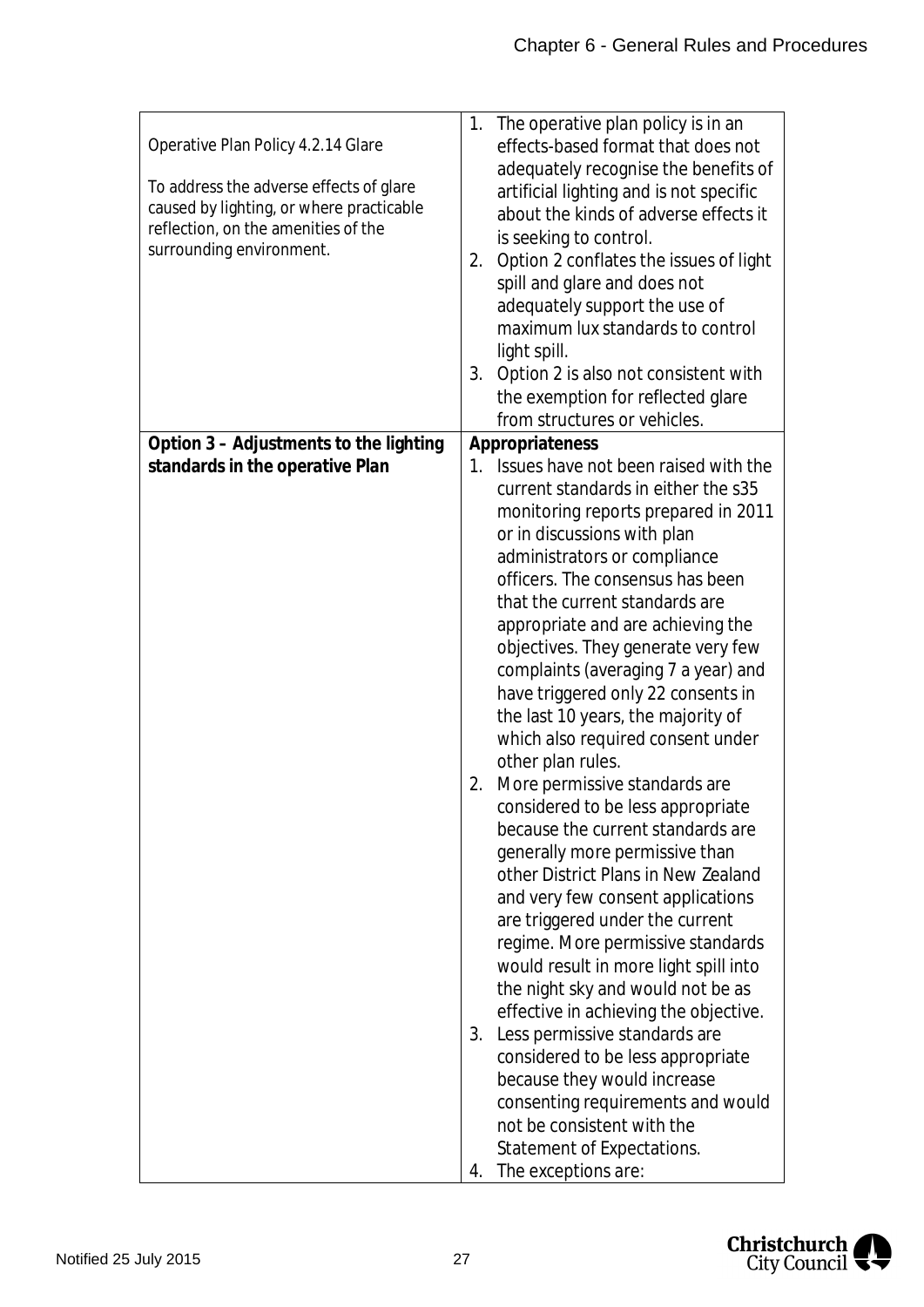|                                      | the standards for Banks<br>a.              |
|--------------------------------------|--------------------------------------------|
|                                      | Peninsula residential zones                |
|                                      | which have been reduced to be              |
|                                      | consistent with City residential           |
|                                      | and rural zone standards;                  |
|                                      | b. the standards for the former            |
|                                      | B3, B4P, and B8 zones which                |
|                                      | have been reduced as a result              |
|                                      | of zone amalgamation in the                |
|                                      | Industrial chapter;                        |
|                                      | the standards for some<br>C.               |
|                                      | scheduled activities (excepting            |
|                                      | clubs, taverns, fire stations and          |
|                                      |                                            |
|                                      | service stations) have been                |
|                                      | reduced to better recognise the            |
|                                      | residential and rural                      |
|                                      | environments in which they sit             |
|                                      | and the lighting needs of the              |
|                                      | specific activities.                       |
| Option 4 - Standards only need to be | Appropriateness                            |
| met at boundary with sensitive zones | Only requiring lighting standards to<br>1. |
|                                      | be met at the boundaries with              |
|                                      | residential, open space or other           |
|                                      | sensitive zones would reduce costs         |
|                                      | for applicants in some instances but       |
|                                      | would result in a greater net light        |
|                                      | spill for the District. As very few        |
|                                      | activities are unable to meet the          |
|                                      | current standards, it is not               |
|                                      | considered appropriate to relax            |
|                                      | them further. This approach would          |
|                                      | not achieve the objective of               |
|                                      | encouraging the efficient use of           |
|                                      | energy or reducing light spill into the    |
|                                      | night sky.                                 |
| Option 5 - A maximum standard for    | Appropriateness                            |
| lux spill                            | The proposed standards for light<br>1.     |
|                                      | spill control the permitted increase       |
|                                      | over background levels at the              |
|                                      | boundary of adjacent properties but        |
|                                      | is not as effective at controlling light   |
|                                      | spill effects within larger sites (such    |
|                                      | as within a multi-unit residential         |
|                                      | complex) where light spill from one        |
|                                      |                                            |
|                                      | activity can affect other buildings on     |
|                                      | the same site. Some plans address          |
|                                      | this issue by having a maximum             |

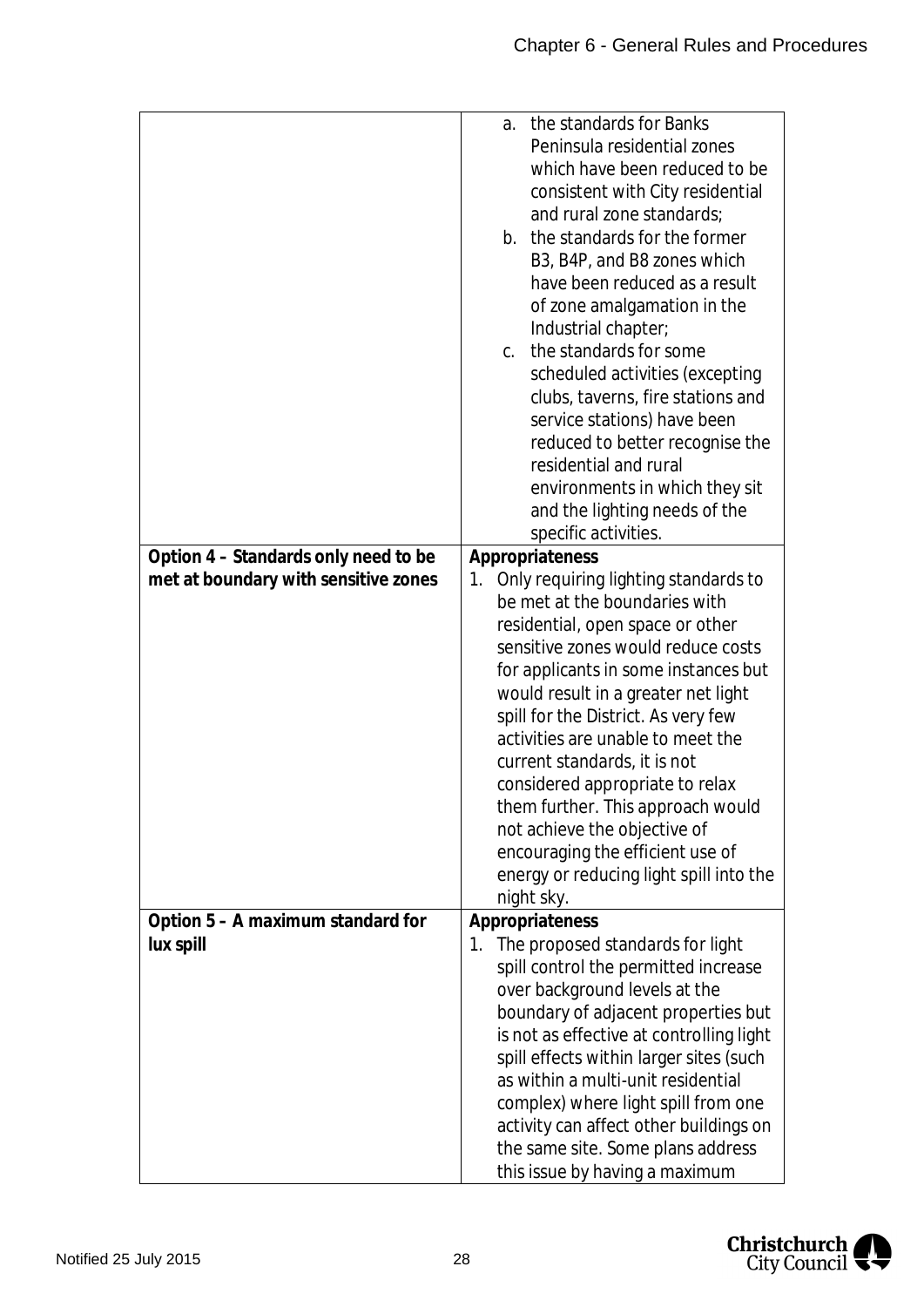|                                         | standard for illuminance measured<br>at the ground or at the window of<br>any building on the site.<br>This is considered to be a less<br>2.<br>appropriate approach than Option 1<br>because issues with light spill or<br>glare within a single site can be<br>addressed by the property owner.<br>Controlling lux spill at the window of<br>existing buildings does not provide<br>certainty for developers because<br>buildings within the site could be<br>added or demolished, changing the<br>standards they would be required to<br>meet.                                                                                |
|-----------------------------------------|----------------------------------------------------------------------------------------------------------------------------------------------------------------------------------------------------------------------------------------------------------------------------------------------------------------------------------------------------------------------------------------------------------------------------------------------------------------------------------------------------------------------------------------------------------------------------------------------------------------------------------|
| Option 6 - Restricting lighting types   | Appropriateness                                                                                                                                                                                                                                                                                                                                                                                                                                                                                                                                                                                                                  |
| and designs that result in light spill  | Provisions that require all fixed<br>$1_{\cdot}$                                                                                                                                                                                                                                                                                                                                                                                                                                                                                                                                                                                 |
| above the horizontal                    | outdoor lighting to be directed<br>below the horizontal would be an<br>effective way to reduce light spill<br>into the night sky. Several other<br>district plans also restrict<br>searchlights and laser light shows.<br>2. Provisions of this type would<br>significantly restrict design options<br>for pathway lighting and monument<br>lighting and increase costs for<br>applicants, however. While they are<br>appropriate in areas like the<br>Mackenzie District to protect the<br>Dark Sky Reserve, they are<br>potentially not sufficiently efficient<br>in the Christchurch area to justify<br>the additional costs. |
|                                         | Additional work could be done in<br>$3_{-}$<br>this area, however, to find an<br>appropriate level of control. Council<br>is considering the development of a<br>Lighting Strategy which could<br>provide additional guidance on this<br>issue and other potential<br>approaches.                                                                                                                                                                                                                                                                                                                                                |
| Option 7 - Controls on reflective glare | Appropriateness                                                                                                                                                                                                                                                                                                                                                                                                                                                                                                                                                                                                                  |
|                                         | 1. Controls on reflective glare from<br>buildings could help to reduce the<br>nuisance effects of glare on<br>residences and the safety effects on                                                                                                                                                                                                                                                                                                                                                                                                                                                                               |

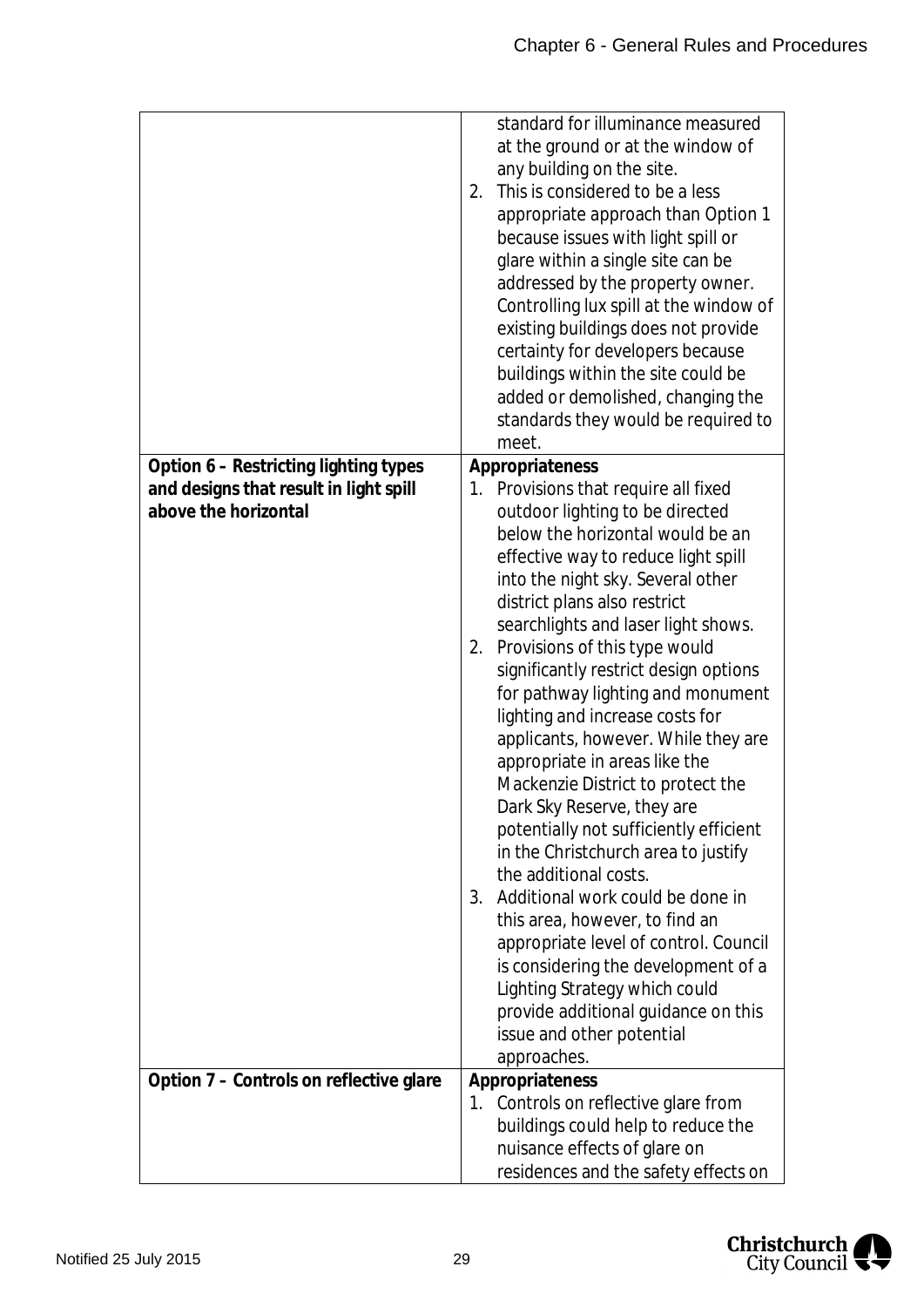|                                                                                  | transport, however, managing<br>reflective glare is complex and<br>expensive for applicants and difficult<br>to enforce. Apart from retaining the<br>operative plan controls on reflective<br>surfaces near airport runways, it is<br>not considered appropriate within<br>the context of the recovery to<br>introduce additional plan controls<br>on reflective glare. |  |
|----------------------------------------------------------------------------------|-------------------------------------------------------------------------------------------------------------------------------------------------------------------------------------------------------------------------------------------------------------------------------------------------------------------------------------------------------------------------|--|
| Risk of Acting or Not Acting                                                     |                                                                                                                                                                                                                                                                                                                                                                         |  |
| There is currently insufficient information about the net impacts of light spill |                                                                                                                                                                                                                                                                                                                                                                         |  |
| on night sky viewing in the District and on certain sensitive natural            |                                                                                                                                                                                                                                                                                                                                                                         |  |
|                                                                                  | environments but it is considered that the provisions as currently drafted will                                                                                                                                                                                                                                                                                         |  |

respect to those issues at the time a consent application is made.

allow for a reasonably robust assessment of site specific conditions with

2. The risk of acting in the absence of this information is minor.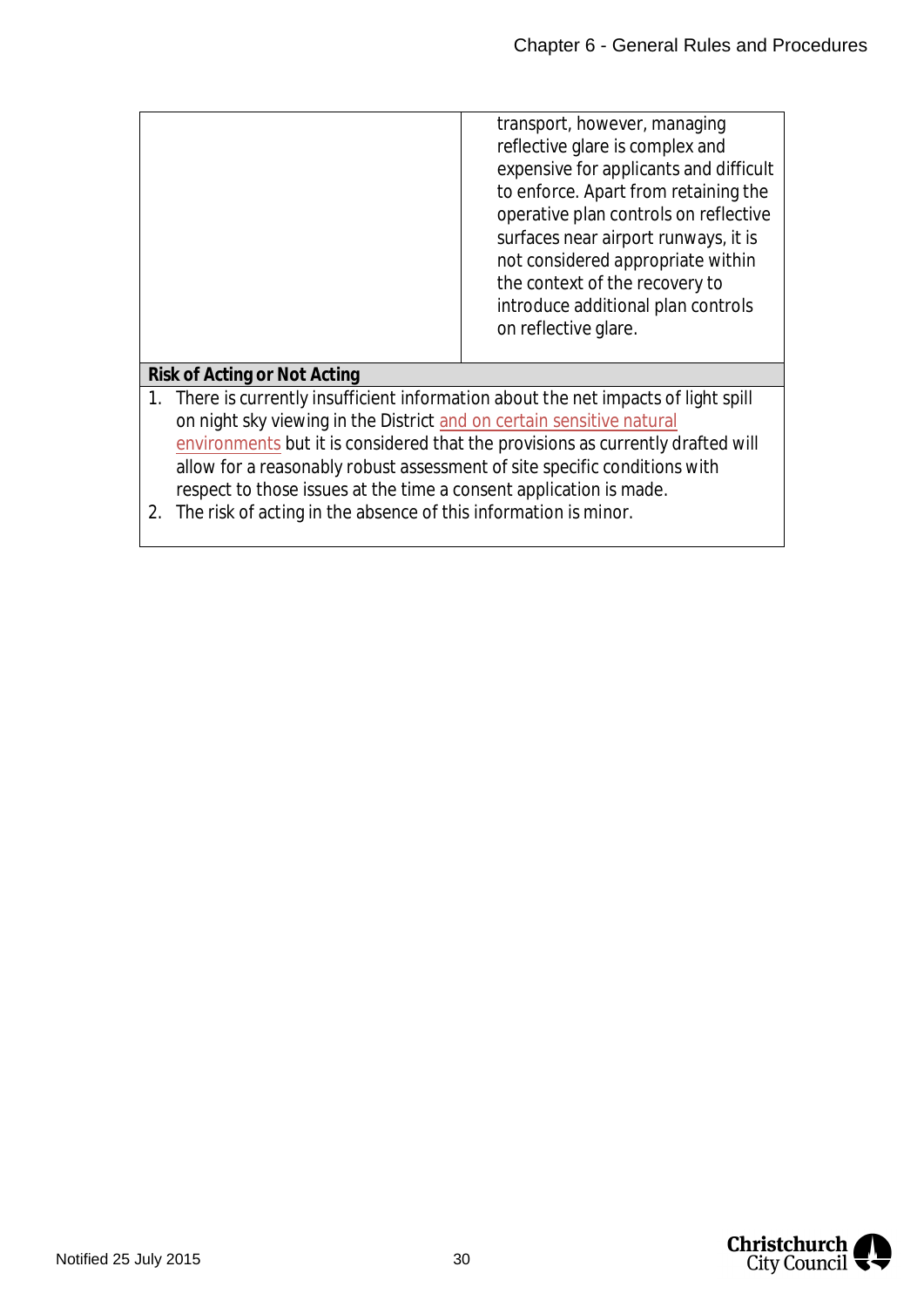- […]
- **7.0 WATER BODY SETBACKS**
- **7.1.0 CONTEXT**
- […]
- **7.1.3 Strategic Planning Documents**
	- 1. Those strategic matters and provisions specifically given effect or had regard to in this section are summarised in the table below. These documents broadly identify the resource management issues for the district and provide the higher level policy direction to resolve these issues.
	- 2. The Strategic Directions Chapter also contains higher order objectives and policies to reflect the outcomes sought in a number of strategic planning documents. An assessment of these objectives and policies is contained within the s 32 report for the Strategic Directions chapter. Those objectives and policies within the Strategic Directions Chapter that are relied on in this chapter are discussed in Section 7.3 (Evaluation of Objectives) below.

|   | Document                                 | Relevant<br>provisions                                                  | Relevant directions given<br>effect/taken account of in the Water<br><b>Body Setbacks section</b>                                                                                                                                                                                                                                                                                                                                                                                                                                                                                                                                                                             |
|---|------------------------------------------|-------------------------------------------------------------------------|-------------------------------------------------------------------------------------------------------------------------------------------------------------------------------------------------------------------------------------------------------------------------------------------------------------------------------------------------------------------------------------------------------------------------------------------------------------------------------------------------------------------------------------------------------------------------------------------------------------------------------------------------------------------------------|
| a | Resource<br>Management Act<br>1991 (RMA) | $s6(a)$ ; $s6(d)$ ; $s6(e)$ ;<br>$s7(c)$ ; $s7(d)$ ; $s7(f)$ ;<br>s7(h) | The RMA requires Council as a matter<br>of national importance to provide for<br>the preservation of the natural<br>character of wetlands, lakes, rivers<br>and their margins and to protect them<br>from inappropriate use and<br>development. Section 6 also requires<br>Council to maintain and enhance<br>public access to and along lakes and<br>rivers and to provide for the<br>relationship of Maori and their culture<br>and traditions with water and other<br>taonga.<br>Council must also have regard to the<br>maintenance and enhancement of<br>amenity values, the intrinsic values of<br>ecosystems and the protection of the<br>habitat of trout and salmon. |

**Table 1: Strategic Planning Documents**

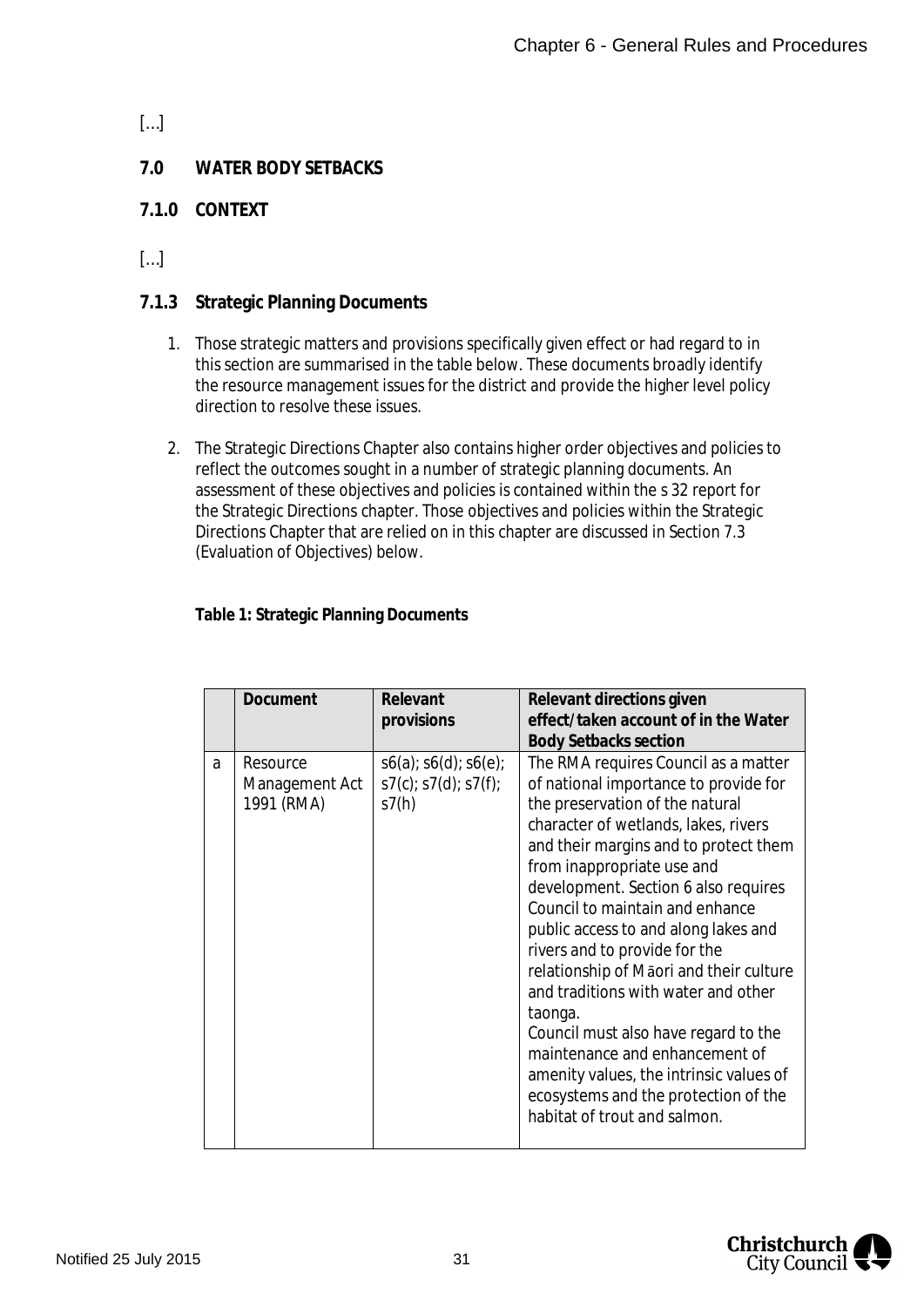| b | <b>National Policy</b><br>Statement for<br>Freshwater<br>Management<br>2014 (NPSFM) | Objective A1;<br>Objective A2;<br>Objective B4;<br>Objective C1;<br>Objective D1;<br>Policy D1;<br>Appendix 1                                                                                                                                                                                                                            | The review must give effect to the<br>NPSFM which sets out compulsory<br>national values and bottom lines for<br>freshwater including te hauora o te<br>wai (the health and mauri of water).<br>Additional national values include the<br>protection of the natural form and<br>character of waterways, mahinga kai<br>values, wahi tapu, clean drinking<br>water, and economic opportunities<br>for people, businesses and industries.                                                                                                                                          |
|---|-------------------------------------------------------------------------------------|------------------------------------------------------------------------------------------------------------------------------------------------------------------------------------------------------------------------------------------------------------------------------------------------------------------------------------------|----------------------------------------------------------------------------------------------------------------------------------------------------------------------------------------------------------------------------------------------------------------------------------------------------------------------------------------------------------------------------------------------------------------------------------------------------------------------------------------------------------------------------------------------------------------------------------|
| C | New Zealand<br><b>Coastal Policy</b><br>Statement 2010<br>(NZCPS)                   | Policy 23                                                                                                                                                                                                                                                                                                                                | The review must give effect to the<br>NZCPS which contains objectives and<br>policies relevant to the management<br>of freshwater resources including the<br>need to reduce contaminant and<br>sediment loadings in stormwater at<br>source by controls on land use<br>activities.                                                                                                                                                                                                                                                                                               |
| d | Canterbury<br><b>Regional Policy</b><br>Statement 2013<br>(CRPS)                    | Objective 6.2.1(6);<br>Objective 7.2.1;<br>Objective 7.2.3;<br>Objective 7.2.4;<br>Policy 7.2.3; Policy<br>7.3.3; Policy 7.3.5;<br>Policy 7.3.6; Policy<br>7.3.7; Policy 9.3.5;<br>Objective 10.2.1;<br>Objective 10.2.2;<br>Objective 10.2.4;<br>Policy 10.3.1;<br>Policy 10.3.2;<br>Policy 10.3.3;<br>Policy 10.3.4;<br>Policy 10.3.5. | The review must give effect to the<br>CRPS. In order to give effect to the<br>CRPS, the District Plan must include<br>objectives and policies, and may<br>include methods, to:<br>control the effects of<br>a.<br>inappropriate use or development<br>of land on the values of the<br>riparian zones of rivers and lakes;<br>control the use of land for the<br>b.<br>purpose of avoiding or mitigating<br>flood hazard;<br>control the effects of<br>$C_{\cdot}$<br>development in riparian zones for<br>protecting indigenous biodiversity<br>and preserving natural character |
| e | Land Use<br>Recovery Plan<br>(LURP)                                                 | Action 42                                                                                                                                                                                                                                                                                                                                | The review cannot be inconsistent<br>with the Land Use Recovery Plan<br>which includes an action for<br>Christchurch City Council in its District<br>Plan review to provide for protection<br>of people from natural hazards<br>including flooding, liquefaction and<br>sea level rise.                                                                                                                                                                                                                                                                                          |
| h | Proposed Land<br>and Water<br>Regional Plan<br>(pLWRP) -                            | Objective 3.1;<br>Objective 3.2;<br>Objective 3.7;<br>Objective 3.8;                                                                                                                                                                                                                                                                     | The review must have regard to the<br>pLWRP, as it covers matters for which<br>Environment Canterbury has primary<br>responsibility under the Resource                                                                                                                                                                                                                                                                                                                                                                                                                           |

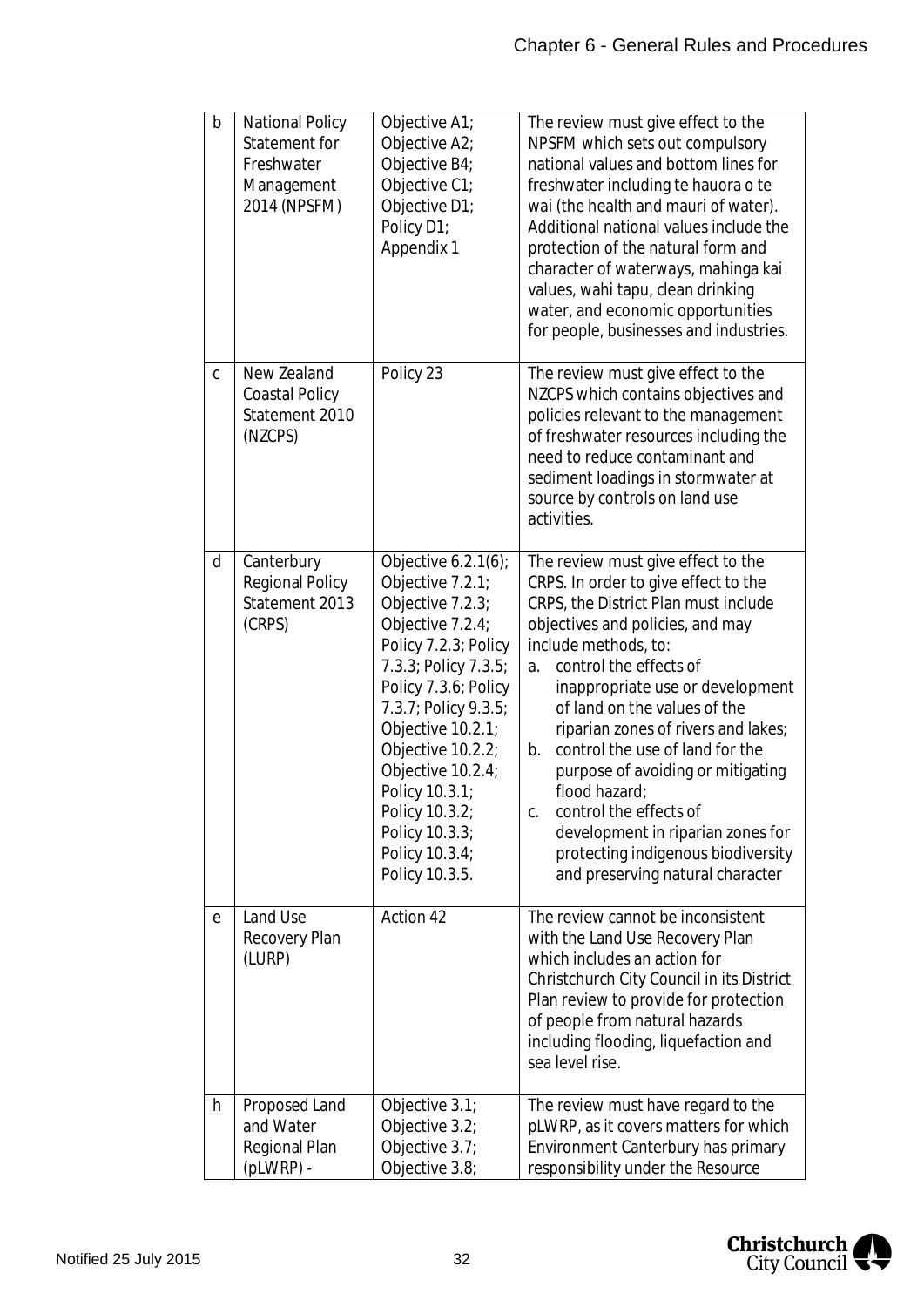|   | effective 18<br>January 2014                                                                               | Objective 3.14;<br>Objective 3.17;<br>Objective 3.18;<br>Objective 3.19;<br>Objective 3.22;<br>Objective 3.24;<br>Policy 4.81;<br>Policy 4.82;<br>Policy 4.84;<br>Policy 4.85;<br>Policy 4.86;<br>Policy 4.89;<br>Policy 4.91                      | Management Act. Relevant<br>objectives and policies concern<br>earthworks, structures and riparian<br>planting in the beds of rivers and<br>lakes.                                                                                                                                                                                                                                                                                                                                                                                                                                                                                                                                                                                                                                                                                                                                                                                                                                                                                                                                                                                                                        |
|---|------------------------------------------------------------------------------------------------------------|----------------------------------------------------------------------------------------------------------------------------------------------------------------------------------------------------------------------------------------------------|---------------------------------------------------------------------------------------------------------------------------------------------------------------------------------------------------------------------------------------------------------------------------------------------------------------------------------------------------------------------------------------------------------------------------------------------------------------------------------------------------------------------------------------------------------------------------------------------------------------------------------------------------------------------------------------------------------------------------------------------------------------------------------------------------------------------------------------------------------------------------------------------------------------------------------------------------------------------------------------------------------------------------------------------------------------------------------------------------------------------------------------------------------------------------|
| İ | Canterbury<br>Water<br>Management<br>Strategy (CWMS)<br>and Zone<br>Implementation<br>Programmes<br>(ZIPs) | <b>Banks Peninsula</b><br><b>ZIP</b><br>Recommendations<br>1.1, 1.2, 1.4, 1.8,<br>2.6, 2.11, 2.12,<br>4.13, 6.7, 8.2, 8.3,<br>8.7<br>Christchurch ZIP<br>Recommendations<br>RR2 2.1; SW2 2.1;<br>SW4 4.1; SW4 4.3;<br>SW5 5.1; EB1 1.1;<br>EB4 4.1 | The Regional Policy Statement directs<br>Council to have regard to the<br>recommendations of the Canterbury<br>Water Management Strategy. The<br>Zone Implementation Programmes<br>developed by the Banks Peninsula and<br>Christchurch-West Melton Zone<br>Committees include zone-specific<br>recommendations for water<br>management.<br>The Banks Peninsula ZIP includes<br>recommendations for:<br>restoration and maintenance of<br>a.<br>mauri in all waterways to be of<br>the highest priority;<br>catchment-based planning to be<br>b.<br>integrated into all planning<br>documents;<br>District Plan rules be reviewed to<br>C.<br>ensure support for biodiversity.<br>The Christchurch West Melton ZIP<br>includes recommendations for:<br>reviewing the effectiveness of the<br>a.<br>current setback provisions;<br>reviewing provisions to safeguard<br>b.<br>mahinga kai values;<br>reducing stormwater impacts on<br>C.<br>surface water quality;<br>ensuring plans manage activities<br>d.<br>that negatively impact on the<br>ecological health of waterways;<br>protecting and rehabilitating all<br>е.<br>remaining naturally occurring<br>wetlands. |

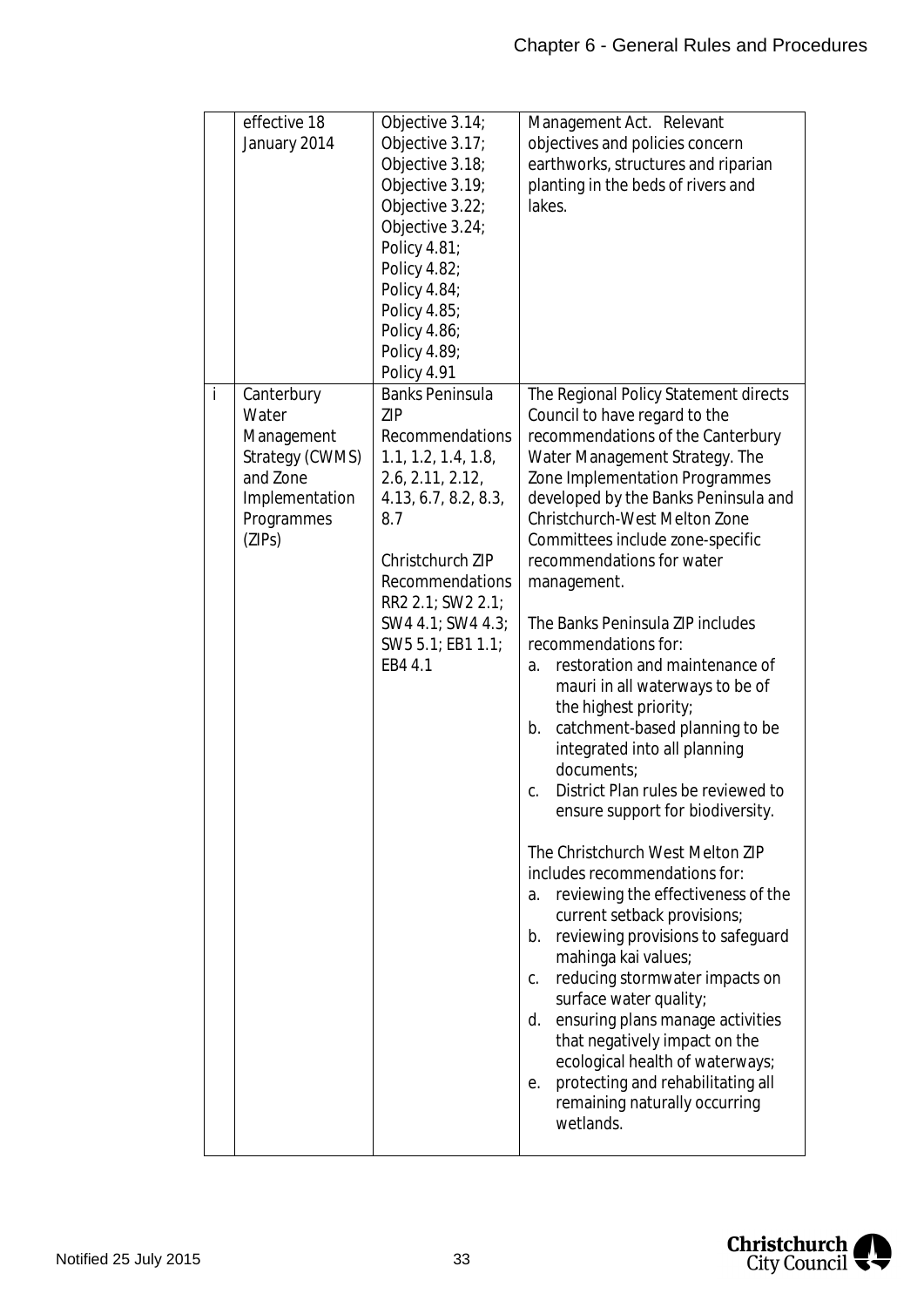| j | Christchurch City     | Objective 1.3;                    | The review must have regard to the                                               |
|---|-----------------------|-----------------------------------|----------------------------------------------------------------------------------|
|   | Council Surface       | Objective 1.4;                    | Surface Water Strategy which sets out                                            |
|   | <b>Water Strategy</b> | Objective 1.5;                    | Council's management goals for water                                             |
|   | 2009-2039             | Objective 2.1;                    | bodies. The Surface Water Strategy                                               |
|   |                       | Objective 2.2;                    | includes a list of preferred surface                                             |
|   |                       | Objective 2.3;                    | water management mechanisms. In                                                  |
|   |                       | Objective 2.4;                    | each area, riparian planting and buffer                                          |
|   |                       | Objective 3.1;                    | zones rank at or near the top as "most                                           |
|   |                       | Objective 3.2;                    | preferred" approaches.                                                           |
|   |                       | Objective 3.3;                    |                                                                                  |
|   |                       | Objective 3.4;                    |                                                                                  |
|   |                       | Objective 4.1;                    |                                                                                  |
|   |                       | Objective 4.2;                    |                                                                                  |
|   |                       | Objective 4.3;                    |                                                                                  |
|   |                       | Objective 4.4;                    |                                                                                  |
|   |                       | Objective 5.1;                    |                                                                                  |
|   |                       | Objective 5.2;                    |                                                                                  |
|   |                       | Objective 7.1;                    |                                                                                  |
|   |                       | Objective 7.2                     |                                                                                  |
| k | Mahaanui Iwi          | Objective 5.3.3;                  | The review must take into account the                                            |
|   | Management            | Objective 5.3.4;                  | Mahaanui Iwi Management Plan                                                     |
|   | Plan 2013             | Objective 5.3.6;                  | (IMP). A central concern of the IMP is                                           |
|   |                       | Objective 5.3.7;                  | the management of activities in the                                              |
|   |                       | Objective 5.3.8;                  | margins of lakes and rivers.                                                     |
|   |                       | Policy WM4.1;                     |                                                                                  |
|   |                       | Policy WM6.1;                     |                                                                                  |
|   |                       |                                   | The IMP focuses on maintaining and                                               |
|   |                       | Policy WM6.2;                     | enhancing riparian margins, including                                            |
|   |                       | Policy WM6.6;<br>Policy WM6.15;   | through the control of land uses and<br>activities, management of planting,      |
|   |                       | Policy WM6.16;                    | and maintenance of access. It also                                               |
|   |                       | Policy WM6.17;                    |                                                                                  |
|   |                       | Policy WM6.19;                    | includes objectives concerning the<br>elimination of direct discharges of        |
|   |                       | Policy WM6.22;                    | contaminants into water bodies                                                   |
|   |                       | Policy WM6.23;                    | including from stormwater runoff.                                                |
|   |                       | Policy WM12.1;                    |                                                                                  |
|   |                       | Policy WM12.2;                    |                                                                                  |
|   |                       | Policy WM12.3;                    | In particular, the IMP seeks to have<br>the following activities provided for as |
|   |                       | Policy WM12.4;                    | permitted activities:                                                            |
|   |                       |                                   |                                                                                  |
|   |                       | Policy WM12.5;<br>Policy WM12.6;  | Ngāi Tahu cultural use as an<br>a.                                               |
|   |                       | Policy WM12.8;                    | activity that occurs in riparian<br>zones;                                       |
|   |                       |                                   |                                                                                  |
|   |                       | Policy WM12.9;<br>Policy WM12.14; | protection and restoration of<br>b.                                              |
|   |                       |                                   | native riparian planting.                                                        |
|   |                       | Policy WM12.15;                   |                                                                                  |
|   |                       | Policy WM12.16;                   | The IMP also includes policies that the<br>District Plan consider:               |
|   |                       | Policy WM12.17;                   |                                                                                  |
|   |                       | Policy WM13.1;                    | the need to protect sites of<br>a.                                               |
|   |                       | Policy WM13.2;                    | cultural significance when                                                       |
|   |                       | Policy WM13.3;                    | considering public access to water                                               |
|   |                       | Policy WM13.7;                    | bodies;                                                                          |
|   |                       | Policy WM14.1                     |                                                                                  |

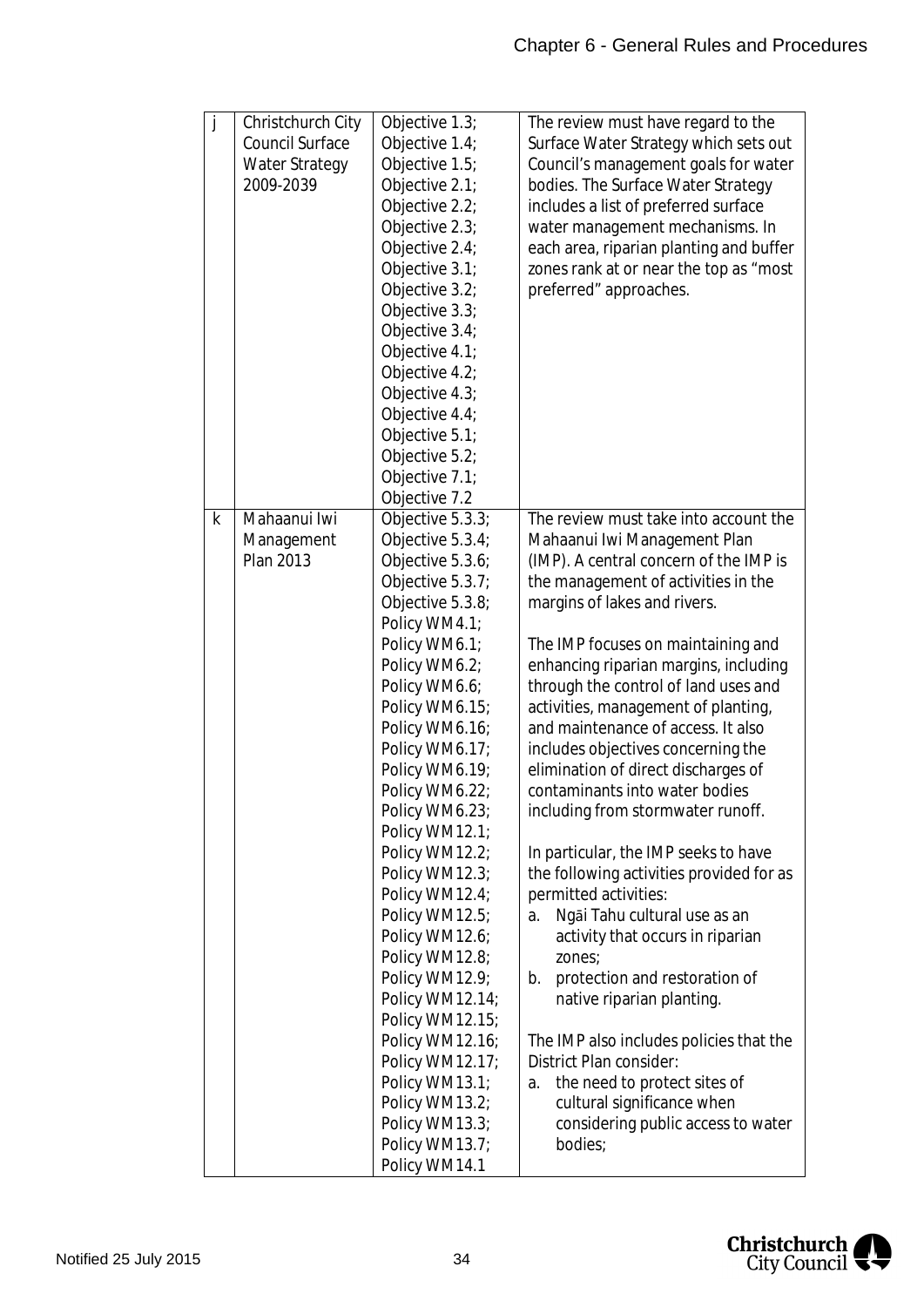|              |                                                                                                                            |                                      | b. the need to protect and maintain<br>Ngāi Tahu access to sites<br>associated with wahi tapu, wahi<br>taonga, mahinga kai and other<br>cultural resources.                                                                                                                                                                                                                                                                                                                                                                                     |
|--------------|----------------------------------------------------------------------------------------------------------------------------|--------------------------------------|-------------------------------------------------------------------------------------------------------------------------------------------------------------------------------------------------------------------------------------------------------------------------------------------------------------------------------------------------------------------------------------------------------------------------------------------------------------------------------------------------------------------------------------------------|
| $\mathsf{l}$ | Te Rūnanga o<br>Ngāi Tahu<br>Freshwater<br>Policy 1999                                                                     | Objective 6.2;<br>Objective 6.3      | Te Rūnanga o Ngāi Tahu's Freshwater<br>Policy identifies the need for a<br>catchment management approach<br>and encouragement of the restoration<br>of riparian margins because of their<br>pollutant abatement functions.                                                                                                                                                                                                                                                                                                                      |
| m            | Canterbury<br>Earthquake<br>(Christchurch<br>Replacement<br>District Plan)<br>Order 2014 -<br>Statement of<br>Expectations | Schedule $4(a)$ ;<br>$4(b)$ ; $4(h)$ | The Statement of Expectations<br>requires the replacement District Plan<br>to:<br>contain objectives and policies<br>a.<br>that clearly state the outcomes<br>intended for the district:<br>reduce reliance on resource<br>$b_{-}$<br>consent processes, the number,<br>extent and prescriptiveness of<br>development controls and<br>requirements for notification and<br>written approval; and<br>set a clear direction on the use<br>$C_{\cdot}$<br>and development of land for the<br>purpose of avoiding or mitigating<br>natural hazards. |

**Division of Statutory Responsibilities for the Management of Water Bodies**

- 3. Sections 30 and 31 of the RMA establish the resource management functions of regional and local authorities. The control of water quality and quantity and the maintenance and enhancement of ecosystems in water bodies is largely a regional council function. The control of the effects of land-use activities on water bodies and the effects of activities on the surface of water are largely Christchurch City Council functions.
- 4. There is some overlap of responsibilities, particularly with respect to natural hazards, the maintenance of indigenous biodiversity and land uses that affect water quality.
- 5. The strategic direction for water management largely sits at the regional council level, as it relates to direct management of water quality and water quantity.
- **7.1.4 Independent Hearings Panel Decisions on Stage 1 Proposals**
	- 1. Decisions were released on 26 February 2015 on several Stage 1 proposals including the Strategic Directions proposal.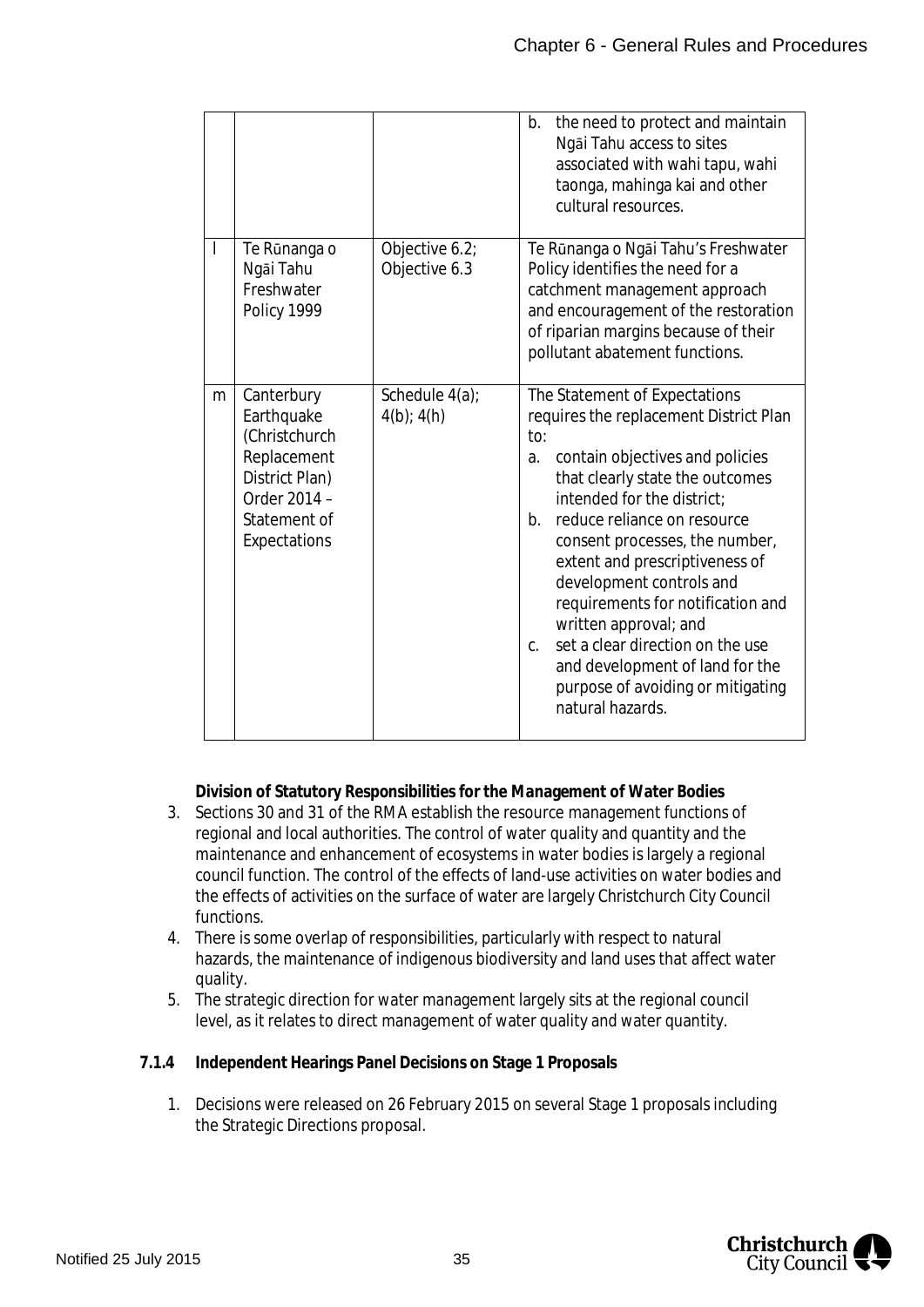- 2. The decision on the Strategic Directions proposal revised a number of objectives and introduced Objective 3.3.1 Enabling recovery and facilitating the future enhancement of the district and Objective 3.3.2 Clarity of language and efficiency. All other plan objectives and policies are required to be expressed and achieved in a manner consistent with Objectives 3.3.1 and 3.3.2.
- 3. The proposed provisions achieve Objective 3.3.1 and 3.3.2 by sustaining the important qualities and values of the natural environment, by increasing natural hazard resilience and meeting the community's longer term needs for stormwater infrastructure by preserving the natural capacity of water body margins to serve this function rather than requiring expensive future engineered network upgrades.
- 4. While in the majority of cases, the proposed provision are likely to increase consenting requirements, proposed changes to the objectives and policies clarify the outcomes sought for the different types of water bodies in the District and simplify the consent process by more clearly linking assessment matters to those outcomes (e.g. removing public access and amenity and character assessment matters for utility waterways).
- 5. This approach is consistent with Strategic Directions objective 3.3.6 to avoid or mitigate the risks of natural hazards to people, property and infrastructure.
- 6. Objective 3.3.1 also directs that the important qualities and values of the natural environment be sustained. It is considered that more restrictive provisions for water body setbacks are required in order to achieve this.
- **7.1.5 Scale and Significance**
	- 1. Section 32(1)(c) of the Act requires that this evaluation report contains a level of detail that corresponds to the scale and significance of the environmental, economic, social and cultural effects that are anticipated from the implementation of the proposal.
	- 2. The scale and significance assessment considers the environmental, economic, social and cultural effects of the provisions and in making this assessment regard has been had to the following, namely whether the provision:
		- a. is of a regional or city-wide significance;
		- b. relate to matters that have been considered implicitly or explicitly by higher order documents;
		- c. is important to resolve an issue or problem particularly to protect life and property;
		- d. has a wide range of policy options or only variations of a theme;
		- e. the policy direction will radically change from current provisions;
		- f. will affect reasonable use of land;
		- g. adversely impact those most directly affected or those with particular interests including Māori;
		- h. limits options for future generations to remedy effects;
		- i. will directly assist in the District's recovery.
	- 3. The level of evaluation able to be undertaken through this Section 32 has been influenced by the truncated process and the timeframe for the District Plan Review.

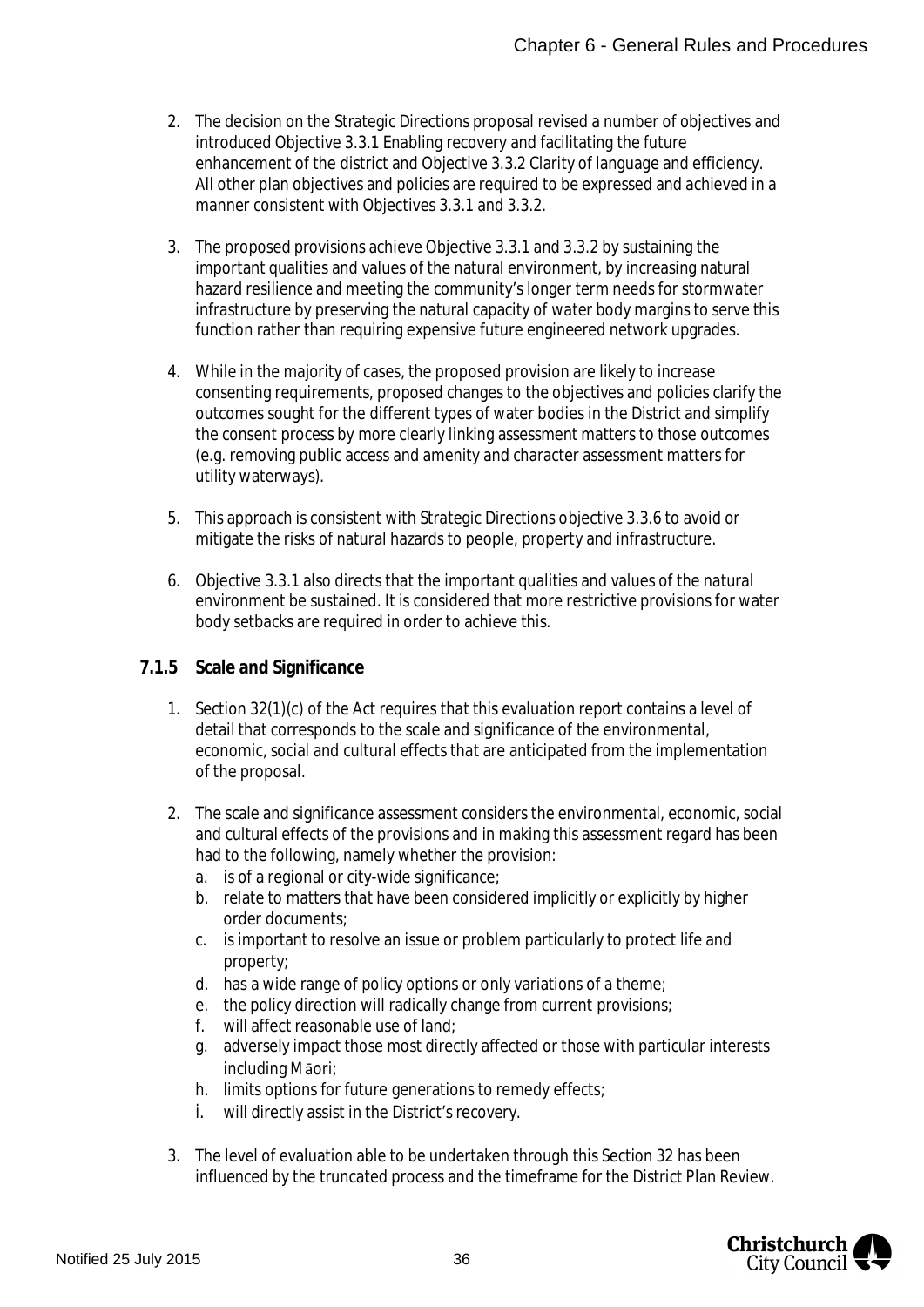The Section 32 evaluation will continue to be updated in response to submissions from the community and stakeholders.

- 4. The District's land drainage network includes 79 kilometres of rivers, 160 kilometres of tributaries and 130 kilometres of utility drainage channels. Significant lengths of this network include settled areas and, as a result, changes to the provisions for water body margins have the potential to affect a large number of people and properties.
- 5. The changes proposed are addressing significant issues for the District including flood hazard management and the ecological and cultural health of a large number of surface water bodies. While the primary methods for addressing hazard risk are outlined in the Natural Hazards chapter, the water body setbacks also play an important role in addressing flood and geotechnical risk.
- 6. Protecting the natural character of water body margins is identified as a matter of national significance in the RMA and is considered a matter of regional significance by Ngai Tahu.
- 7. The scale of the proposed changes is moderate. Most water bodies in the District already have setbacks controlling buildings and earthworks. New setbacks would apply to Banks Peninsula settlements and to lakes and ponds, although these are primarily in reserves where the setbacks would not be likely to have a significant impact on private property owners.
- 8. Changes to the sizes of the setbacks are minor and are generally a result of rationalising setback distances in the two legacy Plans. Changes to the activities controlled in the setbacks are moderate, removing several exemptions, making it more difficult to build in setbacks of Sites of Ecological Significance or Silent File areas and introducing new controls on fences and impervious surfacing. Flexibility is retained for achieving these controls, however.
- 9. Because of existing use rights, once inappropriate development is established in water body margins it is very difficult and expensive to either remove it or to provide engineered interventions that mitigate its effects.

## **7.2.0 RESOURCE MANAGEMENT ISSUES**

- a. A number of resource management issues with respect to water body margins have emerged from a range of sources including issues that have arisen from:
	- i. ongoing internal discussions with the Resource Consents Unit, Greenspace, the Asset Management Waste & Water team, the Storm Water & Land Drainage Rebuild Unit, the Assets and Network Unit, the City Water and Waste Unit, the Stronger Christchurch Infrastructure Rebuild Team (SCIRT) and the Flood Task Force;
	- ii. discussions with key stakeholders including the Rūnanga Focus Working Group and the Collaborative Advisory Group including representatives from the Ministry for the Environment, the Department of Conservation, the Canterbury Earthquake Recovery Authority, Environment Canterbury,

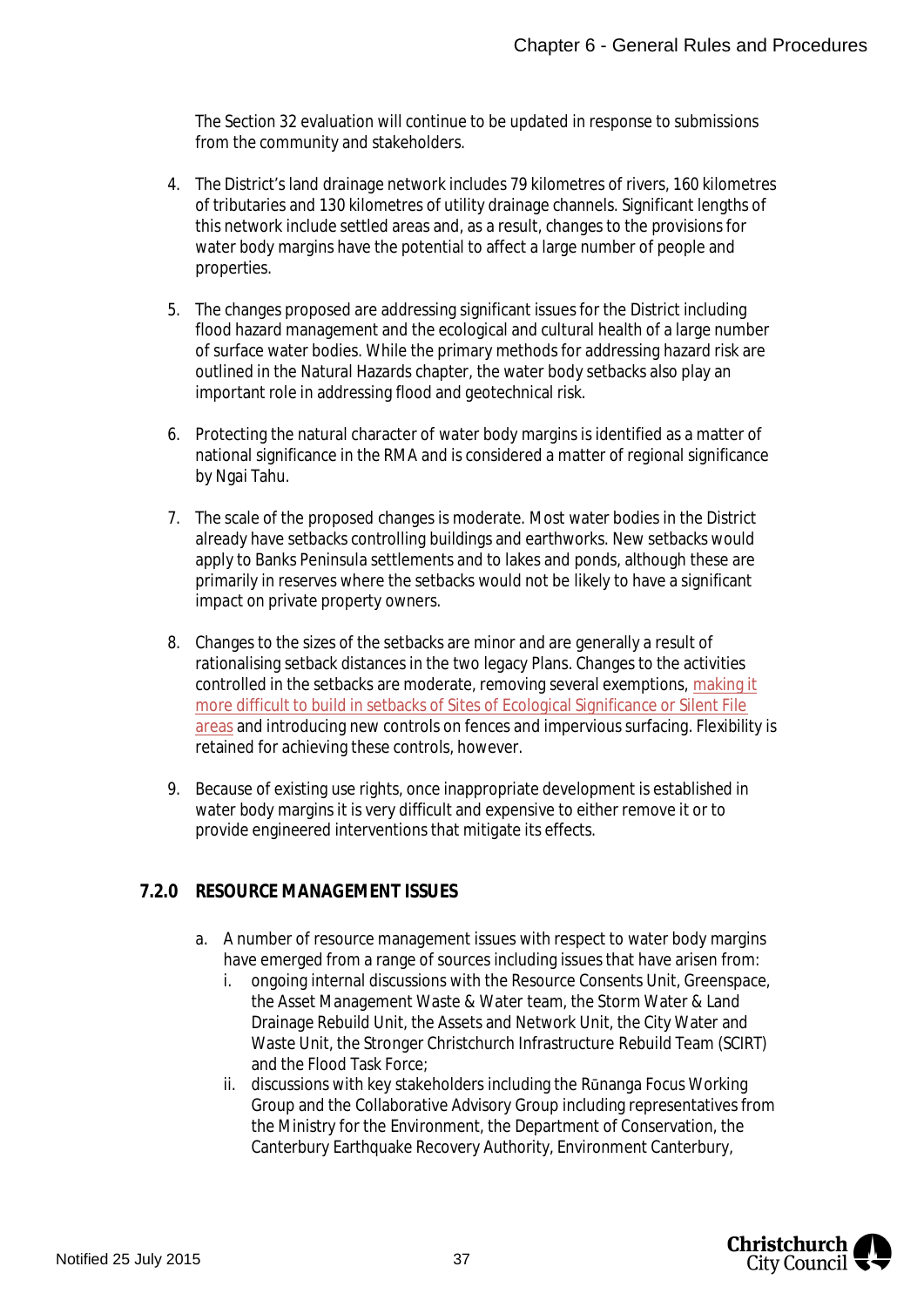Waimakariri District Council, Selwyn District Council, the New Zealand Transport Agency and Mahaanui Kurataiao Ltd.;

- iii. the 2011 monitoring reports on the City Plan and Banks Peninsula District Plan;
- iv. recommendations of the Canterbury Water Management Strategy Zone Implementation Programmes;
- v. the administration of the operative District Plan.
- **7.2.1 Resource Management Issue 1: Managing risk from natural hazards in water body margins**

|    | WATER BODY MARGINS RESOURCE MANAGEMENT ISSUE 1 |                                                                                                                                                                 |  |
|----|------------------------------------------------|-----------------------------------------------------------------------------------------------------------------------------------------------------------------|--|
| 1. | <b>SUMMARY OF ISSUE</b>                        |                                                                                                                                                                 |  |
|    | a.                                             | The primary natural hazards risks in water body margins are flooding;                                                                                           |  |
|    |                                                | liquefaction including lateral spread; and erosion.                                                                                                             |  |
|    |                                                |                                                                                                                                                                 |  |
|    |                                                | Flooding                                                                                                                                                        |  |
|    | b.                                             | Much of the District is located on low-lying land with extensive settlement                                                                                     |  |
|    |                                                | close to water bodies. As a result, many parts of Christchurch are vulnerable<br>to flooding. The earthquakes increased flood risk in some parts of the city by |  |
|    |                                                | changing the topography and damaging land drainage infrastructure.                                                                                              |  |
|    |                                                | Predicted sea level rise will also increase this risk and reduce the capacity of                                                                                |  |
|    |                                                | the existing stormwater network. The Ministry for the Environment                                                                                               |  |
|    |                                                | recommends local authorities expect a 0.5m sea level rise and plan for a 0.8m                                                                                   |  |
|    |                                                | rise by 2100 <sup>1</sup> .                                                                                                                                     |  |
|    | C.                                             | Setbacks were introduced in the operative plans to protect the flood storage                                                                                    |  |
|    |                                                | and carrying capacities of water bodies, reduce obstacles to land drainage,                                                                                     |  |
|    |                                                | allow maintenance of water bodies (i.e. to remove blockages or trim                                                                                             |  |
|    |                                                | vegetation) and to reduce the risk to property and life in flood events.                                                                                        |  |
|    | d.                                             | Developments in the margins of water bodies can have a significant impact on                                                                                    |  |
|    |                                                | the function and health of those water bodies both individually and                                                                                             |  |
|    |                                                | cumulatively. When land is developed, the vegetation that intercepts and                                                                                        |  |
|    |                                                | slows rainfall run-off is often removed. Grading flattens the terrain and fills in<br>natural depressions that would normally provide temporary storage for     |  |
|    |                                                | rainfall and slow run-off. Large areas of filling, such as for building                                                                                         |  |
|    |                                                | foundations, can have a significant impact on land drainage performance for                                                                                     |  |
|    |                                                | the site and can transfer flood hazard to adjacent sites.                                                                                                       |  |
|    | е.                                             | The operative Plan rules do not control fences under 2m high in water body                                                                                      |  |
|    |                                                | setbacks. As a result, many sites have built solid fences up to the edge of the                                                                                 |  |
|    |                                                | water body. This causes a number of issues including transferring flood risk to                                                                                 |  |
|    |                                                | other properties, poor amenity outcomes, difficulties and additional costs in                                                                                   |  |
|    |                                                | maintaining water bodies and reduced visibility into waterway corridors. In                                                                                     |  |
|    |                                                | ephemeral drains, this can lead to poor crime prevention through                                                                                                |  |
|    |                                                | environmental design (CPTED) outcomes.                                                                                                                          |  |
|    | f.                                             | Fences are also often built across waterways where they collect debris and                                                                                      |  |
|    |                                                | can cause obstructions. There are also amenity and maintenance access                                                                                           |  |
|    |                                                | issues caused by fences built across waterways.                                                                                                                 |  |

<span id="page-38-0"></span><sup>&</sup>lt;sup>1</sup> Ministry for the Environment *Coastal Hazards and Climate Change: a guidance manual for local government in New Zealand* (2008)

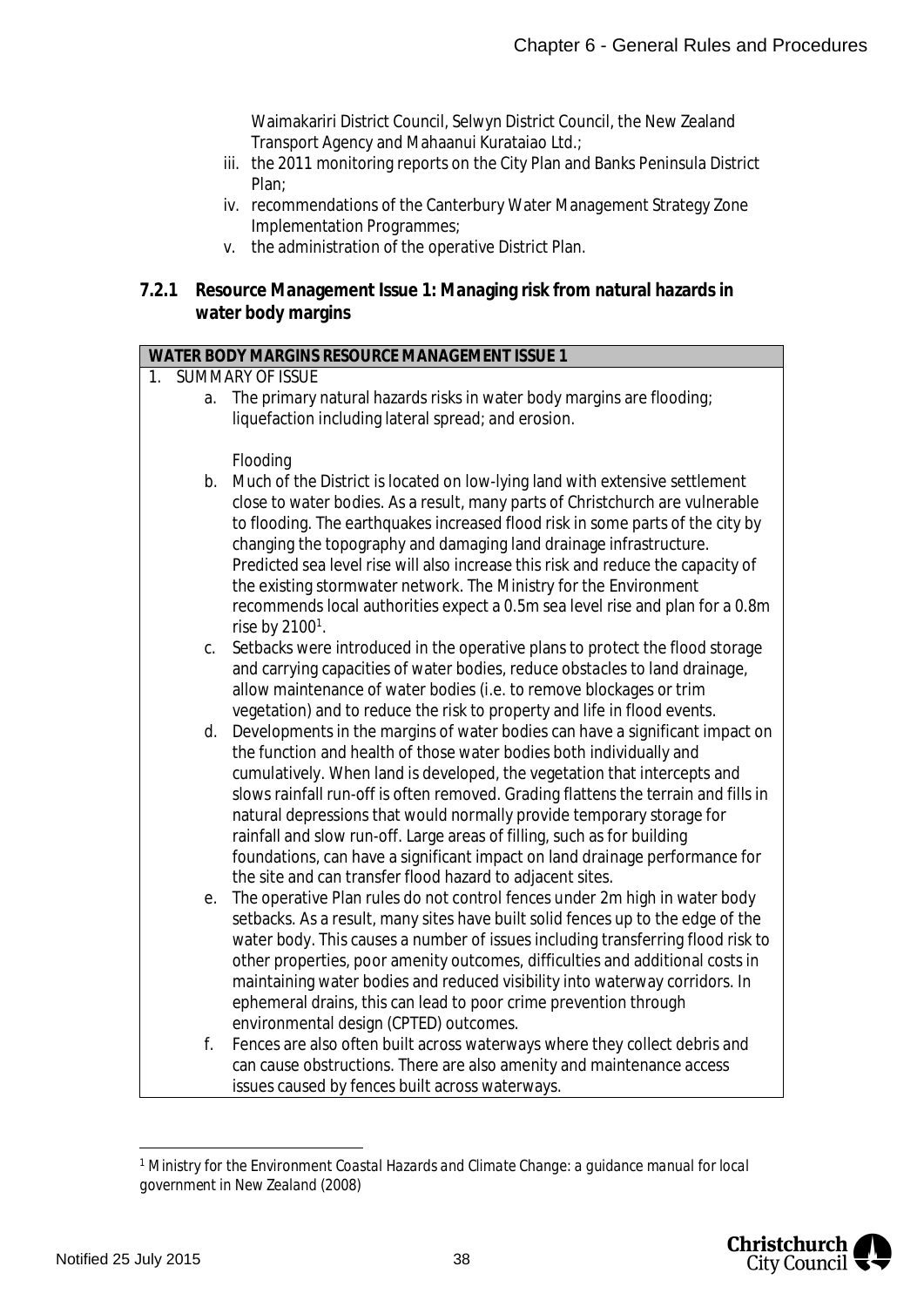- g. The operative plans control earthworks and buildings in setbacks, including decks, but do not control hardstand areas. As such, it is possible under the current rules to pave the entire setback to provide vehicle access or carparking.
- h. Large areas of impervious surfaces can speed up the flow of stormwater into waterways and the opportunity for ground re-absorption is lost. Runoff from large areas of impervious surfacing, such as carparks, can also carry pollutants from motor vehicles into adjacent waterways.
- i. Meeting the objectives for greenfield development in Chapter 6 of the Regional Policy Statement could potentially result in a significant increase in impervious areas driving a need for capacity upgrades in the stormwater system. The effect of ongoing property renovation such as additions and alternations, patios and paving, new driveways, etc. could create additional demands on stormwater infrastructure capacity outside of Greenfield developments and urban intensification areas.
- j. The Council's current approach to stormwater management, set out in the Surface Water Strategy 2009-2039, emphasises multi-value approaches such as swales, detention and retention basins and naturalisation of waterways rather than piping. Water bodies and their margins provide for the treatment, processing, attenuation and removal of some contaminants from stormwater at little direct cost to the community compared with engineered interventions.
- k. The Waterways and Wetlands Drainage Guide (Christchurch City Council 2003) contains guidance for developers on how stormwater should be managed and follows the principles similar to those of low impact urban design and development (LIUDD). The Guide encourages the use of stormwater mechanisms that support a number of values, such as constructed wetlands, which provide stormwater quality treatment, enhance local biodiversity and landscape values. However, these mechanisms require more land than mechanisms which support only one value.
- l. There is also a need to enable the construction and maintenance of defences against water by appropriate authorities and to ensure that the effects of those defences are managed.
- m. Retrofitting fully developed areas to improve stormwater management and land drainage is extremely costly, particularly where this requires land purchase to remove structures built too close to waterbodies. Long-term options to reduce flooding for Dudley Creek alone are estimated at \$50-\$53 million.

#### *Earthquakes*

n. Many of the parts of Christchurch most severely damaged by the earthquakes were adjacent to water bodies. Liquefaction and lateral spread risk, land slumping and settlement are associated with the saturated soils in proximity to waterbodies.

#### *Erosion*

o. Erosion is a natural process that can reduce the stability of water body banks, particularly where vegetation in the margins of water bodies has been cleared and roots no longer bind the soil.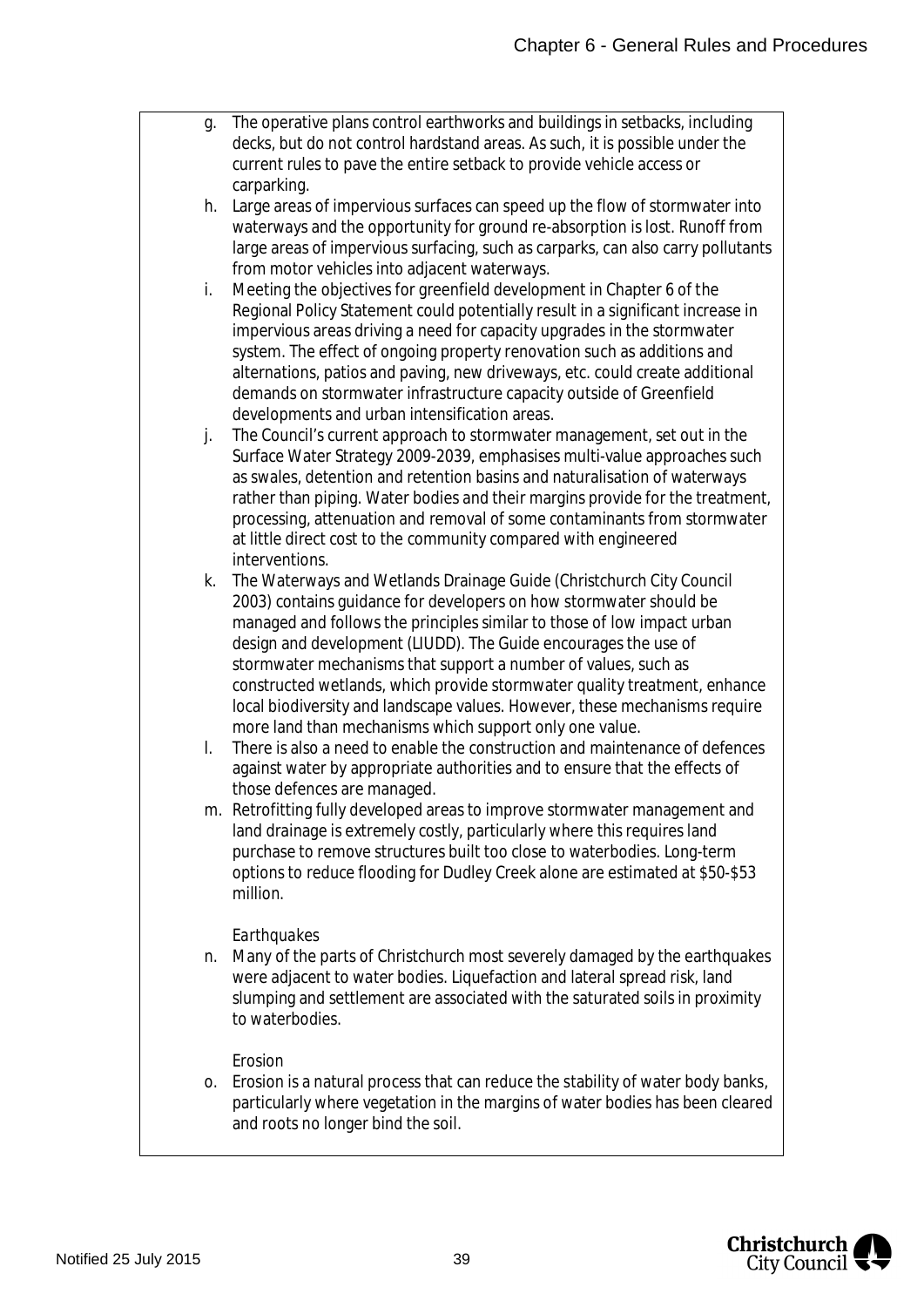- p. Setbacks also allow access to water bodies for maintenance including repair of channels and removal of debris, tree roots or other obstructions that could exacerbate flooding.
- 2. GENERAL DIRECTIONS
	- a. The Canterbury Regional Policy Statement directs the Council to "set out objectives and policies and may include methods in district plans to control the subdivision, use, development or protection of land outside of river and lake beds, for the purpose of avoiding or mitigating flood hazards".
	- b. Action 42 in the Land Use Recovery Plan directs Council through the District Plan Review to provide for the protection of people from risks including flood and liquefaction hazards.
	- c. The Statement of Expectations requires Council to "set a clear direction on the use and development of land for the purpose of avoiding or mitigating natural hazards".
	- d. The Stage 1 Strategic Direction Chapter includes Objective 3.3.6: "new subdivision, use and development shall be avoided in areas where the risks of natural hazards to people, property and infrastructure are assessed as being unacceptable; and otherwise be undertaken in a manner that ensures the risks of natural hazards to people, property and infrastructure are appropriately mitigated".
- 3. PROPOSED DIRECTION IN ADDRESSING THE ISSUE
	- a. The primary objectives, policies and methods for addressing natural hazard risk are contained in the Natural Hazards Chapter but the water body setbacks continue to play an important role in limiting inappropriate use or development in areas at risk of flooding.
	- b. The proposed direction is to retain the setbacks but to remove several exemptions, including exemptions for proposals with building consent for foundations, and to introduce new controls on fencing and impervious surfacing in setbacks.
- **7.2.2 Resource Management Issue 2: Maintaining and enhancing biodiversity and ecosystems in water body margins**

| WATER BODY MARGINS RESOURCE MANAGEMENT ISSUE 2 |                                                                                                                                                                                                                                                                                                                                                                                                                                                                                                     |  |
|------------------------------------------------|-----------------------------------------------------------------------------------------------------------------------------------------------------------------------------------------------------------------------------------------------------------------------------------------------------------------------------------------------------------------------------------------------------------------------------------------------------------------------------------------------------|--|
|                                                | <b>SUMMARY OF ISSUE</b>                                                                                                                                                                                                                                                                                                                                                                                                                                                                             |  |
| a.                                             | Inappropriate buildings, earthworks and vegetation clearance in water body<br>margins can have a significant adverse effect on water quality and<br>biodiversity.                                                                                                                                                                                                                                                                                                                                   |  |
|                                                | b. The surface water resources of Christchurch are internationally important<br>ecological assets, characterised by high numbers of wetland bird species<br>many occurring in nationally and internationally significant numbers. Habitat<br>restoration efforts have resulted in significant gains in native bird species.<br>Indigenous waterfowl such as the Paradise Duck and Scaup have returned to<br>the City in large numbers since riparian plantings of native species have<br>increased. |  |
| C.                                             | Insect, fish and bird biodiversity have been under pressure from changing<br>stormwater runoff patterns, excessive sediment inputs, invasive species and<br>riparian management where bank maintenance affects river functioning.                                                                                                                                                                                                                                                                   |  |

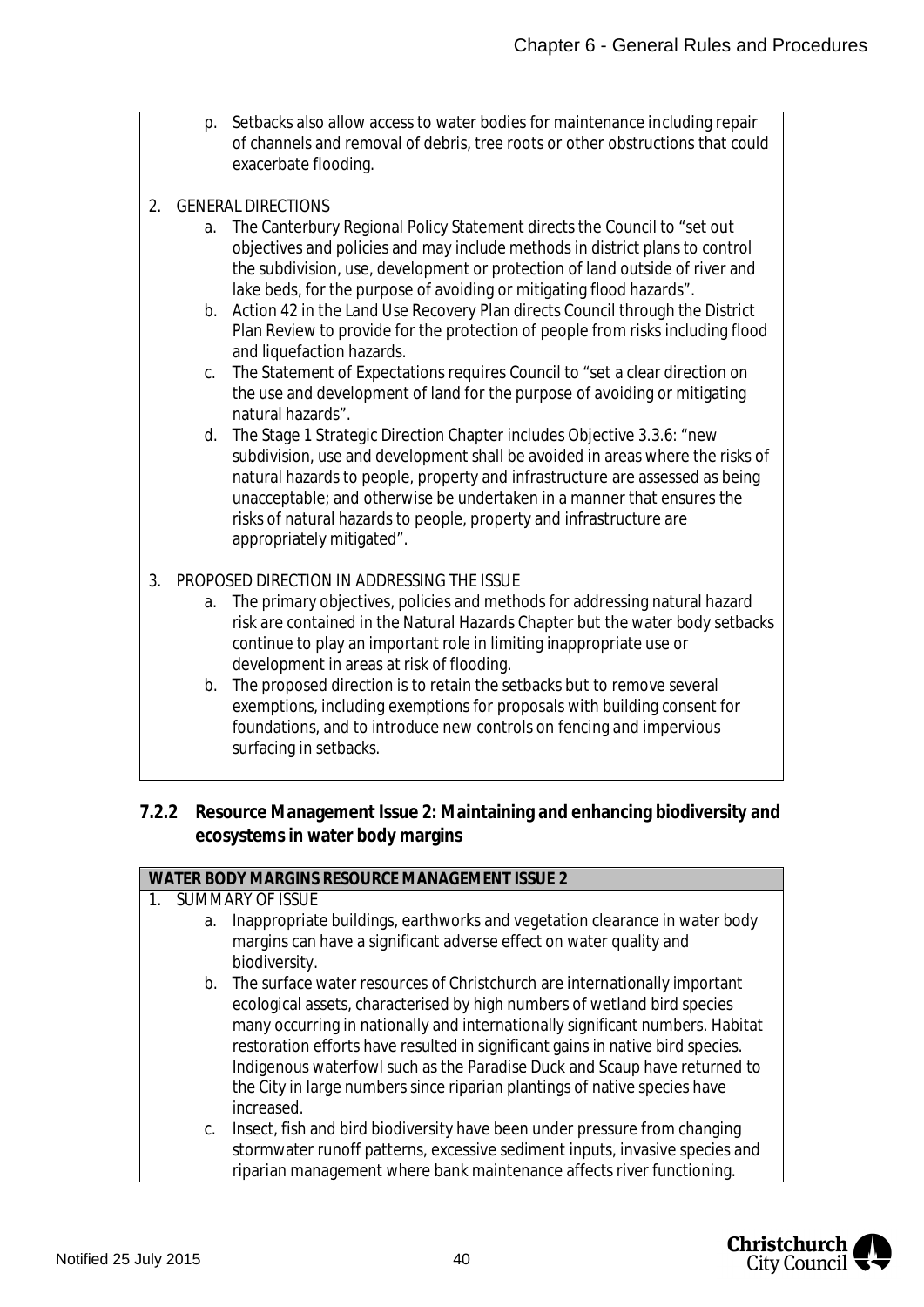|    |    | d. The current water body setbacks help to protect aquatic and riparian habitat          |
|----|----|------------------------------------------------------------------------------------------|
|    |    | by encouraging planting adjacent to water bodies and managing the velocity               |
|    |    | and adulteration of stormwater runoff. These habitats are important for                  |
|    |    | water quality and for the survival of a number of indigenous plants and                  |
|    |    | animals.                                                                                 |
|    | е. | Cumulative development pressures within the setback, particularly increasing             |
|    |    | amounts of buildings, impervious surfacing, and vegetation clearance can                 |
|    |    | have significant impacts on ecological values in water bodies.                           |
|    | f. | Riparian vegetation is a significant factor in the health and function of stream         |
|    |    | ecosystems. Vegetation reduces water temperatures and provides food,                     |
|    |    | shade and nesting or breeding areas for a number of species. Elevated water              |
|    |    | temperatures from lack of shade and runoff from impervious surfaces are a                |
|    |    | major stressor for species in urban streams. Native New Zealand species have             |
|    |    | been found to be particularly sensitive to elevated water temperatures.                  |
|    | g. | Loss of shading riparian vegetation promotes the growth of nuisance aquatic              |
|    |    | plants, such as algae, that reduce oxygen levels necessary to sustain healthy            |
|    |    | and diverse aquatic communities.                                                         |
|    | h. | The setbacks encourage naturalisation of water body margins and the                      |
|    |    | creation of ecological corridors. Stream functions are enhanced significantly            |
|    |    | by connectivity across the catchment. Many native aquatic species require                |
|    |    | access to the sea to complete their life cycles and significant modification of          |
|    |    | urban streams can disrupt fish passage.                                                  |
|    | İ. | Stormwater runoff can affect the clarify of water, cause adverse effects on              |
|    |    | stream biota, create human health risks for contact recreation and cause                 |
|    |    | proliferation of aquatic plants and algae <sup>2</sup> . In a 2015 analysis of the water |
|    |    | quality of Christchurch's waterways, many sites recorded contaminants                    |
|    |    | outside guideline levels, particularly for nitrogen, copper, zinc, sediment,             |
|    |    | nitrogen, phosphorus and Escherichia coli <sup>3</sup> .                                 |
|    | j. | The impact of stormwater runoff on the ecological health of waterways is                 |
|    |    | proportional to the area of adjacent urban land use. The percentage of the               |
|    |    | catchment with impervious cover has been linked to stream health. Generally              |
|    |    | at 10% impervious cover, stream health begins to be impacted <sup>4</sup> and at 25% is  |
|    |    | likely to be significantly degraded <sup>5</sup> .                                       |
|    |    |                                                                                          |
| 2. |    | <b>GENERAL DIRECTIONS</b>                                                                |
|    | a. | Section 6(a) of the Resource Management Act requires Council as a matter of              |
|    |    | national importance to preserve the natural character of lakes and rivers and            |
|    |    | their margins and to protect them from inappropriate subdivision use and                 |
|    |    | development. These directions are carried through the Regional Policy                    |
|    |    | Statement and the Stage 1 Strategic Directions Chapter.                                  |
|    |    | b. Policy 5.3.12 in the Regional Policy Statement directs Council to specify             |
|    |    | appropriate controls on rural land use including water body setbacks to                  |

manage effects on water quality.

<span id="page-41-3"></span><sup>5</sup> Collier, et al . (2009) Ecological values of Hamilton urban streams (North Island, New Zealand): constraints and opportunities for restoration. *New Zealand Journal of Ecology* 33(2): 177–189. 2009.



<span id="page-41-0"></span><sup>&</sup>lt;sup>2</sup> Margetts, B. (2014). Surface water quality monitoring report for Christchurch waterways: January – December 2014. Christchurch City Council, Christchurch.

<span id="page-41-1"></span><sup>3</sup> Margetts, B. (2014). Surface water quality monitoring report for Christchurch waterways: January – December 2014. Christchurch City Council, Christchurch.

<span id="page-41-2"></span><sup>4</sup> Stark, J. (2006) Review of the assessment and management framework of Auckland's urban streams. Prepared by Cawthron for Auckland Regional Council. Cawthron Report No. 1204.

Auckland Regional Council Working Report WR119. 2006.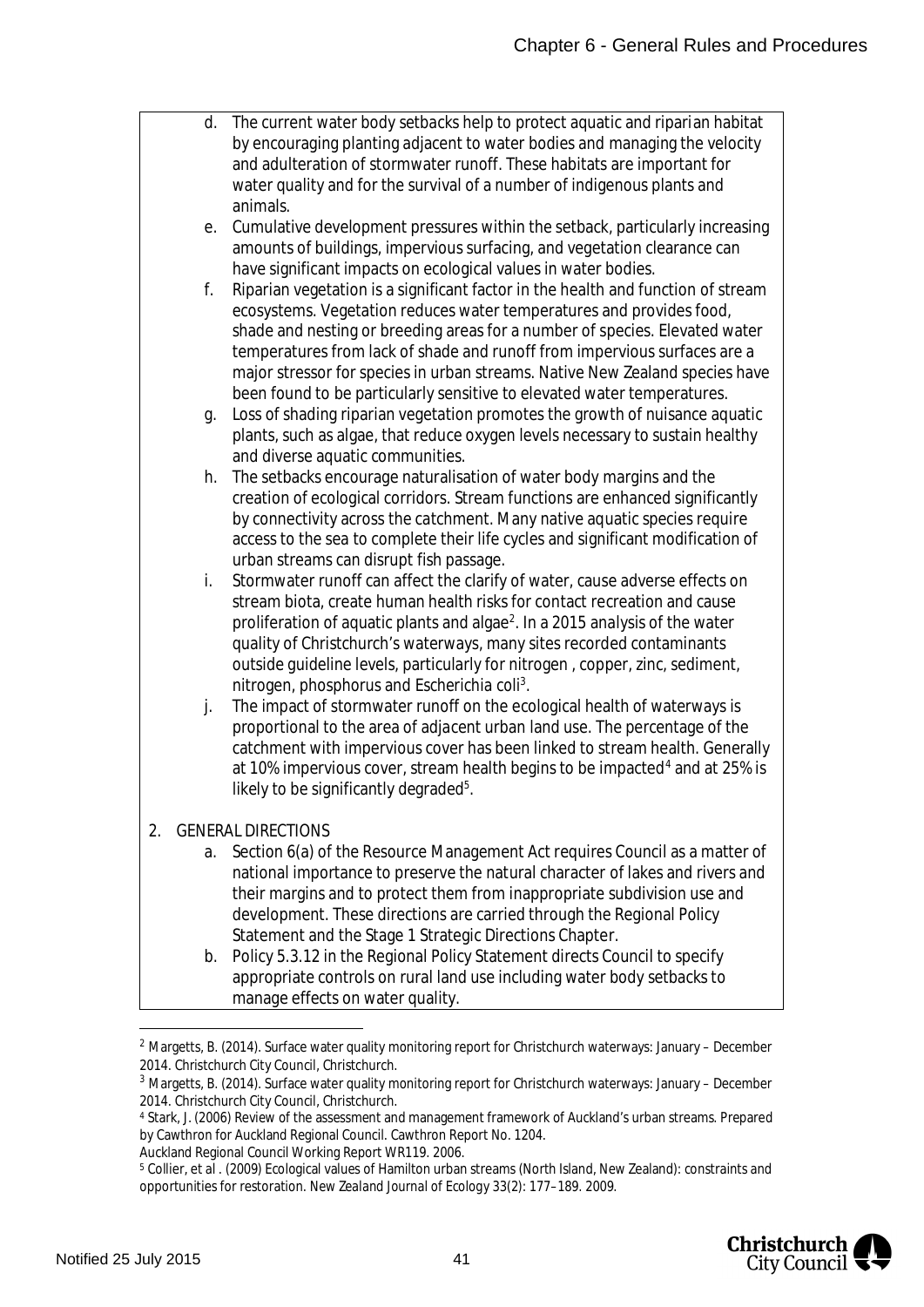- c. Objective 7.2.3 in the Regional Policy Statement directs that "the overall quality of freshwater in the region is maintained or improved". Objective 7.2.4 directs that freshwater be sustainably managed in an integrated way within and across catchments. d. The New Zealand Coastal Policy Statement includes a policy to reduce contaminant loads in stormwater at source through controls on land use activities. e. The Mahaanui Iwi Management Plan includes a number of objectives and policies related to enhancement of water quality including Policy WM12.4 that "all waterways in the urban and built environment must have indigenous vegetated healthy, functioning riparian margins" and Policy WM6.9 "to require that local authorities work to eliminate existing discharges of contaminants to waterways, wetlands and springs in the takiwa, including treated sewage, stormwater and industrial waste, as a matter of priority." 3. PROPOSED DIRECTION IN ADDRESSING THE ISSUE a. Having regard to the strategic policy direction, which is to maintain or enhance water quality through the management of land uses, the recommended policy approach is to: i. retain water body setbacks at their current distances and extend the classification system to Banks Peninsula; ii. add setbacks for lakes and ponds in reserves; iii. increase the activity status for buildings or earthworks in setbacks for Sites of Ecological Significance from Restricted Discretionary to Discretionary; iv. limit impervious surfacing in setbacks;
	- v. manage vegetation clearance in setbacks through controls on earthworks and provisions in the Natural and Cultural Heritage proposal on indigenous biodiversity.
- **7.2.3 Resource Management Issue 3: Amenity and character**

### **WATER BODY MARGINS RESOURCE MANAGEMENT ISSUE 3**

- 1. SUMMARY OF ISSUE a. Christchurch's many water bodies contribute to its Garden City character and are integral parts of many of its significant and outstanding natural landscapes. Christchurch and the Banks Peninsula include a number of iconic water bodies including the Avon and Heathcote Rivers and a number of significant lakes including Te Waihora / Lake Ellesmere and Te Wairewa / Lake Forsyth.
	- b. Smaller streams and ponds contribute to the open, spacious and natural character of locations across the District.
	- c. The amenity and character of water bodies and their margins provide a variety of economic benefits including tourism, commercial recreation and increased property values as well as intrinsic values.
	- d. This amenity and character can be lost with excessive or inappropriate development. As a result, controls are needed to maintain and enhance the existing amenity and character of water body margins.
- 2. GENERAL DIRECTIONS

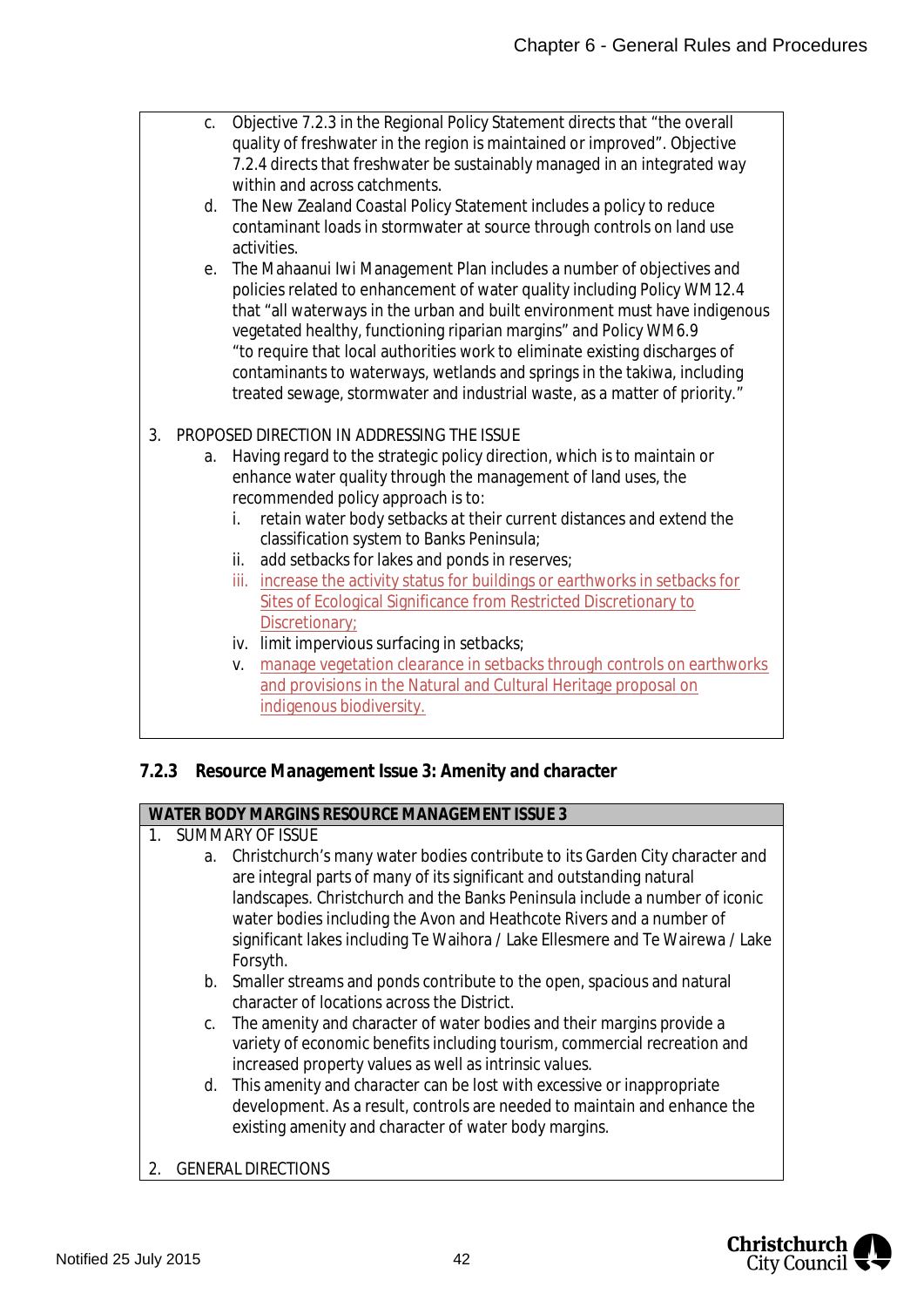a. Section 7(c) directs Council to have particular regard to the maintenance and enhancement of amenity values.

## 3. PROPOSED DIRECTION IN ADDRESSING THE ISSUE

a. The proposed direction is to maintain the amenity and character values of water bodies through setbacks allowing space for riparian planting and through matters of discretion relating to most buildings and earthworks in setbacks that would evaluate their impact on any significant landscape features or areas of Outstanding, Very High or High Natural Character.

**7.2.4 Resource Management Issue 4: Cultural values and practices**

|    |    | WATER BODY MARGINS RESOURCE MANAGEMENT ISSUE 5                                                                                                                                                                                                                                                                                                                                                                                  |
|----|----|---------------------------------------------------------------------------------------------------------------------------------------------------------------------------------------------------------------------------------------------------------------------------------------------------------------------------------------------------------------------------------------------------------------------------------|
|    |    | SUMMARY OF ISSUE                                                                                                                                                                                                                                                                                                                                                                                                                |
|    | a. | The surface water of Christchurch and Banks Peninsula is of primary<br>importance to Ngai Tahu, the tangata whenua of Christchurch. It is considered<br>to be a taonga left by tūpuna to provide and sustain all life. The present<br>generation, as tangata tiaki, has a responsibility to ensure this taonga is<br>available to future generations in as good, if not better, quality than that in<br>which it was inherited. |
|    |    | b. Water remains of prime importance to the iwi. Puna on the plains and Banks<br>Peninsula hold special significance to Ngai Tahu. The occurrence and<br>wellbeing of puna is a matter of particular significance to Ngai Tahu.<br>Continued access to, and the health of, mahinga kai is also highly important<br>and enables Ngāi Tahu to participate in the practices of its tūpuna.                                         |
|    | C. | A 2007 assessment <sup>6</sup> of the cultural health of the Avon-Heathcote Estuary and<br>its catchment rated the catchment as in a state of poor to very poor cultural<br>health based on suitability for mahinga kai, physical and legal access, degree<br>of water body modification and identification of valued and pest species.                                                                                         |
|    | d. | Threats to the cultural health of the waterbodies were identified as the<br>impacts of untreated stormwater drainage, loss of native vegetation, decline<br>of water quantity in the catchment and E coli contamination from human and<br>agricultural sources.                                                                                                                                                                 |
|    | е. | The report recommended:<br>all waterways including drains be treated with the same standards and<br>i.<br>managed to promote mahinga kai values;<br>20m buffer zones be established for waterways in the catchment;<br>ii.<br>iii. District Plan requirements for native riparian buffer zones and on-site<br>stormwater treatment systems when any land adjacent to any waterway<br>(including drains) is subdivided           |
|    | f. | The Mahaanui Iwi Management Plan 2013 includes a policy to recognise that<br>protection, establishment and enhancement of riparian areas along<br>waterways and lakes is a matter of regional importance, and a priority for<br>Ngāi Tahu.                                                                                                                                                                                      |
| 2. |    | <b>GENERAL DIRECTIONS</b>                                                                                                                                                                                                                                                                                                                                                                                                       |
|    |    |                                                                                                                                                                                                                                                                                                                                                                                                                                 |

<span id="page-43-0"></span><sup>6</sup> Te Rūnanga o Ngāi Tahu, *State of the Takiwa - Te Āhuatanga o Te Ihutai: Cultural Health Assessment of the Avon-Heathcote Estuary and its Catchment;* 2007

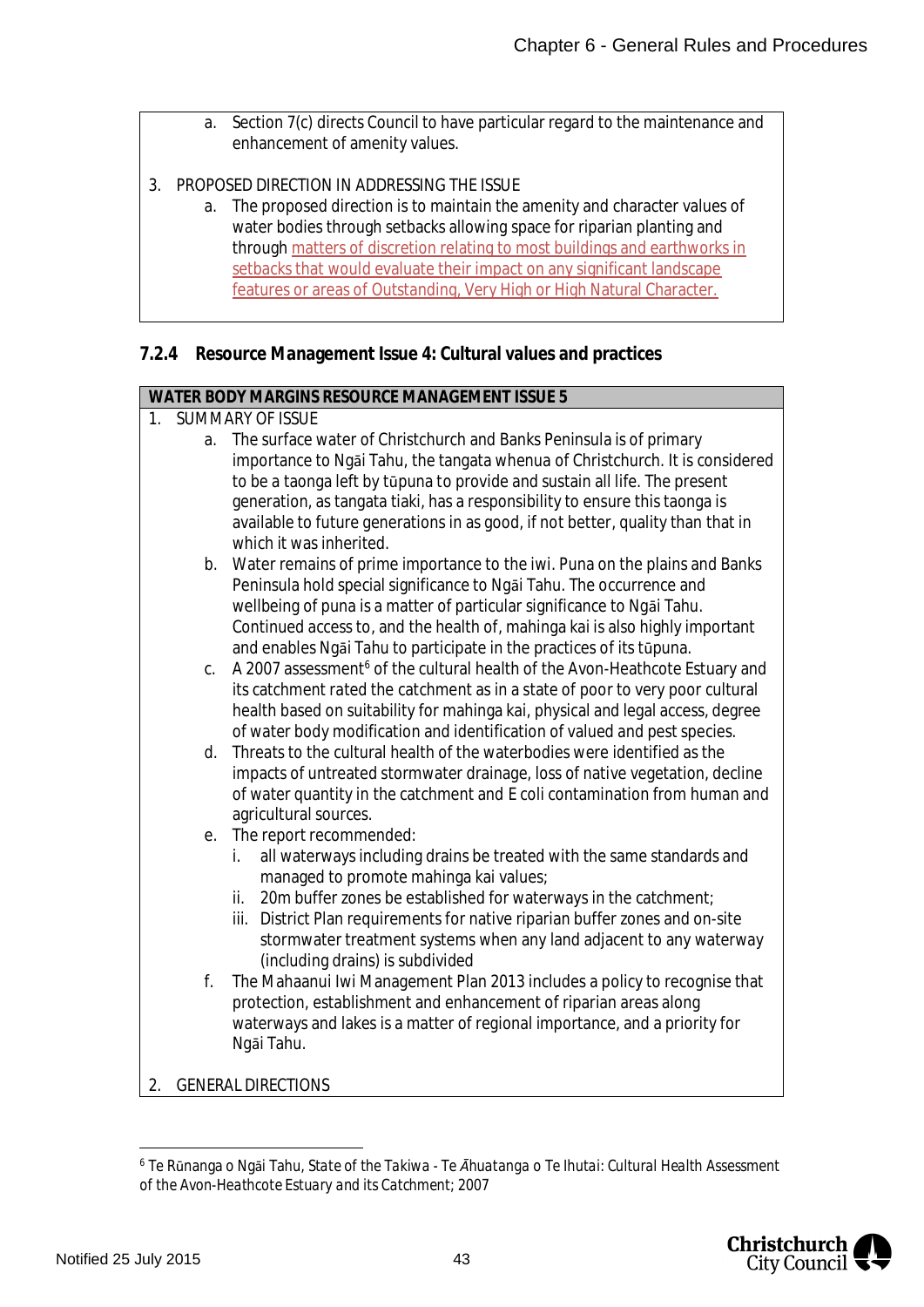- a. Section 6 of the RMA requires Council to recognise and provide for the relationship of Māori and their culture and traditions with their ancestral lands, water, sites, wahi tapu and other taonga and to protect customary rights. This is carried through in the Regional Policy Statement (Objective 10.2.4) and the Stage 1 Strategic Directions Chapter (Objective 3.3.3).
- 3. PROPOSED DIRECTION IN ADDRESSING THE ISSUE
	- a. The recommended policy approach is to:
		- a. retain the current water body setbacks;
		- b. introduce controls on impervious surfacing in setbacks;
		- c. require a Discretionary consent for buildings or earthworks in Silent File areas;
		- d. retain the operative Plan requirements to consult with tangata whenua upon receipt of applications for certain activities, particularly with respect to larger water bodies;
		- e. include Matters of Discretion relating to the impacts of proposals on cultural values for proposals in the setbacks of larger water bodies.

### **7.2.5 Resource Management Issue 5: Public access**

|                | WATER BODY MARGINS RESOURCE MANAGEMENT ISSUE 6 |                                                                                                                                                           |  |  |
|----------------|------------------------------------------------|-----------------------------------------------------------------------------------------------------------------------------------------------------------|--|--|
| $\mathbf{1}$ . | <b>SUMMARY OF ISSUE</b>                        |                                                                                                                                                           |  |  |
|                | а.                                             | Public access to and along river and lake margins allows for the use and                                                                                  |  |  |
|                |                                                | enjoyment of their amenity, landscape and recreational values and for                                                                                     |  |  |
|                |                                                | customary use by tangata whenua.                                                                                                                          |  |  |
|                | b.                                             | Public access is often provided by esplanade reserves, esplanade strips or                                                                                |  |  |
|                |                                                | access strips. Where land is in private ownership, access is through agreement                                                                            |  |  |
|                |                                                | with the landowner.                                                                                                                                       |  |  |
|                | C.                                             | The appropriateness and demand for public access to and along rivers and                                                                                  |  |  |
|                |                                                | lakes varies depending on the location and the particular values associated                                                                               |  |  |
|                |                                                | with it. It may be more appropriate to provide access for water bodies of high                                                                            |  |  |
|                |                                                | landscape character but to restrict it for sensitive ecological sites.<br>Providing for public access along some water bodies, particularly smaller rural |  |  |
|                | d.                                             | water bodies, needs to be balanced against the needs of landowners to                                                                                     |  |  |
|                |                                                | contain grazing stock or to provide privacy and residential amenity in                                                                                    |  |  |
|                |                                                | developed urban areas.                                                                                                                                    |  |  |
|                |                                                |                                                                                                                                                           |  |  |
| 2.             |                                                | <b>GENERAL DIRECTIONS</b>                                                                                                                                 |  |  |
|                | a.                                             | Section 6(d) of the RMA requires Council to maintain and enhance public                                                                                   |  |  |
|                |                                                | access to and along lakes and rivers. This is carried through in the Regional                                                                             |  |  |
|                |                                                | Policy Statement (Objective 10.2.4).                                                                                                                      |  |  |
|                |                                                |                                                                                                                                                           |  |  |
| 3.             |                                                | PROPOSED DIRECTION IN ADDRESSING THE ISSUE                                                                                                                |  |  |
|                | a.                                             | The recommended policy approach is to retain water body setbacks at their                                                                                 |  |  |
|                |                                                | current distances but to clarify in the assignment of Matters of Discretion                                                                               |  |  |
|                |                                                | which classifications and environments prioritise public access provision. For                                                                            |  |  |
|                |                                                | example, in the proposed rules development in the margins of rural drains                                                                                 |  |  |
|                |                                                | would not be assessed against its effects on public access.                                                                                               |  |  |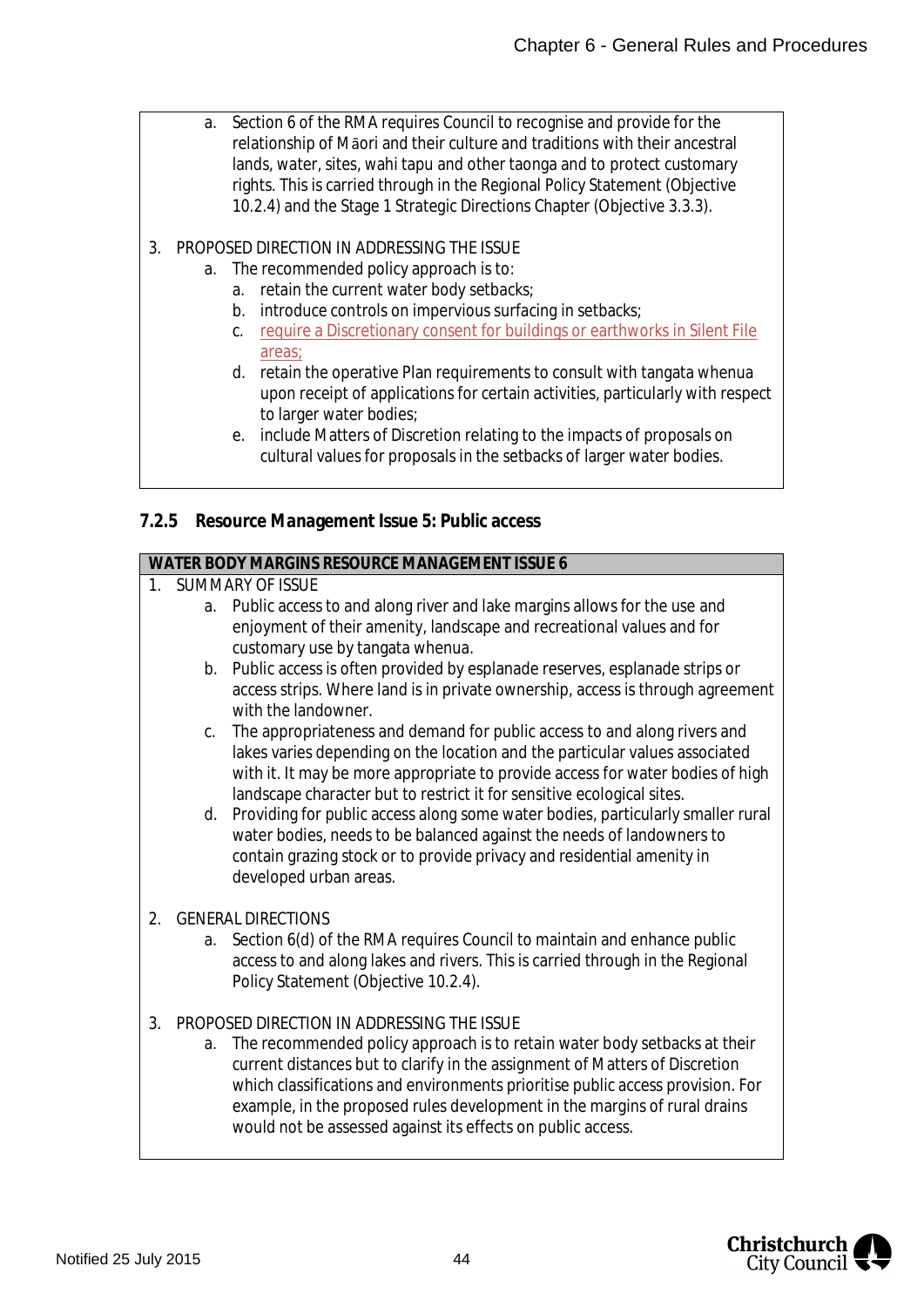## $\left[\ldots\right]$

## **7.4.0 EVALUATION OF PROPOSED RULES AND METHODS**

- a. Section 32 (1)(b) requires an evaluation of whether the provisions are the most appropriate way to achieve the objectives by identifying other reasonably practicable options, assessing the efficiency and effectiveness of the provisions in achieving the objectives, and summarising the reasons for deciding on the provisions. The assessment must identify and assess the benefits and costs of environmental, economic, social and cultural effects that are anticipated from the implementation of the provisions, including opportunities for economic growth and employment. The assessment must if practicable quantify the benefits and costs and assess the risk of acting or not acting if there is uncertain or insufficient information available about the subject matter.
- […]
- **7.4.2 Recognising different functions of the setbacks for different classifications of water bodies and managing activities in a way that is consistent with those functions**

**PROVISIONS (RULE, METHOD) MOST APPROPRIATE WAY TO ACHIEVE THE OBJECTIVES Relevant objectives and policies:**

- *6.6.1.1 Objective 1 Protection of water body margins from inappropriate use.*
- *a. Water body margins are protected from activities that have adverse effects on flood management; water quality; riparian or aquatic ecosystems; the natural amenity and character of the water body; heritage or cultural values; and access for recreation or maintenance; and where possible these values or functions are enhanced.*

Canterbury Regional Policy Statement

*Policy 7.3.1 – Adverse effects of activities on the natural character of fresh water To identify the natural character values of fresh water bodies and their margins in the region and to: (1) preserve natural character values where there is a high state of natural character; (2) maintain natural character values where they are modified but highly valued; and (3) improve natural character values where they have been degraded to unacceptable levels.*

| Provision(s) most appropriate                      | <b>Effectiveness and Efficiency</b>         |
|----------------------------------------------------|---------------------------------------------|
| 1. Option 1 - Policy level explanation of the      | Effectiveness                               |
| classification system for water bodies             | a. Option 1 allows for a clear articulation |
|                                                    | of the purpose of the water body            |
| 6.6.1.1.2<br>Policy 2-Setbacks from water          | setback for each classification of water    |
| bodies                                             | body, provides justification for the        |
|                                                    | setback widths and informs the              |
| Avoid, remedy or mitigate adverse effects of<br>a. | selection of Matters of Discretion that     |
| activities on water bodies and their margins       | apply to each activity for each type of     |
| within setbacks consistent with the                | water body (see Appendix 7.2).              |
| classification of water body.                      |                                             |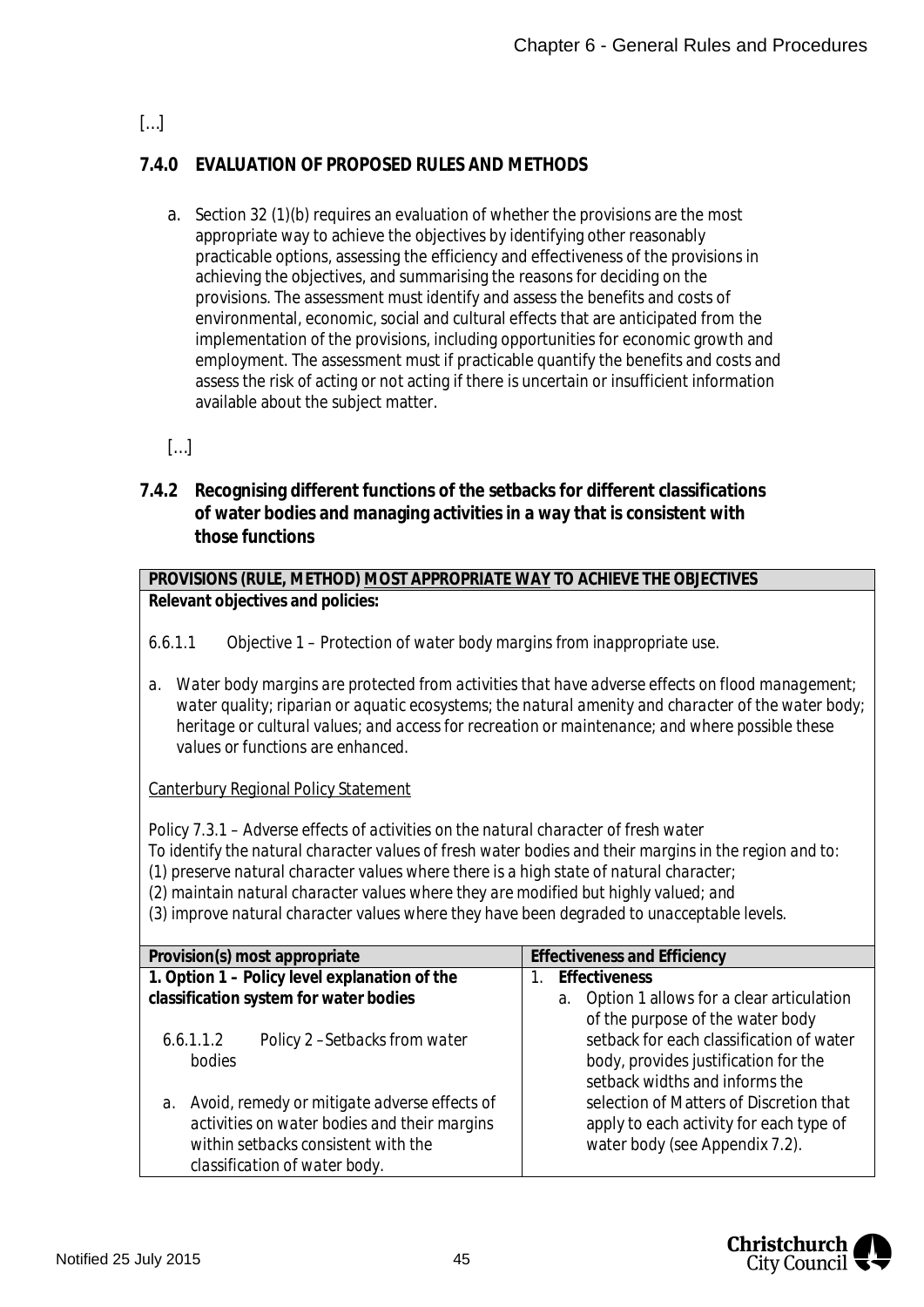|                                                                                                                      | 2.<br>Efficiency                                                                                                                         |
|----------------------------------------------------------------------------------------------------------------------|------------------------------------------------------------------------------------------------------------------------------------------|
| Table explaining the function of the setback for each<br>classification of water body                                | <b>Benefits</b><br>a.<br>Environmental                                                                                                   |
| Appendix explaining the criteria for the different<br>water body classifications.                                    | Matters of discretion can be more<br>İ.<br>directive because they are targeted at<br>specific types of water bodies where                |
| Methods:                                                                                                             | the relevant issues are of most concern.                                                                                                 |
| Assessment matters for the activities are based<br>a.<br>on the functions of the setback for that water<br>body type | Developments with the potential to<br>ii.<br>disturb sensitive ecological, heritage or<br>landscape areas are appropriately<br>assessed. |
| and                                                                                                                  | Economic                                                                                                                                 |
| 6.6.1.1.3<br>Policy 3 - Management of activities<br>in water body setbacks                                           | iii. Improved efficiency of plan<br>administration and decreased costs for<br>applicants where the outcomes                              |
| Where buildings, earthworks or other activities<br>a.<br>are permitted within a water body setback,                  | anticipated for each type of water body<br>are more clearly articulated and                                                              |
| manage the activity so that:<br>any cultural significance of the water body<br>İ                                     | assessment matters are targeted to<br>those outcomes.                                                                                    |
| to tangata whenua is appropriately                                                                                   |                                                                                                                                          |
| recognised and provided for.                                                                                         | Social/Cultural                                                                                                                          |
| water quality, biodiversity, and mahinga kai<br>ii<br>values are maintained or enhanced;                             | iv. NIL                                                                                                                                  |
| connectivity between land, natural<br>iii                                                                            | Costs<br>b.                                                                                                                              |
| freshwater systems and the coast are retain<br>or enhanced;                                                          | Environmental<br>Network waterways are no longer<br>i.                                                                                   |
| the stability of water body banks and<br>iv                                                                          | assessed against amenity and character.                                                                                                  |
| adjacent land is maintained and                                                                                      |                                                                                                                                          |
| sedimentation and erosion minimised;                                                                                 | Economic                                                                                                                                 |
| maintenance access is enabled;<br>V                                                                                  | <b>NIL</b><br>ii.                                                                                                                        |
| the ability of water body margins, channels,<br>νi                                                                   |                                                                                                                                          |
| or ponding areas to store and/or convey<br>surface water safely and efficiently is not                               | Social/Cultural<br>iii. Network waterways are no longer                                                                                  |
| impeded;                                                                                                             | assessed against public access or                                                                                                        |
| vii flood events are not exacerbated;                                                                                | cultural values (unless they are in a                                                                                                    |
| viii adverse effects are not transferred to                                                                          | Silent File Area).                                                                                                                       |
| another site;                                                                                                        | iv. Consideration of public access in rural                                                                                              |
| amenity and landscape values, including<br>İХ                                                                        | and city and settlement environments is                                                                                                  |
| riparian planting, are retained or enhanced;<br>activities do not disturb or visually detract                        | generally confined to lakes and rivers.                                                                                                  |
| Х<br>from:                                                                                                           |                                                                                                                                          |
| <b>Sites of Ecological Significance:</b><br>А.                                                                       |                                                                                                                                          |
| <b>Outstanding Natural Features and</b><br>В.                                                                        |                                                                                                                                          |
| Landscapes;                                                                                                          |                                                                                                                                          |
| <b>Significant Features and Landscapes</b> ;<br>C.                                                                   |                                                                                                                                          |
| <b>Areas of Outstanding, Very High or High</b><br>D.<br>Natural Character;                                           |                                                                                                                                          |
| Important Ridgelines;<br>Е.                                                                                          |                                                                                                                                          |
| <b>Heritage Items or Settings;</b><br>F.                                                                             |                                                                                                                                          |

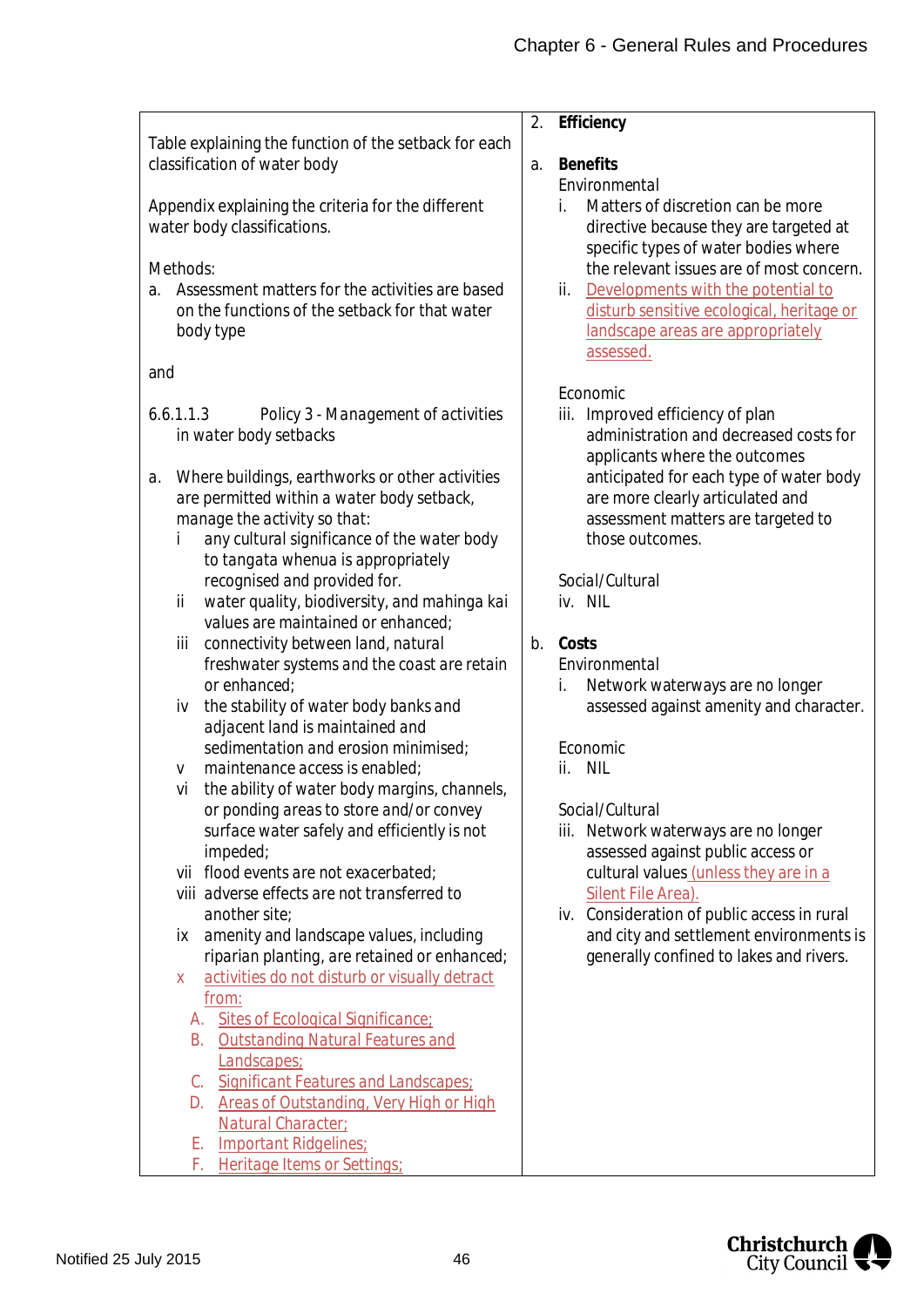| <b>Significant Trees or Groups of Trees;</b><br>G.<br>Silent File areas;<br>Н.<br>significant indigenous vegetation;<br>provision is made for public access<br>хi<br>appropriate to the classification and<br>location of the water body and having<br>regard to:<br>A. the relationship of tangata whenua with<br>their ancestral lands, water and sites;<br><b>B.</b> protection of Sites of Ecological<br>Significance;<br>C. residential amenity;<br>D. Outstanding Natural Features and<br>Landscapes;<br>bank and land stability;<br>E.<br>F. public safety;<br>G. the operational or security requirements<br>of infrastructure, including Lyttelton<br>Port. |                                                                                                                                                                                                                                                                                                                                                                                                                                                                                                                                                                                                                                                                                                                                                                                                                                                                                                                                                                                                                                                                           |
|----------------------------------------------------------------------------------------------------------------------------------------------------------------------------------------------------------------------------------------------------------------------------------------------------------------------------------------------------------------------------------------------------------------------------------------------------------------------------------------------------------------------------------------------------------------------------------------------------------------------------------------------------------------------|---------------------------------------------------------------------------------------------------------------------------------------------------------------------------------------------------------------------------------------------------------------------------------------------------------------------------------------------------------------------------------------------------------------------------------------------------------------------------------------------------------------------------------------------------------------------------------------------------------------------------------------------------------------------------------------------------------------------------------------------------------------------------------------------------------------------------------------------------------------------------------------------------------------------------------------------------------------------------------------------------------------------------------------------------------------------------|
| Options less or not as appropriate to achieve the Objectives and Policies:                                                                                                                                                                                                                                                                                                                                                                                                                                                                                                                                                                                           |                                                                                                                                                                                                                                                                                                                                                                                                                                                                                                                                                                                                                                                                                                                                                                                                                                                                                                                                                                                                                                                                           |
| 2. Option 2 - Status quo<br>No objective or policy level support for the<br>classification of water bodies                                                                                                                                                                                                                                                                                                                                                                                                                                                                                                                                                           | Appropriateness<br>The operative Plan includes some brief<br>1.<br>descriptions of the types of waterways in<br>the Reasons for the Rules but the<br>justification for the different setback widths<br>for the different water bodies is in the<br>technical report that informed their<br>development (see attached Appendix 7.6).<br>The s35 monitoring report highlighted the<br>2.<br>need for better integration of the objectives<br>and policies with the rules. Discussions with<br>Council officers suggested that the Plan did<br>not clearly define the purpose or criteria for<br>the different water body classifications and<br>that this would be useful in the<br>administration and interpretation of the<br>Plan.<br>Currently the same 20 assessment matters<br>3.<br>apply to every application that triggers a<br>consent. It would be more efficient for both<br>applicants and plan administrators to target<br>the assessment matters to the justification<br>for the setback for the specific type of<br>water body in the specific environment. |
| Option 3 - All values are considered for all<br>3.                                                                                                                                                                                                                                                                                                                                                                                                                                                                                                                                                                                                                   | Appropriateness                                                                                                                                                                                                                                                                                                                                                                                                                                                                                                                                                                                                                                                                                                                                                                                                                                                                                                                                                                                                                                                           |
| water bodies<br>Consent applications for all water bodies are<br>assessed for their effect on natural hazards, natural                                                                                                                                                                                                                                                                                                                                                                                                                                                                                                                                               | This would be a more effective way to<br>1.<br>achieve the objective because it would<br>allow for the consideration of all values for<br>all water bodies, including drains                                                                                                                                                                                                                                                                                                                                                                                                                                                                                                                                                                                                                                                                                                                                                                                                                                                                                              |

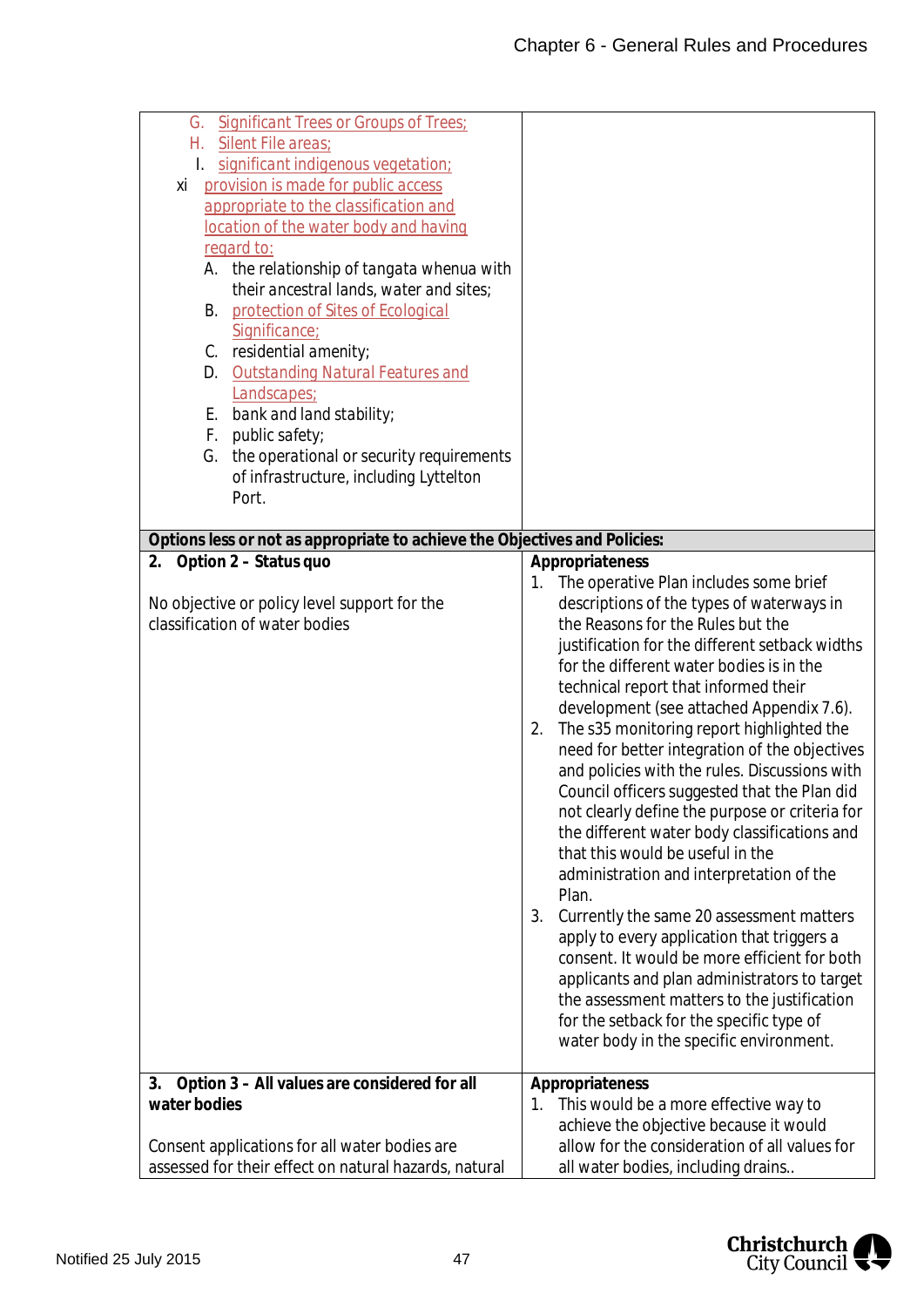| values, amenity and character, cultural values,                                                         | 2.<br>However, it would be less efficient than |
|---------------------------------------------------------------------------------------------------------|------------------------------------------------|
| maintenance access and public access                                                                    | Option 1 because it would require              |
|                                                                                                         | consideration of a large number of             |
|                                                                                                         | assessment matters in situations where         |
|                                                                                                         | they are not always appropriate or not         |
|                                                                                                         | consistent with zone objectives (e.g.          |
|                                                                                                         | assessing provision of public access and       |
|                                                                                                         | impacts on amenity and character for an        |
|                                                                                                         | open drain in an Industrial zone).             |
|                                                                                                         |                                                |
| Risk of Acting or Not Acting                                                                            |                                                |
| There is sufficient information about the proposed provisions without the need to take account of<br>1. |                                                |
| the risk of acting or not acting (RMA s32(4)(b)).                                                       |                                                |
|                                                                                                         |                                                |



 $\overline{\phantom{a}}$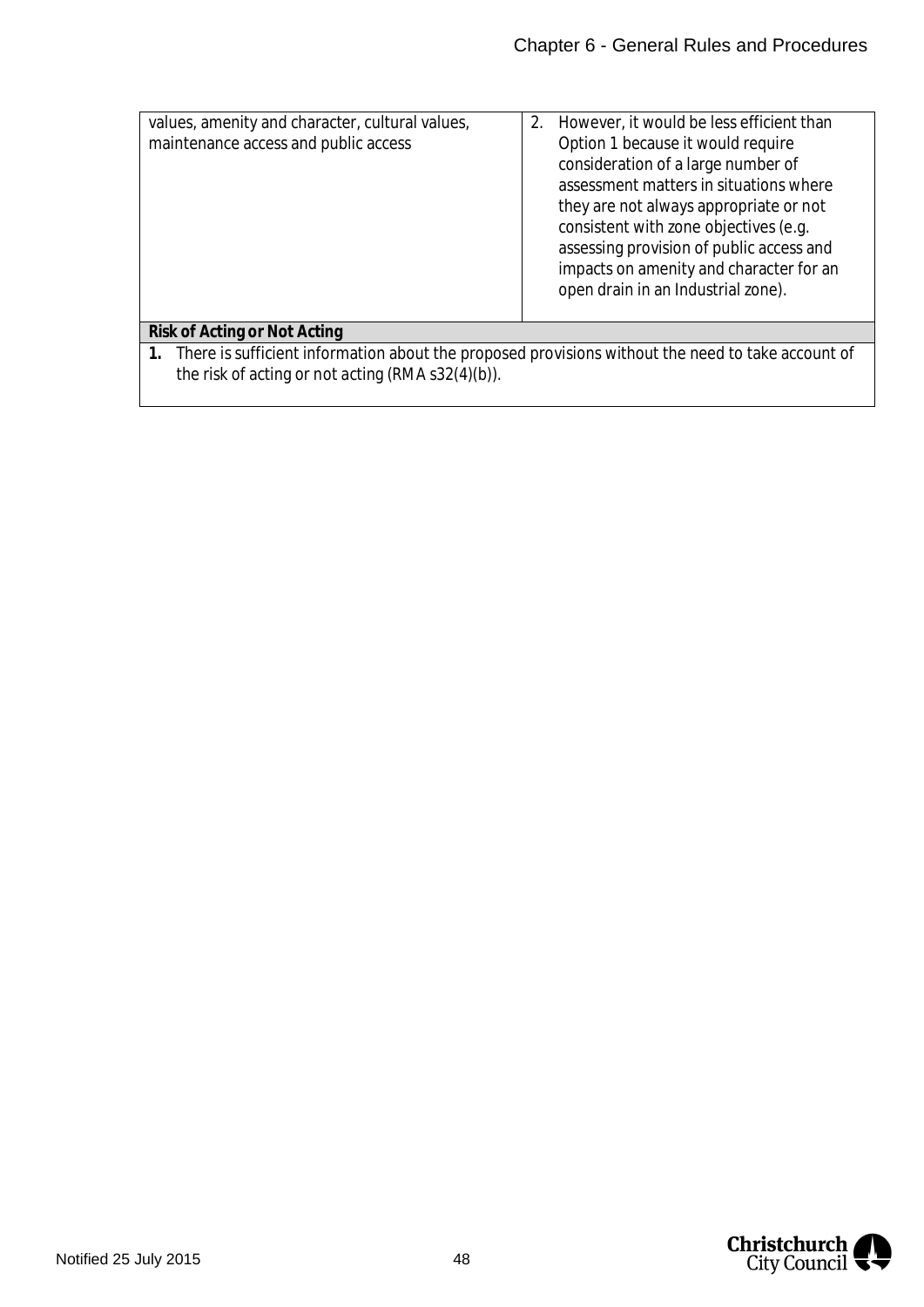### **7.4.3 Setback distances**

**PROVISIONS (RULE, METHOD) MOST APPROPRIATE WAY TO ACHIEVE THE OBJECTIVES Relevant objectives and policies:**

*6.6.1.1 Objective 1 – Protection of water body margins from inappropriate use.*

*a. Water body margins are protected from activities that have adverse effects on flood management; water quality; riparian or aquatic ecosystems; the natural amenity and character of the water body; heritage or cultural values; and access for recreation or maintenance; and where possible these values or functions are enhanced.*

*6.6.1.1.2 Policy 2 –Setbacks from water bodies*

*a. Avoid, remedy or mitigate adverse effects of activities on water bodies and their margins within setbacks consistent with the classification of water body.*

| Provision(s) most appropriate       | <b>Effectiveness and Efficiency</b>                                    |
|-------------------------------------|------------------------------------------------------------------------|
| 1. Option 1 - Rationalise           | Effectiveness<br>1.                                                    |
| setback distances for               | Option 1 extends the City Plan classification system, which<br>a.      |
| <b>Christchurch and Banks</b>       | was developed based on an assessment of the requirements               |
| Peninsula                           | for the multiple values in water body margins including land           |
|                                     | drainage, ecology, landscape, and maintenance. See                     |
| Methods:                            | Appendix 7.6 for the technical report used to develop the              |
| <b>Extend City Plan water</b><br>a. | classification system and distances for the City Plan waterway         |
| body classification system          | setbacks.                                                              |
| to Banks Peninsula                  | The operative Banks Peninsula water body setbacks are more<br>b.       |
| Generally retain current<br>b.      | piecemeal and zone-dependant. They generally do not apply              |
| <b>Banks Peninsula setback</b>      | to settlements or to smaller waterways.                                |
| distances where these               | Option 1 would provide a more comprehensive, consistent<br>C.          |
| differ from City Plan               | and catchment-wide approach to managing activities in water            |
| distances and apply the             | body margins. For example, the City Plan currently requires a          |
| <b>Banks Peninsula distances</b>    | 30m setback for downstream rivers, such as at the tidal                |
| to Rural zones in the City          | reaches of the Avon and Heathcote Rivers. A similar river on           |
| Add new setbacks for<br>$C_{\cdot}$ | Banks Peninsula would only have a 20m setback if the                   |
| lakes and ponds in the City         | operative Plan setback distances were retained even though             |
| where these are in public           | potentially fewer development pressures would mean there               |
| ownership (i.e. in                  | was space to provide for larger setbacks.                              |
| reserves)                           |                                                                        |
|                                     | Efficiency<br>2.                                                       |
| Note:                               |                                                                        |
| Method a. will result in            | <b>Benefits</b><br>a.                                                  |
| setbacks applying for the first     | Environmental                                                          |
| time to non-rural or                | Takes a more integrated and catchment-wide approach to<br>i.           |
| conservation zones in Banks         | water body margins in Banks Peninsula. Previously setbacks             |
| Peninsula                           | were only provided in some zones and for some types of                 |
|                                     | water bodies.                                                          |
|                                     | Existing natural lakes and ponds in the City will have setbacks<br>ii. |
|                                     | for the first time. Formerly only Banks Peninsula lakes and            |
|                                     | newly constructed ponds in the City had setbacks.                      |

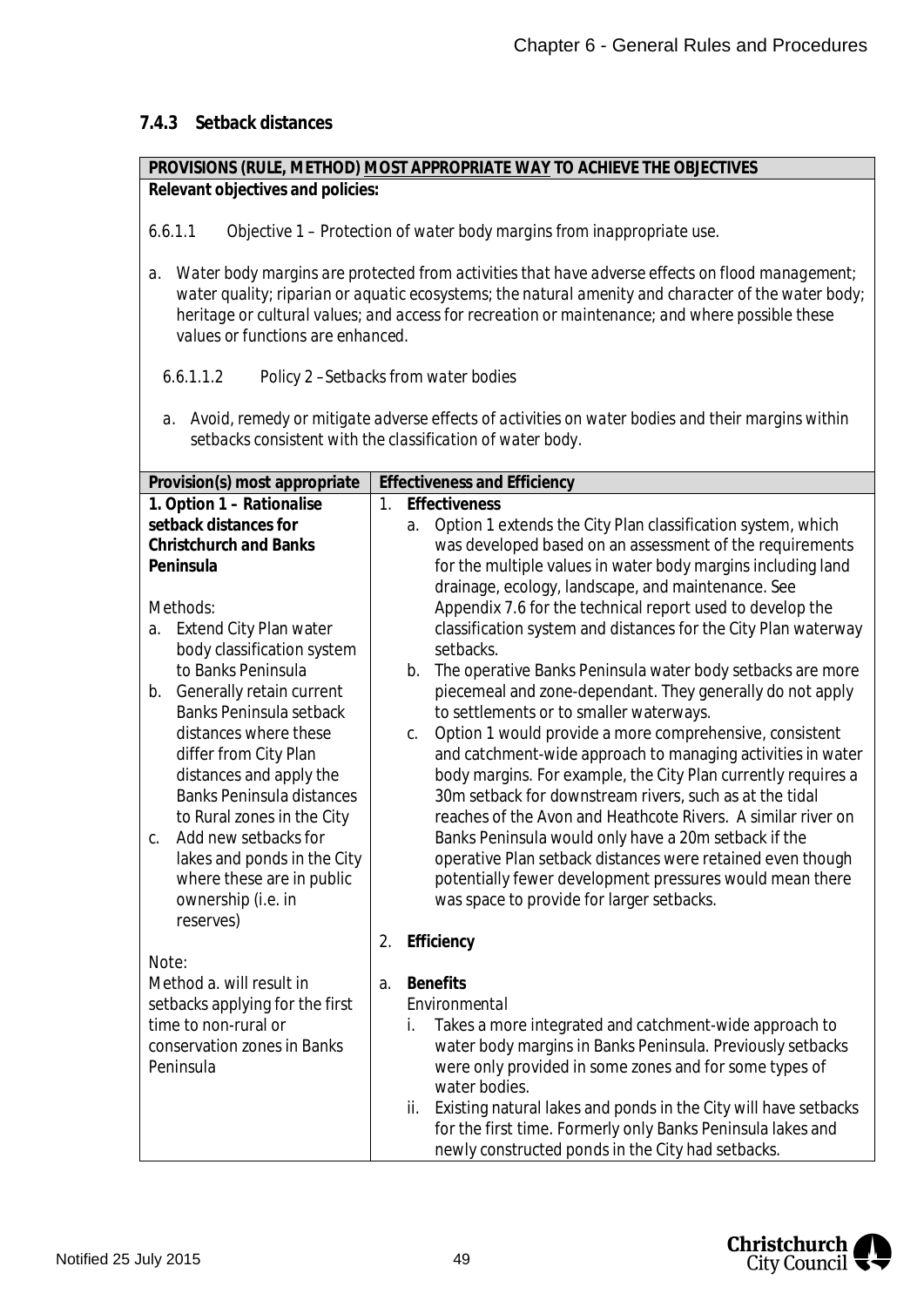|                             | iii. Particularly in Rural zones, some waterways will have larger<br>setbacks (downstream rivers in Banks Peninsula;<br>environmental asset waterways in Rural zoned areas formerly<br>in the City Plan area).<br>Economic<br>iv. Plan is simpler and easier to administer.<br>Potentially decreased risk of flood damage in settled areas in<br>V.<br>Banks Peninsula.<br>Social/Cultural |
|-----------------------------|--------------------------------------------------------------------------------------------------------------------------------------------------------------------------------------------------------------------------------------------------------------------------------------------------------------------------------------------------------------------------------------------|
|                             | vi. Improved provision for public access to rivers in settled areas<br>of Banks Peninsula.                                                                                                                                                                                                                                                                                                 |
|                             | Costs<br>$b_{\cdot}$<br>Environmental                                                                                                                                                                                                                                                                                                                                                      |
|                             | Some setbacks would be smaller (environmental asset<br>İ.<br>waterways in former Recreation Reserve Zones; network<br>waterways in former Conservation Reserve Zones).                                                                                                                                                                                                                     |
|                             | Economic<br>Properties affected by new or larger setbacks would now<br>ii.<br>require a consent to build or undertake earthworks in those<br>setbacks. In some cases, they would need consent for<br>earthworks from both the City and Regional Councils.                                                                                                                                  |
|                             | Social/Cultural                                                                                                                                                                                                                                                                                                                                                                            |
|                             | iii. NIL                                                                                                                                                                                                                                                                                                                                                                                   |
|                             | Options less or not as appropriate to achieve the Objectives and Policies:                                                                                                                                                                                                                                                                                                                 |
| 2. Option 2 - Status quo    | Appropriateness                                                                                                                                                                                                                                                                                                                                                                            |
|                             | Option 2 would be a less appropriate way to achieve the<br>1.                                                                                                                                                                                                                                                                                                                              |
| Retain current setback      | objectives and policies because it would create an inconsistent                                                                                                                                                                                                                                                                                                                            |
| distances. Do not introduce | approach to setback distances and would not provide for                                                                                                                                                                                                                                                                                                                                    |
| new setbacks.               | assessment of proposals for buildings or earthworks in the<br>margins of waterways in settled parts of the Banks Peninsula or                                                                                                                                                                                                                                                              |
|                             | for smaller Banks Peninsula streams or drains.                                                                                                                                                                                                                                                                                                                                             |
|                             | Setbacks on Banks Peninsula also generally only apply to<br>2.                                                                                                                                                                                                                                                                                                                             |
|                             | permanent, natural surface water bodies, not to constructed                                                                                                                                                                                                                                                                                                                                |
|                             | drains or ponds.<br>3.                                                                                                                                                                                                                                                                                                                                                                     |
|                             | If the current distances were retained, lakes in Banks Peninsula<br>would have a 20m setback but rural area lakes in the former City                                                                                                                                                                                                                                                       |
|                             | Plan would not have a setback.                                                                                                                                                                                                                                                                                                                                                             |
|                             | In the operative Plan, any newly created pond is deemed to be an<br>4.                                                                                                                                                                                                                                                                                                                     |
|                             | environmental asset waterway requiring a 7m setback, whereas                                                                                                                                                                                                                                                                                                                               |
|                             | no setback is specified for existing lakes and ponds. This creates a                                                                                                                                                                                                                                                                                                                       |
|                             | situation where older natural lakes and ponds in the City have no                                                                                                                                                                                                                                                                                                                          |
|                             | setback while newly constructed ponds have a 7m setback. For<br>this reason, lakes and environmental asset ponds in reserves have                                                                                                                                                                                                                                                          |
|                             | been added to the maps and are proposed to have setbacks in<br>city and settlement areas.                                                                                                                                                                                                                                                                                                  |

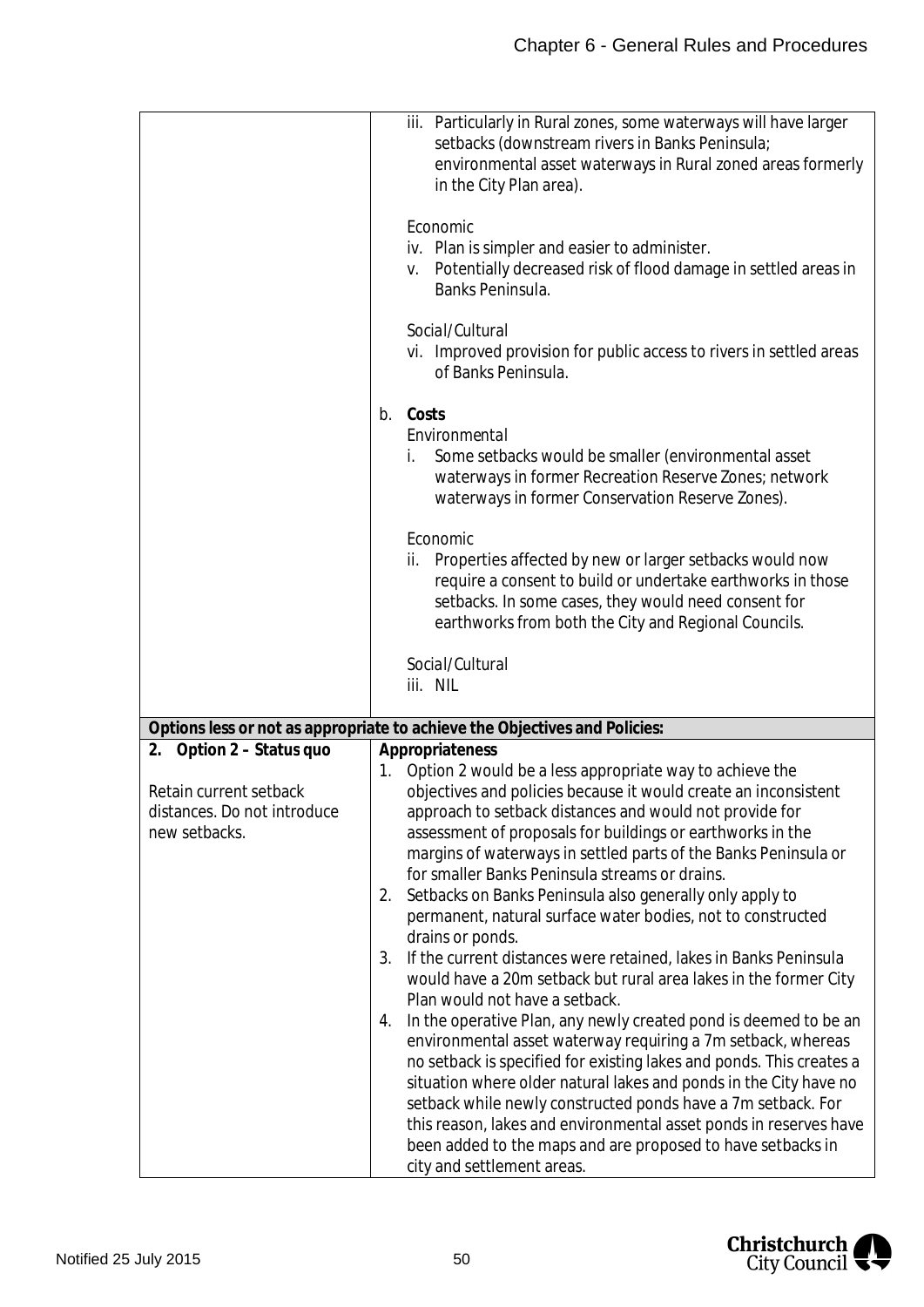|                                                                                                                                                  | The operative City Plan also includes a setback for "utility<br>5.<br>waterways to be piped". These have been dropped from the<br>proposed provisions because these waterways have all now been<br>piped.                                                                                                                                                                                                                                                                                                                                                                                                                                                                                                                                                                                                                                                                                                                                         |  |  |
|--------------------------------------------------------------------------------------------------------------------------------------------------|---------------------------------------------------------------------------------------------------------------------------------------------------------------------------------------------------------------------------------------------------------------------------------------------------------------------------------------------------------------------------------------------------------------------------------------------------------------------------------------------------------------------------------------------------------------------------------------------------------------------------------------------------------------------------------------------------------------------------------------------------------------------------------------------------------------------------------------------------------------------------------------------------------------------------------------------------|--|--|
| 3. Option 3 - Rely on                                                                                                                            | Appropriateness                                                                                                                                                                                                                                                                                                                                                                                                                                                                                                                                                                                                                                                                                                                                                                                                                                                                                                                                   |  |  |
| Regional Council setbacks<br>Drop District Council setbacks<br>and rely on Regional Council<br>setbacks                                          | Dropping all District Plan water body setbacks and relying on<br>1.<br>Regional Plan setbacks would not be effective in achieving the<br>objective because the Regional Plan setbacks do not apply to<br>buildings in setbacks or provide setbacks for artificial waterways.<br>The Regional Plan rules focus on water quality and quantity, in-<br>stream ecological values, erosion control and the carrying<br>capacity of the waterway during flood events. They do not fully<br>consider the effects of flooding on land, Sites of Ecological<br>Significance identified in the District Plan apart from spawning<br>sites, amenity values apart from outstanding natural landscapes<br>or features, impacts on smaller, constructed or ephemeral<br>waterways or setbacks rules in the urban context.<br>Therefore, Option 3 would not control inappropriate use and<br>2.<br>development in water body margins to the extent that Option 1 |  |  |
|                                                                                                                                                  | would.<br>3. See discussion of specific activities below for further<br>consideration of reliance on Regional Consents alone for those<br>activities.                                                                                                                                                                                                                                                                                                                                                                                                                                                                                                                                                                                                                                                                                                                                                                                             |  |  |
| Risk of Acting or Not Acting                                                                                                                     |                                                                                                                                                                                                                                                                                                                                                                                                                                                                                                                                                                                                                                                                                                                                                                                                                                                                                                                                                   |  |  |
| 1.<br>2.                                                                                                                                         | There is currently insufficient information about the number of properties that would be affected<br>by adjustments to the setback distances or the creation of new setbacks, the extent of the effect<br>for those properties or the appropriateness of the setback distance at a site-specific level.<br>The risk of acting is that some properties would require consent for buildings or earthworks in                                                                                                                                                                                                                                                                                                                                                                                                                                                                                                                                        |  |  |
| water body setbacks larger than what might be applied by a more granular assessment of the flood<br>risk, ecological values, etc. for that site. |                                                                                                                                                                                                                                                                                                                                                                                                                                                                                                                                                                                                                                                                                                                                                                                                                                                                                                                                                   |  |  |
| 3.<br>would:                                                                                                                                     | The risk of not acting is that development or earthworks could be allowed in the setback area that                                                                                                                                                                                                                                                                                                                                                                                                                                                                                                                                                                                                                                                                                                                                                                                                                                                |  |  |
| a.                                                                                                                                               | be at risk of or exacerbate flooding or other natural hazards;                                                                                                                                                                                                                                                                                                                                                                                                                                                                                                                                                                                                                                                                                                                                                                                                                                                                                    |  |  |
| b.<br>impede future public access.<br>C.                                                                                                         | disrupt ecological, cultural or heritage values;                                                                                                                                                                                                                                                                                                                                                                                                                                                                                                                                                                                                                                                                                                                                                                                                                                                                                                  |  |  |

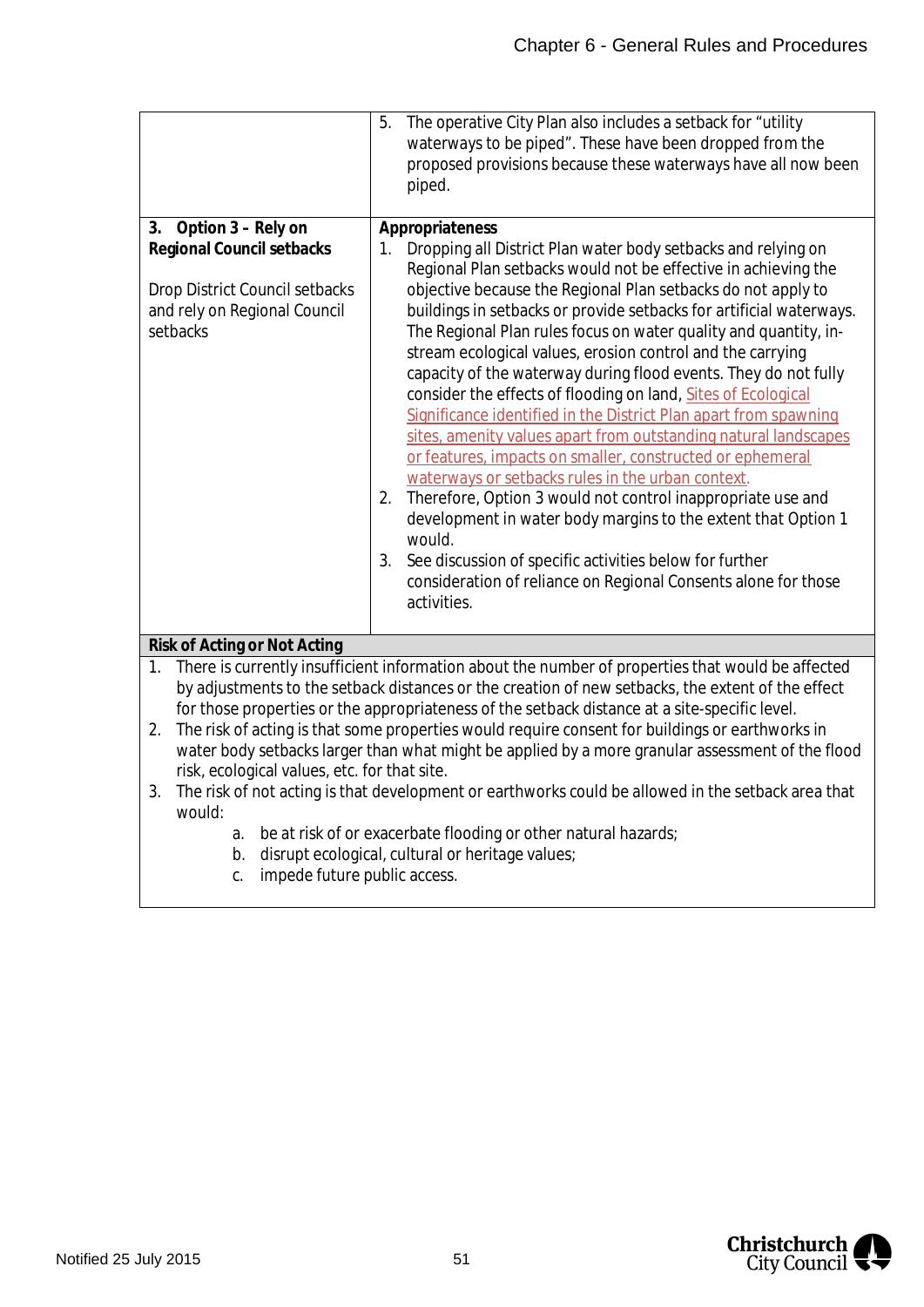**7.4.4 Appropriate activity status for buildings and earthworks in setbacks**

**PROVISIONS (RULE, METHOD) MOST APPROPRIATE WAY TO ACHIEVE THE OBJECTIVES Relevant objectives and policies:**

- *6.6.1.1 Objective 1 Protection of water body margins from inappropriate use.*
- *b. Water body margins are protected from activities that have adverse effects on flood management; water quality; riparian or aquatic ecosystems; the natural amenity and character of the water body; heritage or cultural values; and access for recreation or maintenance; and where possible these values or functions are enhanced.*
- *6.6.1.1.3 Policy 3 Management of activities in water body setbacks*
	- *a. Where buildings, earthworks or other activities are permitted within a water body setback, manage the activity so that:*
		- *i any cultural significance of the water body to tangata whenua is appropriately recognised and provided for.*
		- *ii water quality, biodiversity, and mahinga kai values are maintained or enhanced;*
		- *iii connectivity between land, natural freshwater systems and the coast are retained or enhanced;*
		- *iv the stability of water body banks and adjacent land is maintained and sedimentation and erosion minimised;*
		- *v maintenance access is enabled;*
		- *vi the ability of water body margins, channels, or ponding areas to store and/or convey surface water safely and efficiently is not impeded;*
		- *vii flood events are not exacerbated;*
		- *viii adverse effects are not transferred to another site;*
		- *ix amenity and landscape values, including riparian planting, are retained or enhanced;*
		- *x activities do not disturb or visually detract from:*
			- *A. Sites of Ecological Significance;*
				- *B. Outstanding Natural Features and Landscapes;*
				- *C. Significant Features and Landscapes;*
				- *D. Areas of Outstanding, Very High or High Natural Character;*
				- *E. Important Ridgelines;*
				- *F. Heritage Items or Settings;*
				- *G. Significant Trees or Groups of Trees;*
				- *H. Silent File areas;*
				- *I. significant indigenous vegetation;*
		- *xi provision is made for public access appropriate to the classification and location of the water body and having regard to:*
			- *A. the relationship of tangata whenua with their ancestral lands, water and sites;*
			- *B. protection of Sites of Ecological Significance;*
			- *C. residential amenity;*
			- *D. Outstanding Natural Features and Landscapes;*
			- *E. bank and land stability;*
			- *F. public safety;*
			- *G. the operational or security requirements of infrastructure, including Lyttelton Port.*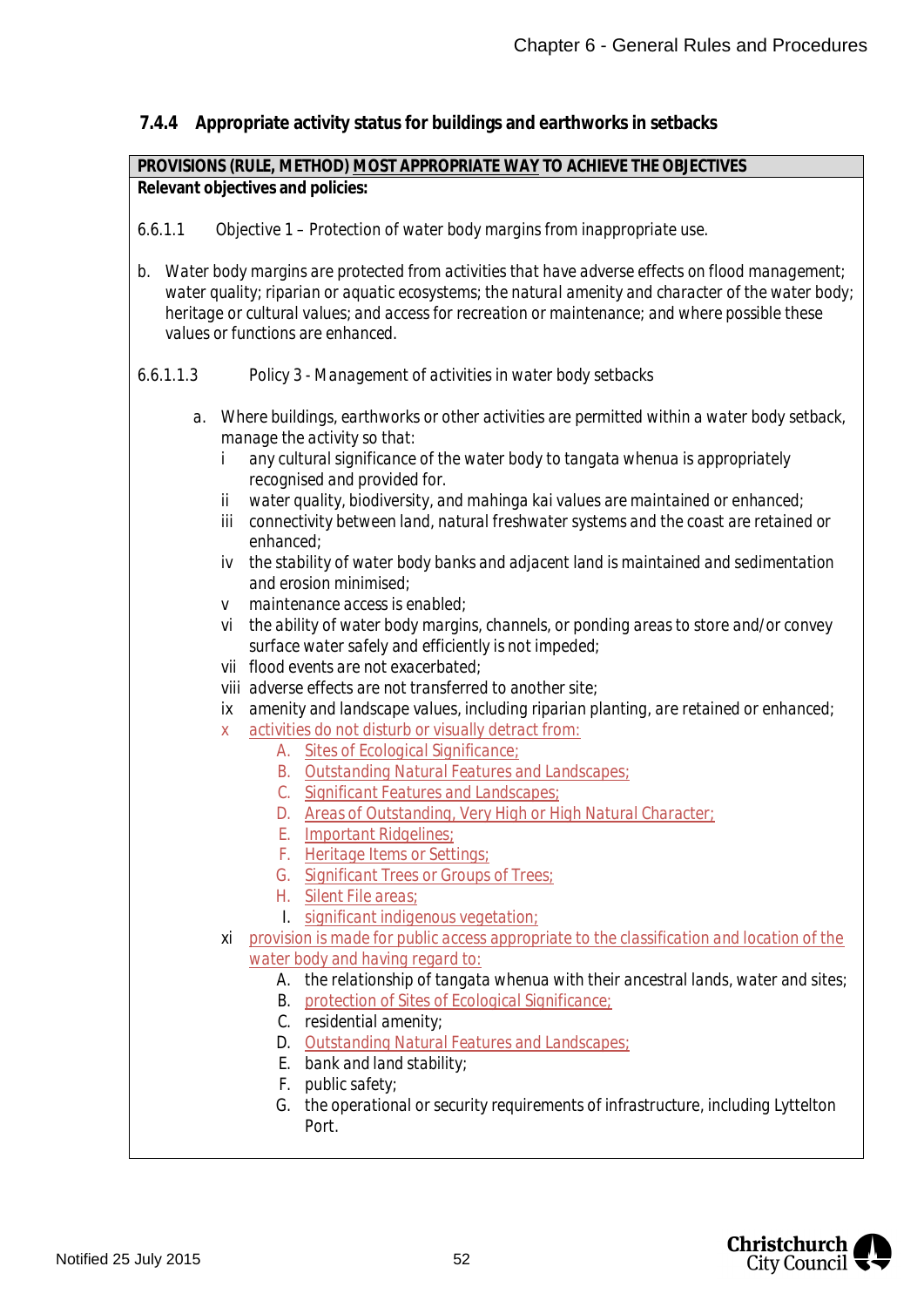#### Canterbury Regional Policy Statement

*Policy 7.3.1 – Adverse effects of activities on the natural character of fresh water To identify the natural character values of fresh water bodies and their margins in the region and to: (1) preserve natural character values where there is a high state of natural character;*

| Provision(s) most appropriate                    |    | <b>Effectiveness and Efficiency</b>                                                                         |
|--------------------------------------------------|----|-------------------------------------------------------------------------------------------------------------|
| 1. Option 1-Sensitive environments have a        | 1. | Effectiveness                                                                                               |
| more restrictive activity status                 |    | For the majority of sites in water body setbacks<br>a.                                                      |
|                                                  |    | the adverse effects of limited and appropriate                                                              |
| Retain current Restricted Discretionary          |    | use or development can generally be remedied                                                                |
| activity status for earthworks and buildings     |    | or mitigated through site-specific assessment                                                               |
| within water body margins but require a          |    | and negotiation at the time of application for                                                              |
| Discretionary consent for activities in Sites of |    | consent.                                                                                                    |
| Ecological Significance and Silent File areas.   |    | For sites with identified sensitivities, including<br>b.                                                    |
|                                                  |    | Sites of Ecological Significance and Silent File                                                            |
|                                                  |    | areas, it would be more appropriate to signal                                                               |
|                                                  |    | through the activity status that unnecessary                                                                |
|                                                  |    | use and development in the setbacks should                                                                  |
|                                                  |    | generally be avoided or approached with                                                                     |
|                                                  |    | caution.                                                                                                    |
|                                                  |    | A discretionary activity status for these areas<br>$C_{1}$<br>would be a more effective way to protect them |
|                                                  |    | and is more consistent with statutory                                                                       |
|                                                  |    | directions including Policy 7.3.3 in the Regional                                                           |
|                                                  |    | Policy Statement to "identify and protect areas                                                             |
|                                                  |    | of significant indigenous vegetation and                                                                    |
|                                                  |    | significant habitats, sites of significant cultural                                                         |
|                                                  |    | value, wetlands, lakes and lagoons/hapua and                                                                |
|                                                  |    | other outstanding water bodies" and Policy                                                                  |
|                                                  |    | 7.3.1 to "preserve natural character values                                                                 |
|                                                  |    | where there is a high state of natural                                                                      |
|                                                  |    | character".                                                                                                 |
|                                                  | 2. |                                                                                                             |
|                                                  |    | Efficiency                                                                                                  |
|                                                  | a. | <b>Benefits</b>                                                                                             |
|                                                  |    | Environmental                                                                                               |
|                                                  |    | Buildings and earthworks in water body<br>i.                                                                |
|                                                  |    | margins are further discouraged in more                                                                     |
|                                                  |    | sensitive environments including spawning                                                                   |
|                                                  |    | sites and areas of significant indigenous                                                                   |
|                                                  |    | vegetation.                                                                                                 |
|                                                  |    | A broader range of matters can be used in<br>ii.                                                            |
|                                                  |    | assessing effects of development or earthworks                                                              |
|                                                  |    | on sensitive ecological sites.                                                                              |
|                                                  |    | Economic                                                                                                    |
|                                                  |    | iii. Potentially fewer applications received and                                                            |
|                                                  |    | needing assessment if the activity status                                                                   |

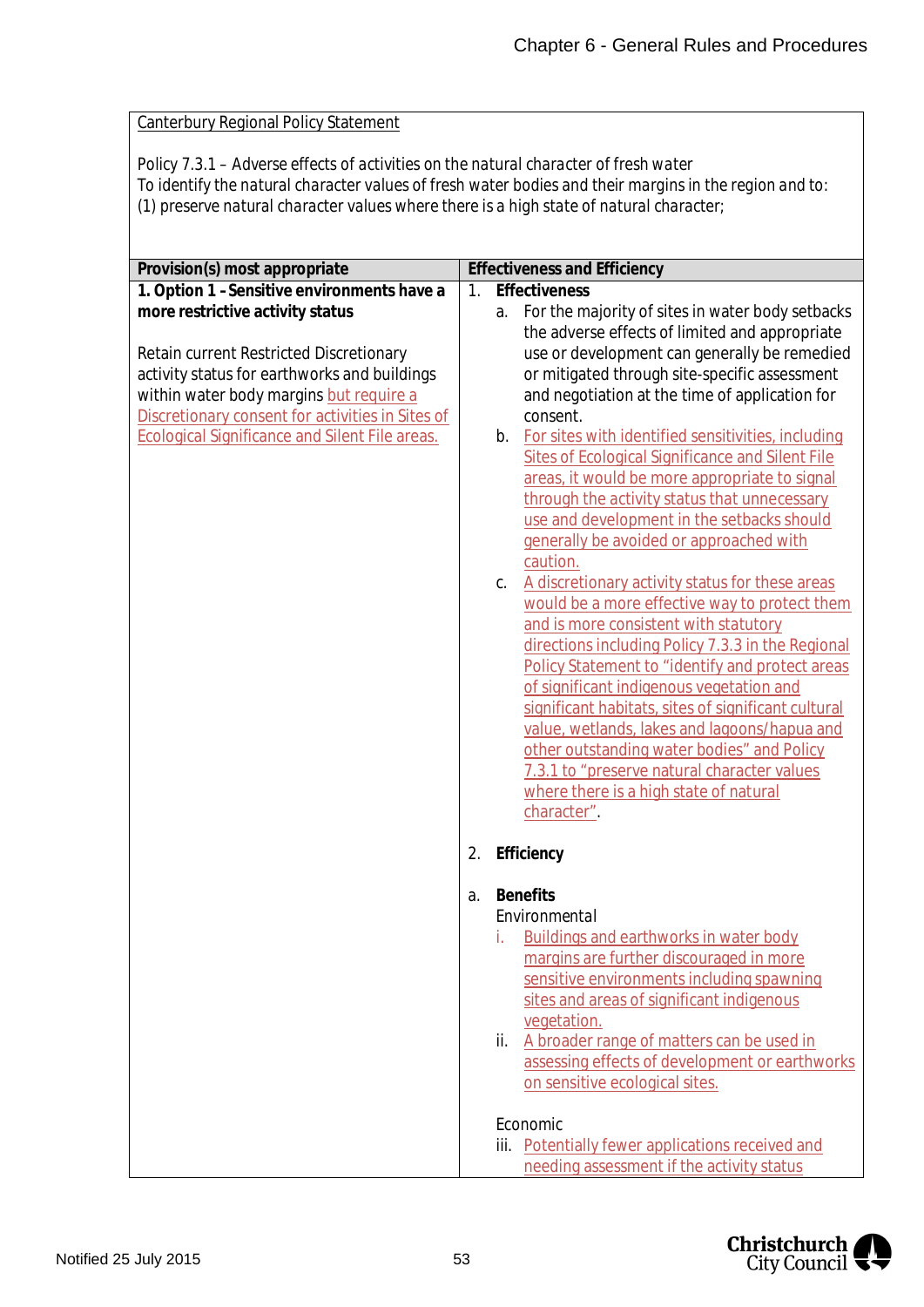|                                                                                                                                                                                                 | discourages applications for these areas.<br>Social/Cultural<br>iv. Inappropriate use and development in Silent<br>File areas is further discouraged and additional<br>protection given to sensitive cultural sites in<br>water body margins including potential burial<br>or archaeological sites.                                                                                                   |  |
|-------------------------------------------------------------------------------------------------------------------------------------------------------------------------------------------------|-------------------------------------------------------------------------------------------------------------------------------------------------------------------------------------------------------------------------------------------------------------------------------------------------------------------------------------------------------------------------------------------------------|--|
|                                                                                                                                                                                                 | Costs<br>b <sub>1</sub><br>Environmental<br><b>NIL</b><br>i.                                                                                                                                                                                                                                                                                                                                          |  |
|                                                                                                                                                                                                 | Economic<br>May constrain development options in water<br>ii.<br>body setbacks in these areas.<br>iii. Potentially additional consenting costs for<br>applicants as discretionary activity status<br>allows for assessment of a broader range of<br>matters.<br>iv. Reliance on Silent File areas may require some<br>applications for consents on sites that are not<br>the primary focus of concern |  |
|                                                                                                                                                                                                 | Social/Cultural<br><b>NIL</b><br>V.                                                                                                                                                                                                                                                                                                                                                                   |  |
|                                                                                                                                                                                                 |                                                                                                                                                                                                                                                                                                                                                                                                       |  |
| Options less or not as appropriate to achieve the Objectives and Policies:                                                                                                                      |                                                                                                                                                                                                                                                                                                                                                                                                       |  |
| 2. Option 2 - Status quo<br>Restricted discretionary as the default                                                                                                                             | Appropriateness<br>Option 2 would be a less appropriate way to<br>1.<br>achieve the objectives because it would not                                                                                                                                                                                                                                                                                   |  |
| activity status for buildings or earthworks in<br>water body setbacks                                                                                                                           | recognise the additional degree of sensitivity for<br>certain sites.                                                                                                                                                                                                                                                                                                                                  |  |
|                                                                                                                                                                                                 | 2.<br>Option 2 would also not be consistent with the<br>activity status of buildings in Sites of Ecological<br>Significance in the remainder of the District which<br>is proposed by the Natural and Cultural Heritage<br>chapter to be Discretionary.                                                                                                                                                |  |
| Option 3 - More permitted activities to<br>3.<br>reduce consents<br>Additional exemptions or permitted<br>activities to reduce the number of consents<br>triggered by the operative Plan rules. | Appropriateness<br>Adding additional exemptions or permitted<br>1.<br>activities is considered to be a less appropriate way<br>to achieve the objectives and policies because, as a<br>general rules, the purpose of the provisions is to<br>act as a deterrent to unnecessary development in<br>the setbacks and to provide for the appropriate                                                      |  |
|                                                                                                                                                                                                 | assessment of effects where development is<br>necessary.<br>A 2011 monitoring report evaluating the<br>2.<br>effectiveness and efficiency of the Christchurch City<br>Plan recommended that the setback provisions in                                                                                                                                                                                 |  |

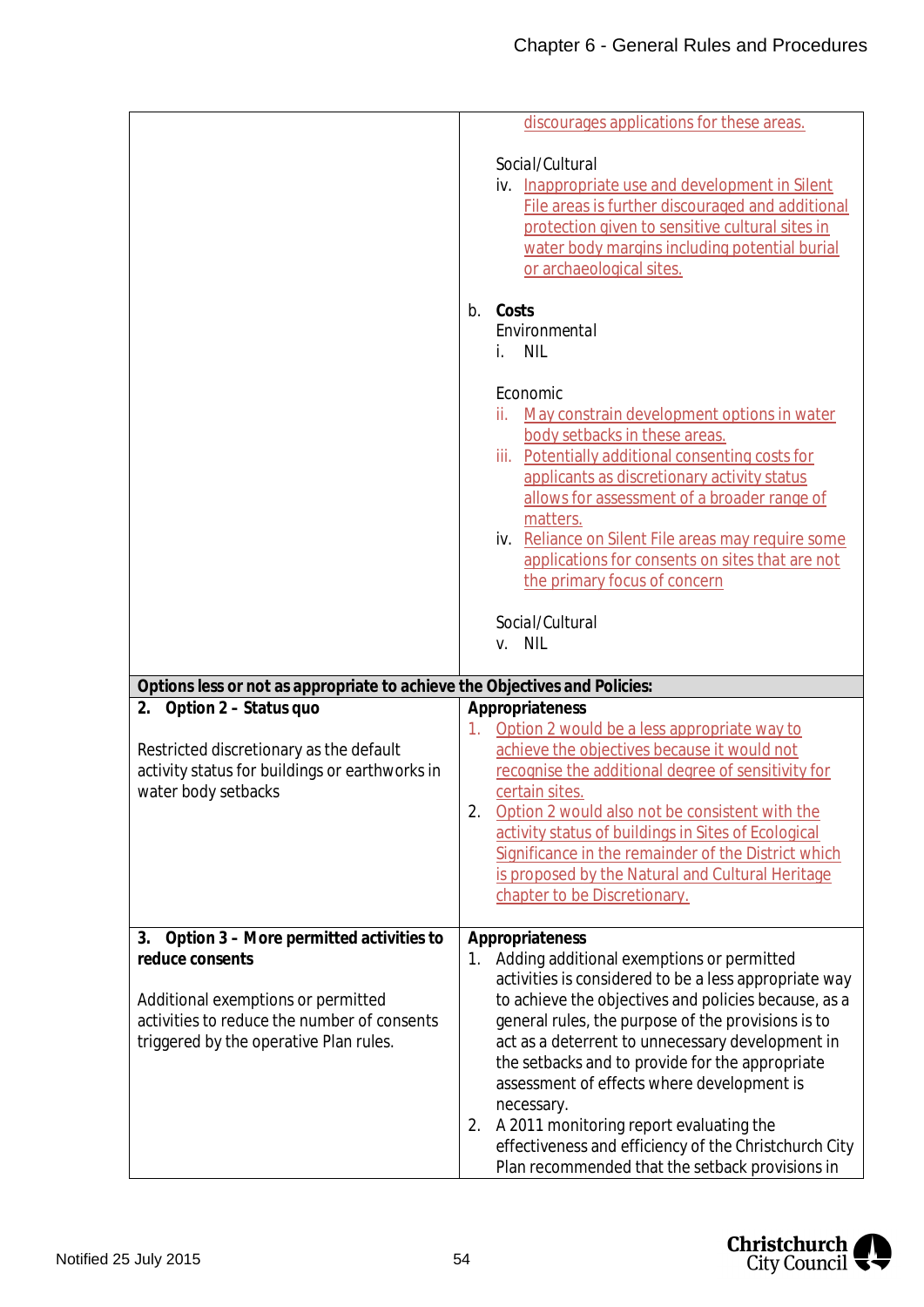|                                                                                                                                                                                | 3.<br>4.<br>5.<br>6.<br>7. | relation to utility and environment asset waterways<br>be reviewed for the purpose of reducing the<br>number of resource consents approved on a non-<br>notified basis.<br>Consent records for the past 10 years found 1159<br>consents triggered by the City Plan waterway<br>setback provisions some of which are multiple<br>breaches in the same application. 1074 of those<br>(93%) were granted non-notified. The majority of<br>these were in the L1 zone and were triggered by<br>environmental asset waterway setbacks (112),<br>utility waterway setbacks (68) and<br>upstream/downstream river setbacks (128).<br>Review of a selection of these consents and<br>workshops with Council staff found that in the<br>majority of cases, the consent process was adding<br>value in that proposals were modified either at the<br>pre-application or application stage to improve<br>outcomes for the site. Because the issues relating<br>to water body setbacks depend on a large number<br>of site-specific variables and values, it is difficult to<br>write an effective permitted standard or exemption<br>for buildings or earthworks in setbacks.<br>One exception is that under the operative Plan<br>rules, larger non-ground floor extensions require<br>consent.<br>A review of consents triggered by the existing<br>provisions identified several applications for non-<br>ground floor extensions or alterations in the<br>setbacks which required consent. Alterations of<br>this type that do not impact land drainage or the<br>flood storage capacity of the setback are not<br>considered to require control although very large<br>extensions could reduce amenity for neighbours by<br>blocking views of the water body.<br>The proposed provisions address the number of<br>consents granted on a non-notified basis by<br>clarifying the objectives and policies for the<br>setbacks and providing a stronger framework for<br>declining consent applications for inappropriate |
|--------------------------------------------------------------------------------------------------------------------------------------------------------------------------------|----------------------------|-----------------------------------------------------------------------------------------------------------------------------------------------------------------------------------------------------------------------------------------------------------------------------------------------------------------------------------------------------------------------------------------------------------------------------------------------------------------------------------------------------------------------------------------------------------------------------------------------------------------------------------------------------------------------------------------------------------------------------------------------------------------------------------------------------------------------------------------------------------------------------------------------------------------------------------------------------------------------------------------------------------------------------------------------------------------------------------------------------------------------------------------------------------------------------------------------------------------------------------------------------------------------------------------------------------------------------------------------------------------------------------------------------------------------------------------------------------------------------------------------------------------------------------------------------------------------------------------------------------------------------------------------------------------------------------------------------------------------------------------------------------------------------------------------------------------------------------------------------------------------------------------------------------------------------------------------------------------------------------------------------------------|
|                                                                                                                                                                                |                            | use or development.                                                                                                                                                                                                                                                                                                                                                                                                                                                                                                                                                                                                                                                                                                                                                                                                                                                                                                                                                                                                                                                                                                                                                                                                                                                                                                                                                                                                                                                                                                                                                                                                                                                                                                                                                                                                                                                                                                                                                                                             |
| 4. Option 4 - More restrictive default<br>activity status<br>Default of discretionary or non-complying<br>activity status for buildings or earthworks in<br>water body margins | 2.                         | Appropriateness<br>1. A number of strategic policy documents include<br>directions for development in water body margins<br>that would suggest consideration of the<br>appropriateness of a default discretionary or non-<br>complying activity status.<br>For example, section 6(a) of the Resource<br>Management Act directs Council to "preserve the<br>natural character of river and lakes beds and their                                                                                                                                                                                                                                                                                                                                                                                                                                                                                                                                                                                                                                                                                                                                                                                                                                                                                                                                                                                                                                                                                                                                                                                                                                                                                                                                                                                                                                                                                                                                                                                                  |

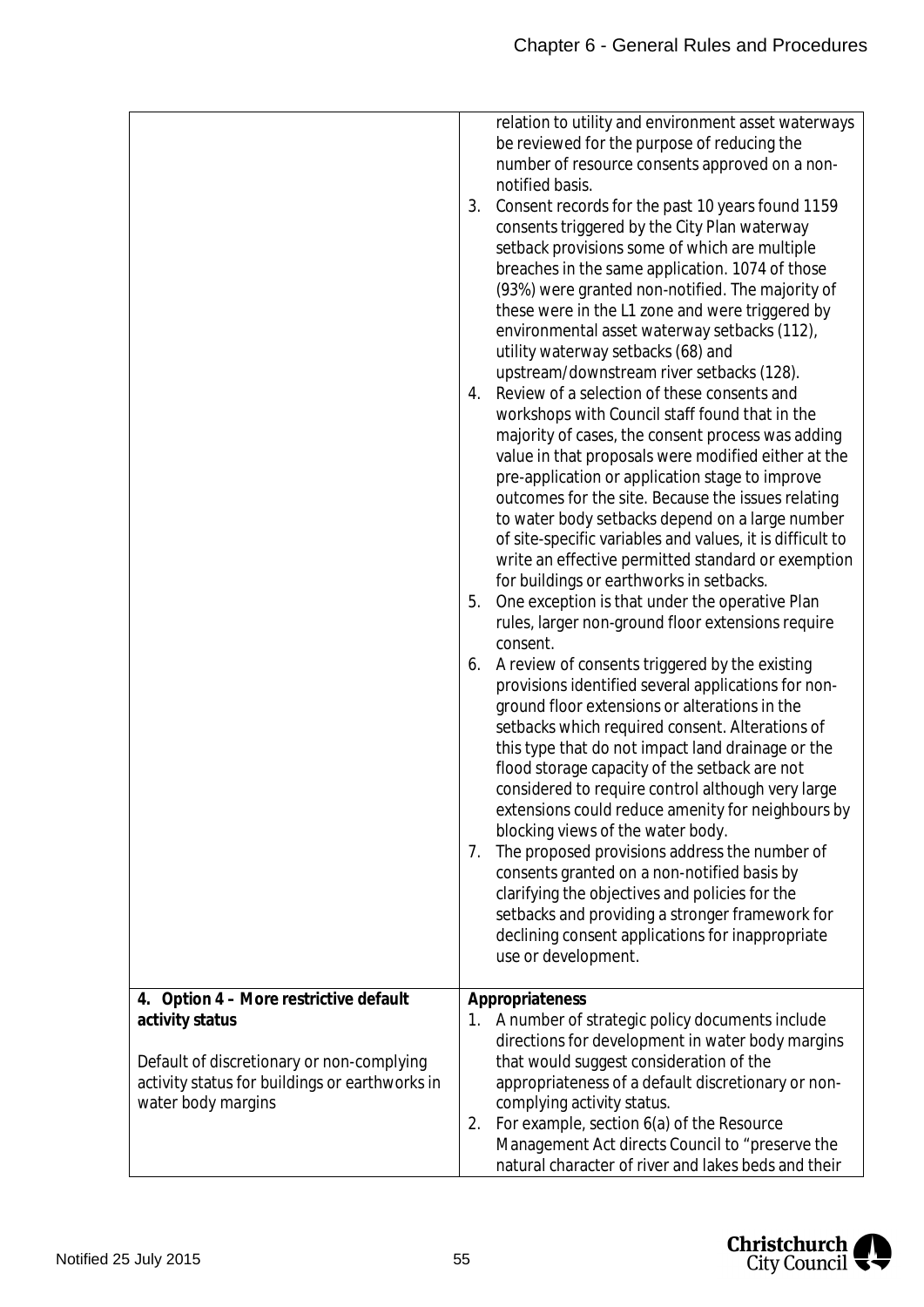|                                                                                                                                                                                                                                                                                                             | 3.<br>4.<br>5.       | margins and protect them from inappropriate<br>subdivision, use and development".<br>Policy 10.3.1 of the Regional Policy Statement<br>requires Council "to provide for activities in river<br>and lake beds and their riparian zones ensuring<br>that significant bed and riparian zone values are<br>maintained and enhanced and avoiding significant<br>adverse effects on the values of those beds and<br>their riparian zones, unless they are necessary for<br>the maintenance, operation, upgrade, and repair of<br>essential structures, or for the prevention of losses<br>from floods, in which case significant adverse<br>effects should be mitigated or remedied."<br>The District Plan addresses these directions<br>through several mechanisms including esplanade<br>reserves and strips, provisions in the Open Space<br>Water and Margins Zone and setback<br>requirements.<br>Feedback from plan administrators has been that<br>the restricted discretionary activity status and<br>proposed Matters of Discretion give sufficient<br>scope to assess the appropriateness of buildings<br>and earthworks for the majority of applications. In<br>more sensitive areas, a Discretionary activity status<br>would be more appropriate, as proposed by Option |
|-------------------------------------------------------------------------------------------------------------------------------------------------------------------------------------------------------------------------------------------------------------------------------------------------------------|----------------------|--------------------------------------------------------------------------------------------------------------------------------------------------------------------------------------------------------------------------------------------------------------------------------------------------------------------------------------------------------------------------------------------------------------------------------------------------------------------------------------------------------------------------------------------------------------------------------------------------------------------------------------------------------------------------------------------------------------------------------------------------------------------------------------------------------------------------------------------------------------------------------------------------------------------------------------------------------------------------------------------------------------------------------------------------------------------------------------------------------------------------------------------------------------------------------------------------------------------------------------------------------------------------------|
|                                                                                                                                                                                                                                                                                                             |                      |                                                                                                                                                                                                                                                                                                                                                                                                                                                                                                                                                                                                                                                                                                                                                                                                                                                                                                                                                                                                                                                                                                                                                                                                                                                                                |
| Option 5 - More restrictive activity<br>5.<br>status for higher geotechnical risk areas<br>Discretionary activity status in Liquefaction<br>Assessment Area 1 where, based on a high<br>level assessment of soil composition, risk for<br>liquefaction in a future earthquake is<br>considered to be higher | 1.<br>2.<br>3.<br>4. | Appropriateness<br>The earthquakes have demonstrated the<br>vulnerability of certain soil types commonly found<br>near water bodies to liquefaction and associated<br>lateral spread or slumping.<br>Consideration was therefore given to the<br>appropriateness of a more restrictive activity status<br>for water body setbacks in areas identified as being<br>at higher risk of liquefaction in future earthquakes.<br>The advice received was that the earthquakes had<br>also demonstrated which parts of the District were<br>most vulnerable to liquefaction and that that risk<br>could be addressed through the identification of<br>areas most at risk through the decision-making<br>process for the Specific Purpose (Flat Land<br>Recovery) Zone. Because that process has not yet<br>been completed, the Specific Purpose (Flat Land<br>Recovery) Zone is proposed to be exempted from<br>the water body setback rules for the remainder of<br>the District as part of Stage 3 of the Review.<br>The proposed rules include a Matter of Discretion<br>addressing "the risk of damage to buildings and<br>property posed by natural hazards including<br>flooding, liquefaction (including lateral spread) and                                                   |

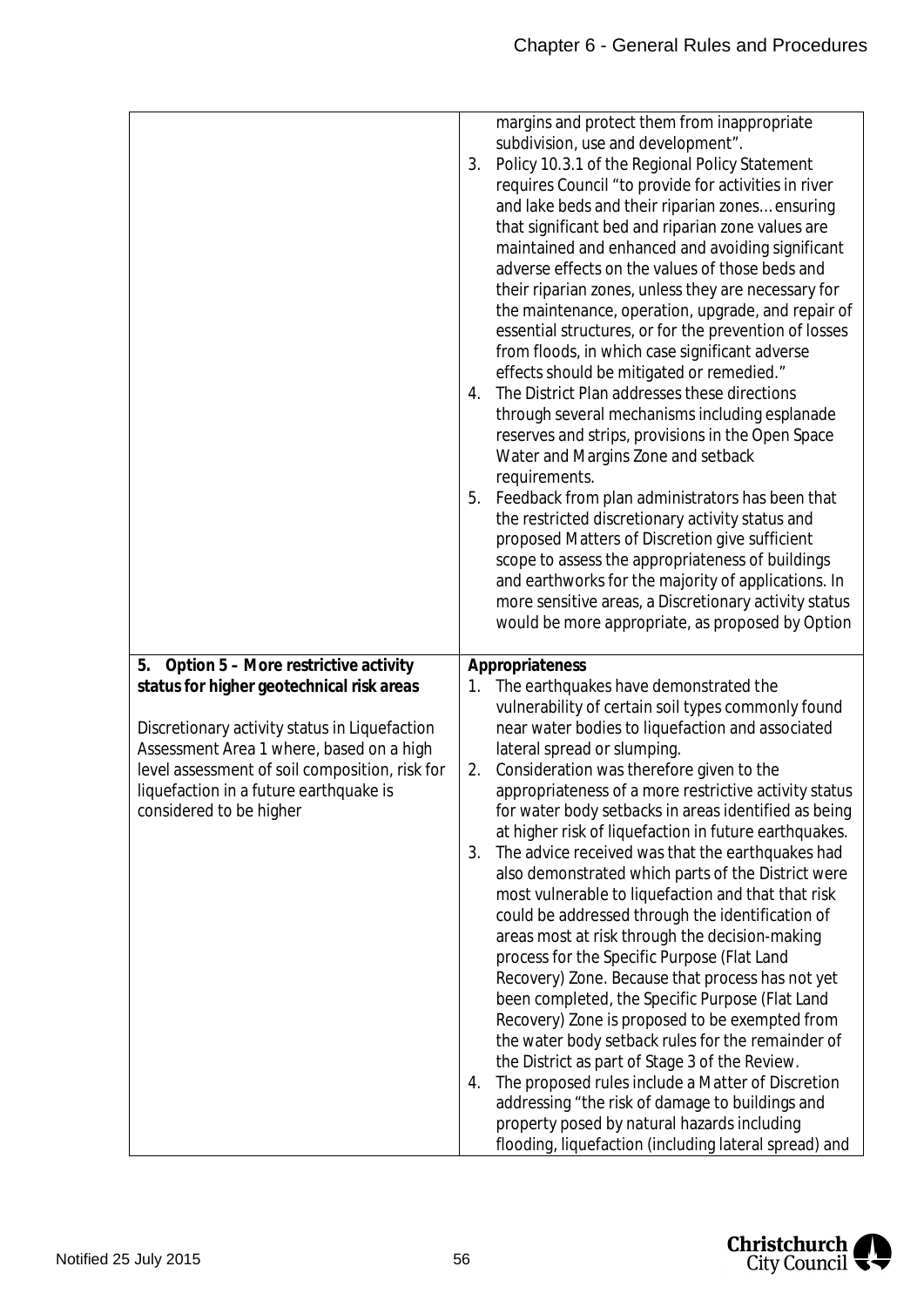|                              | 5. | slumping and the scale and likelihood of that<br>potential damage."<br>This will allow for site specific assessment of<br>geotechnical risk in appropriate locations without<br>requiring a more restrictive activity status. |
|------------------------------|----|-------------------------------------------------------------------------------------------------------------------------------------------------------------------------------------------------------------------------------|
| Risk of Acting or Not Acting |    |                                                                                                                                                                                                                               |

1. There is sufficient information about the proposed provisions without the need to take account of the risk of acting or not acting (RMA s32(4)(b)).

[…]

## **7.4.7 Activities with Building or Regional Consent**

**PROVISIONS (RULE, METHOD) MOST APPROPRIATE WAY TO ACHIEVE THE OBJECTIVES Relevant objectives and policies:** *6.6.1.1 Objective 1 – Protection of water body margins from inappropriate use. a. Water body margins are protected from activities that have adverse effects on flood management; water quality; riparian or aquatic ecosystems; the natural amenity and character of the water body; heritage or cultural values; and access for recreation or maintenance; and where possible these values or functions are enhanced. 6.6.1.1.3 Policy 3 - Management of activities in water body setbacks a. Where buildings, earthworks or other activities are permitted within a water body setback, manage the activity so that: i any cultural significance of the water body to tangata whenua is appropriately recognised and provided for. ii water quality, biodiversity, and mahinga kai values are maintained or enhanced; iii connectivity between land, natural freshwater systems and the coast are retained or enhanced; iv the stability of water body banks and adjacent land is maintained and sedimentation and erosion minimised; v maintenance access is enabled; vi the ability of water body margins, channels, or ponding areas to store and/or convey surface water safely and efficiently is not impeded; vii flood events are not exacerbated; viii adverse effects are not transferred to another site; ix amenity and landscape values, including riparian planting, are retained or enhanced; x activities do not disturb or visually detract from: A. Sites of Ecological Significance; B. Outstanding Natural Features and Landscapes; C. Significant Features and Landscapes; D. Areas of Outstanding, Very High or High Natural Character; E. Important Ridgelines; F. Heritage Items or Settings; G. Significant Trees or Groups of Trees;*

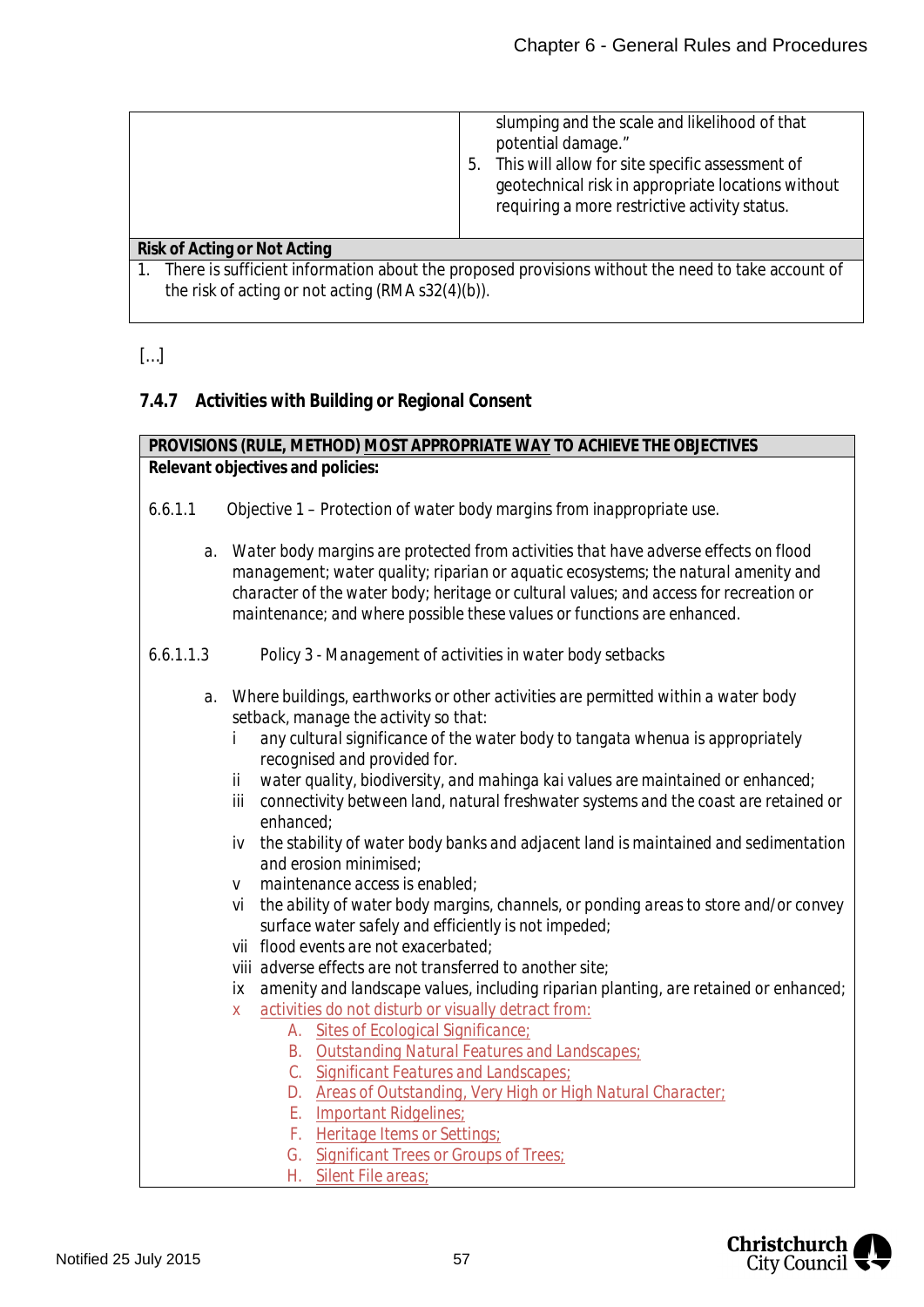| significant indigenous vegetation; |  |
|------------------------------------|--|
|                                    |  |

- *xi provision is made for public access appropriate to the classification and location of the water body and having regard to:*
	- *A. the relationship of tangata whenua with their ancestral lands, water and sites;*
	- *B. protection of Sites of Ecological Significance;*
	- *C. residential amenity;*
	- *D. Outstanding Natural Features and Landscapes;*
	- *E. bank and land stability;*
	- *F. public safety;*
	- *G. the operational or security requirements of infrastructure, including Lyttelton Port.*

Stage 2 Subdivision, Development and Earthworks

*Objective 8.5.1 – Protecting the environment from earthworks*

*a. Outstanding natural features and landscapes, significant indigenous biodiversity and ecosystem functioning, water quality, significant trees, and heritage items and settings are not adversely affected by earthworks of associated structures, while recognising the benefits of some activities involving earthworks.*

| Provision(s) most appropriate                |              | <b>Effectiveness and Efficiency</b>                                                 |
|----------------------------------------------|--------------|-------------------------------------------------------------------------------------|
| 1. Option 1 - Remove exemption for           | $\mathbf{1}$ | Effectiveness                                                                       |
| activities with a building consent or        | a.           | Regional Policy Statement Policy 7.3.3 requires                                     |
| regional consent                             |              | Council to include standards in the District Plan                                   |
|                                              |              | that remove the requirement for resource                                            |
| Remove the blanket exemption for             |              | consent from the City Council if resource consent                                   |
| proposals that have already been granted     |              | is granted by the Regional Council for the same                                     |
| consent by the Regional Council or which     |              | purpose.                                                                            |
| already have a building consent (for         | b.           | The Regional Plans also include water body                                          |
| building foundations only).                  |              | setback rules; however the function and extent of                                   |
|                                              |              | these rules are strongly focused on the                                             |
| Revise rules to avoid overlaps between the   |              | management of water quality and quantity and                                        |
| provisions that require both Regional        |              | the prevention of erosion. The Regional Plan                                        |
| Council and City Council consents for the    |              | setbacks are generally smaller than what was                                        |
| same activity and for the same purpose.      |              | provided for in the City Plan and Banks Peninsula                                   |
|                                              |              | District Plan, in some cases significantly so, and do                               |
| Add activities to allow councils and         |              | not cover:                                                                          |
| network utility operators to undertake       |              | artificial water bodies:<br>i.                                                      |
| necessary works in water body margins.       |              | structures or buildings on banks and<br>ii.                                         |
| Consider and set appropriate standards for   |              | margins;                                                                            |
| those activities. These include installation |              | iii. maintenance access;                                                            |
| and maintenance of defences against water    |              | iv. effects of flooding on the land;                                                |
| and water body bank maintenance and          |              | Sites of Ecological Significance identified<br>V.                                   |
| enhancement works and vegetation             |              | by the District Plan;                                                               |
| management activities.                       |              | vi. broader terrestrial ecological values; or<br>vii. landscape and amenity values. |
|                                              | C.           | Removing the blanket exemption for proposals                                        |
|                                              |              | with regional consent would allow for a more                                        |
|                                              |              | effective assessment of the impacts of that                                         |
|                                              |              |                                                                                     |

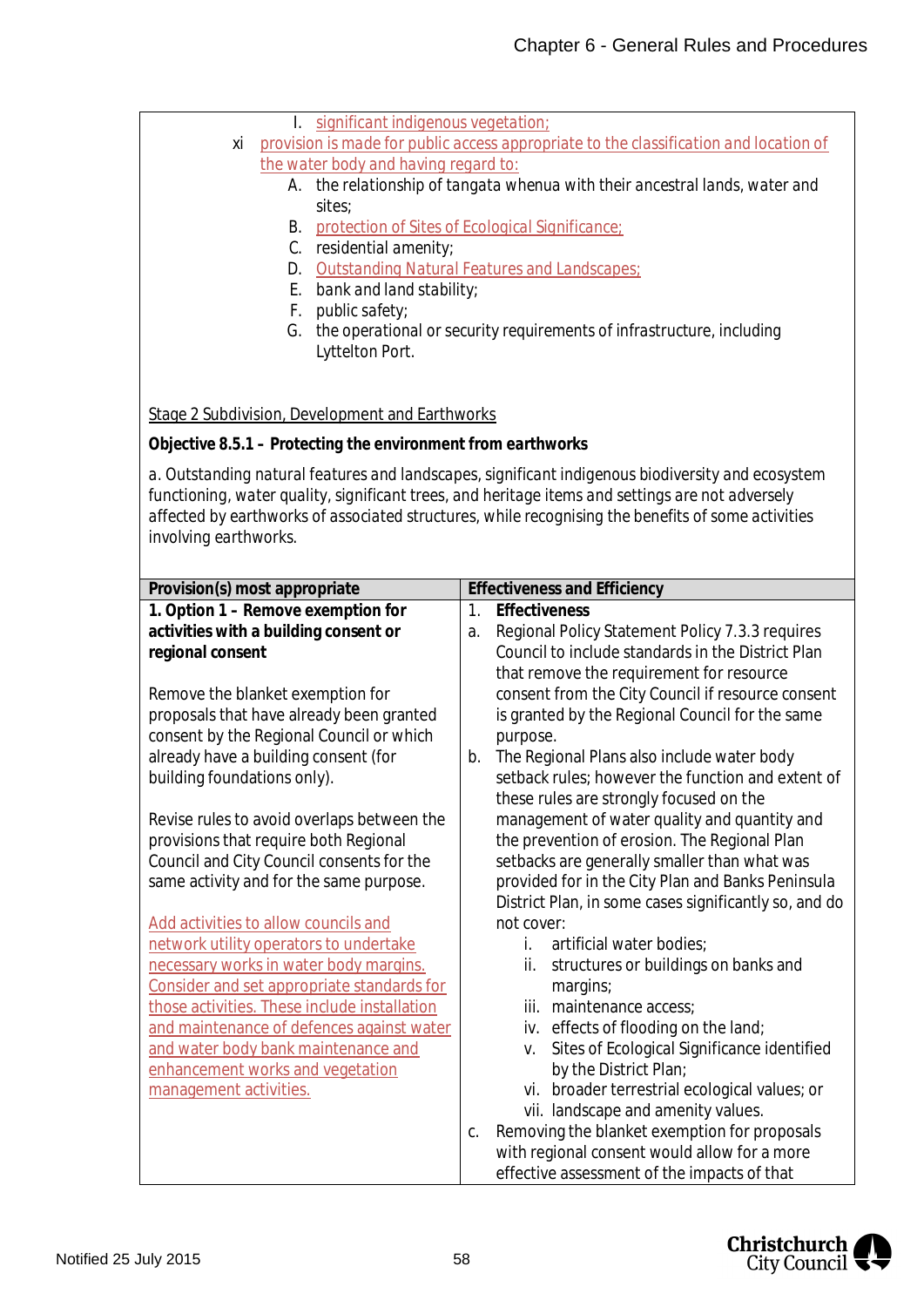| d.<br>е. | proposal on matters not considered by the<br>Regional Plan.<br>Removing the exemption for proposals with<br>building consents for building foundations would<br>be more effective in achieving the objective<br>because it would allow for the assessment of<br>impacts of larger filling and excavation proposals<br>on environmental values, implications for<br>renewal, maintenance and naturalisation.<br>This approach would permit works for servicing<br>developments (i.e. wastewater or stormwater<br>pipes) but would require a consent for building<br>foundations which have the potential to have a<br>larger and more permanent impact on values for<br>the site. |
|----------|----------------------------------------------------------------------------------------------------------------------------------------------------------------------------------------------------------------------------------------------------------------------------------------------------------------------------------------------------------------------------------------------------------------------------------------------------------------------------------------------------------------------------------------------------------------------------------------------------------------------------------------------------------------------------------|
| 2.       | Efficiency                                                                                                                                                                                                                                                                                                                                                                                                                                                                                                                                                                                                                                                                       |
| a.       | <b>Benefits</b>                                                                                                                                                                                                                                                                                                                                                                                                                                                                                                                                                                                                                                                                  |
|          | Environmental<br>i.<br>Maintenance and enhancement of ecological<br>and amenity values in the margins of water<br>bodies, particularly terrestrial values;<br>Improvement in water quality;<br>ii.<br>iii. Protection of significant ecological values<br>identified at the district level (i.e. Sites of<br>Ecological Significance other than spawning<br>sites identified by the Regional Plan);<br>iv. Protection for constructed streams and<br>ponds.                                                                                                                                                                                                                      |
|          | Economic<br>Ensures maintenance and management of<br>V.<br>waterways can be undertaken in an effective<br>and efficient manner:<br>vi. Mitigates the potential costs of flooding;<br>vii. Mitigates the costs of a reduction in water<br>quality.                                                                                                                                                                                                                                                                                                                                                                                                                                |
|          | Social/Cultural<br>viii. Maintains and enhances amenity values;<br>ix. Maintains and enhances cultural and heritage<br>values.                                                                                                                                                                                                                                                                                                                                                                                                                                                                                                                                                   |
| b.       | Costs<br>Environmental<br><b>NIL</b><br>a.                                                                                                                                                                                                                                                                                                                                                                                                                                                                                                                                                                                                                                       |
|          | Economic                                                                                                                                                                                                                                                                                                                                                                                                                                                                                                                                                                                                                                                                         |

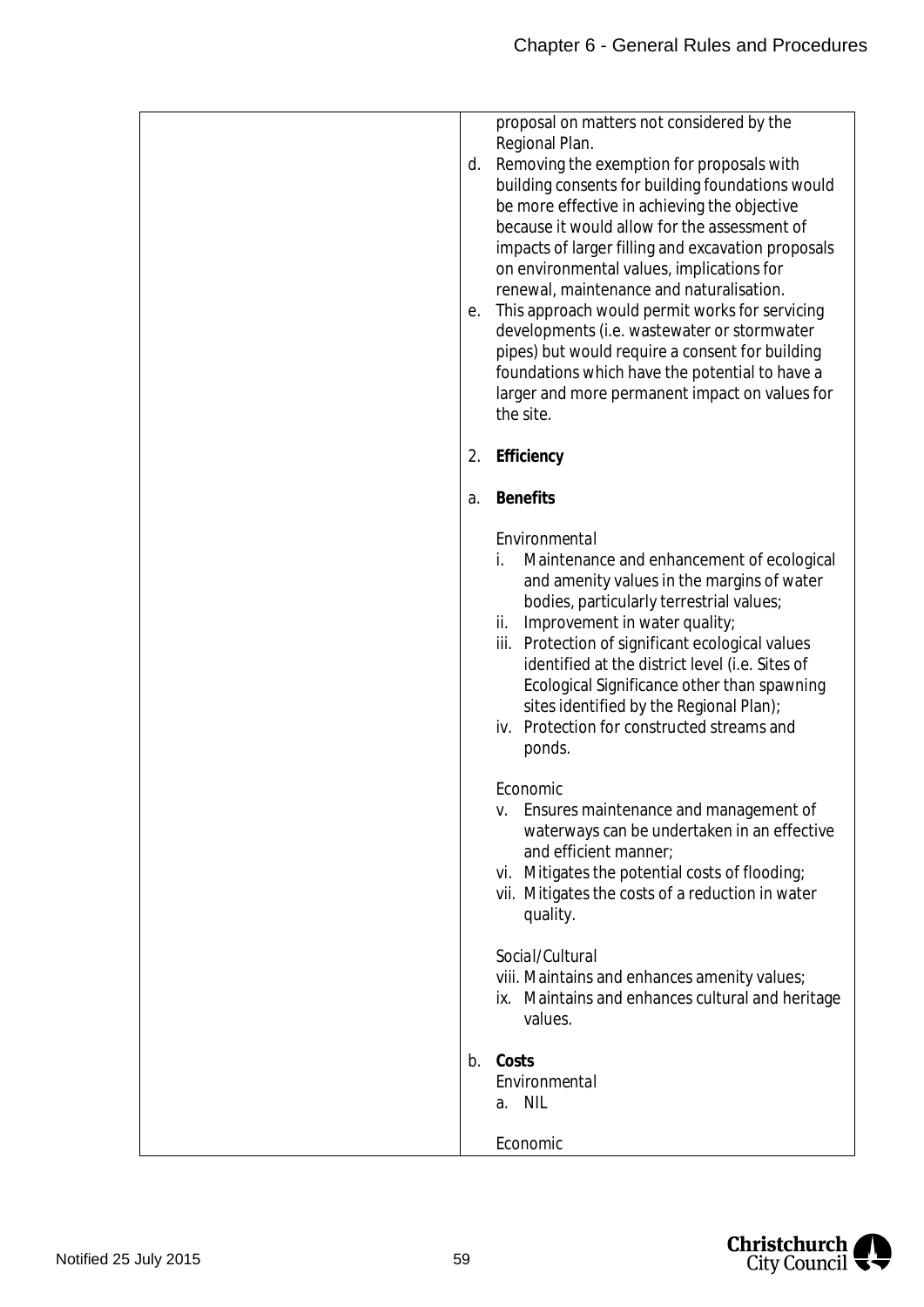|                                                                                                                                           | C.<br>d.       | b. Removal of the exemption may require<br>landowners in some situations to apply for<br>consents from both councils. Some activities<br>that did not require City Council consent<br>under the operative Plan rules would now<br>require consent.<br>Requires the Plan to anticipate the types of<br>works that may be required in water body<br>margins and to provide for them. Where<br>works are not anticipated, potentially a more<br>restrictive default activity status would be<br>applied to those activities than would<br>otherwise be considered appropriate.<br>Christchurch City Council currently relies on<br>its global consent from the Regional Council<br>to undertake many of its works along<br>waterways. Deleting the exemption for<br>proposals with Regional Council consent<br>would require the City Council to go for<br>individual consents for these works, apply for<br>a global consent from itself or include<br>additional rules within the District Plan that<br>enable these works to be undertaken with<br>appropriate standards and assessment. The<br>proposed rules, however, include the majority<br>of the activities permitted by the global<br>consent as permitted activities under the<br>definition of "water body bank maintenance<br>and enhancement works". |
|-------------------------------------------------------------------------------------------------------------------------------------------|----------------|------------------------------------------------------------------------------------------------------------------------------------------------------------------------------------------------------------------------------------------------------------------------------------------------------------------------------------------------------------------------------------------------------------------------------------------------------------------------------------------------------------------------------------------------------------------------------------------------------------------------------------------------------------------------------------------------------------------------------------------------------------------------------------------------------------------------------------------------------------------------------------------------------------------------------------------------------------------------------------------------------------------------------------------------------------------------------------------------------------------------------------------------------------------------------------------------------------------------------------------------------------------------------------------------------------------|
|                                                                                                                                           |                | Social/Cultural                                                                                                                                                                                                                                                                                                                                                                                                                                                                                                                                                                                                                                                                                                                                                                                                                                                                                                                                                                                                                                                                                                                                                                                                                                                                                                  |
|                                                                                                                                           | е.             | <b>NIL</b>                                                                                                                                                                                                                                                                                                                                                                                                                                                                                                                                                                                                                                                                                                                                                                                                                                                                                                                                                                                                                                                                                                                                                                                                                                                                                                       |
|                                                                                                                                           |                |                                                                                                                                                                                                                                                                                                                                                                                                                                                                                                                                                                                                                                                                                                                                                                                                                                                                                                                                                                                                                                                                                                                                                                                                                                                                                                                  |
| Options less or not as appropriate to achieve the Objectives and Policies:                                                                |                |                                                                                                                                                                                                                                                                                                                                                                                                                                                                                                                                                                                                                                                                                                                                                                                                                                                                                                                                                                                                                                                                                                                                                                                                                                                                                                                  |
| Option 2 – Status quo<br>2.                                                                                                               |                | Appropriateness                                                                                                                                                                                                                                                                                                                                                                                                                                                                                                                                                                                                                                                                                                                                                                                                                                                                                                                                                                                                                                                                                                                                                                                                                                                                                                  |
| Proposal with consent from the Regional<br>Council or with a building consent do not<br>require consent from Christchurch City<br>Council | 1.<br>2.<br>3. | Option 2 would be a less effective way to achieve<br>the objectives and policies because it would not<br>allow for assessment of the full range of values for<br>water body margins.<br>The building consent process looks at hazard risk<br>and effects on erosion but not at amenity, access,<br>ecological values, cumulative effects or wider<br>hazard risk.<br>In some cases, the building consent exemption is<br>used by developers to avoid the need to apply for<br>resource consent in anticipation of the grant of a<br>building consent. Building consent is not issued<br>until resource consent for an activity has been<br>approved. This creates an issue with the relative<br>timing of the two processes. In practice, the need<br>for a resource consent is often waived to allow                                                                                                                                                                                                                                                                                                                                                                                                                                                                                                            |

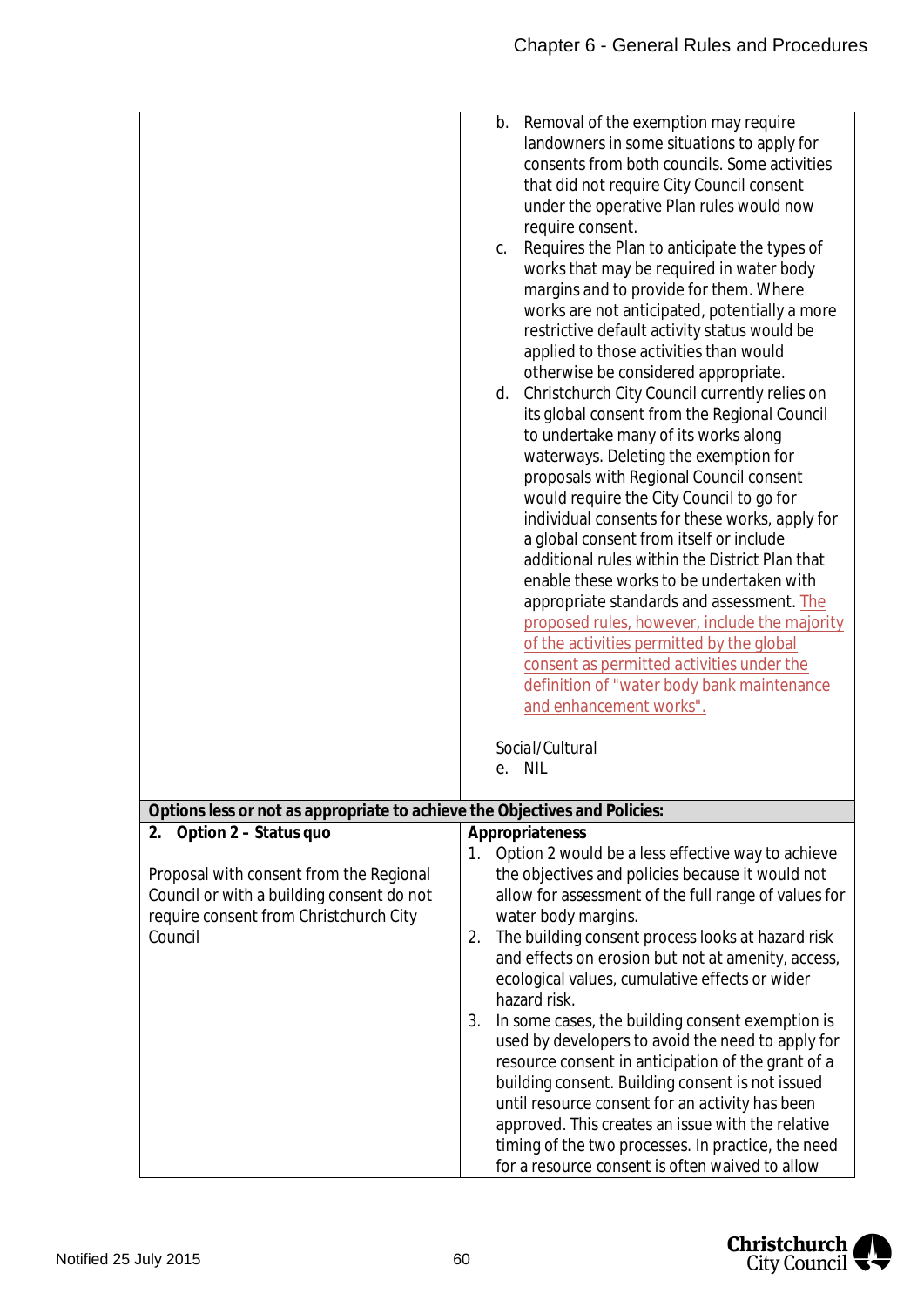|    | the building consent process to progress.                                                            |
|----|------------------------------------------------------------------------------------------------------|
|    | Risk of Acting or Not Acting                                                                         |
|    | Insufficient information exists about the range and effects of activities previously exempted        |
|    | from the need for resource consent.                                                                  |
| 2. | The risk of acting is that consent is required for activities not previously assessed including some |
|    | works that may be necessary for infrastructure, park management, bank maintenance or flood           |
|    | mitigation works. These have been exempted in general terms but monitoring and additional            |
|    | assessment are necessary to ensure that consents are not being required for essential activities     |
|    | where the consent process is not adding value.                                                       |
| 3. | The risk of not acting is that inappropriate development continues in the water body setbacks        |
|    | where the exemption for activities with regional or building consent does not allow for              |
|    | adequate assessment of the ecological, amenity or access implications of the proposal.               |
|    |                                                                                                      |

[…]

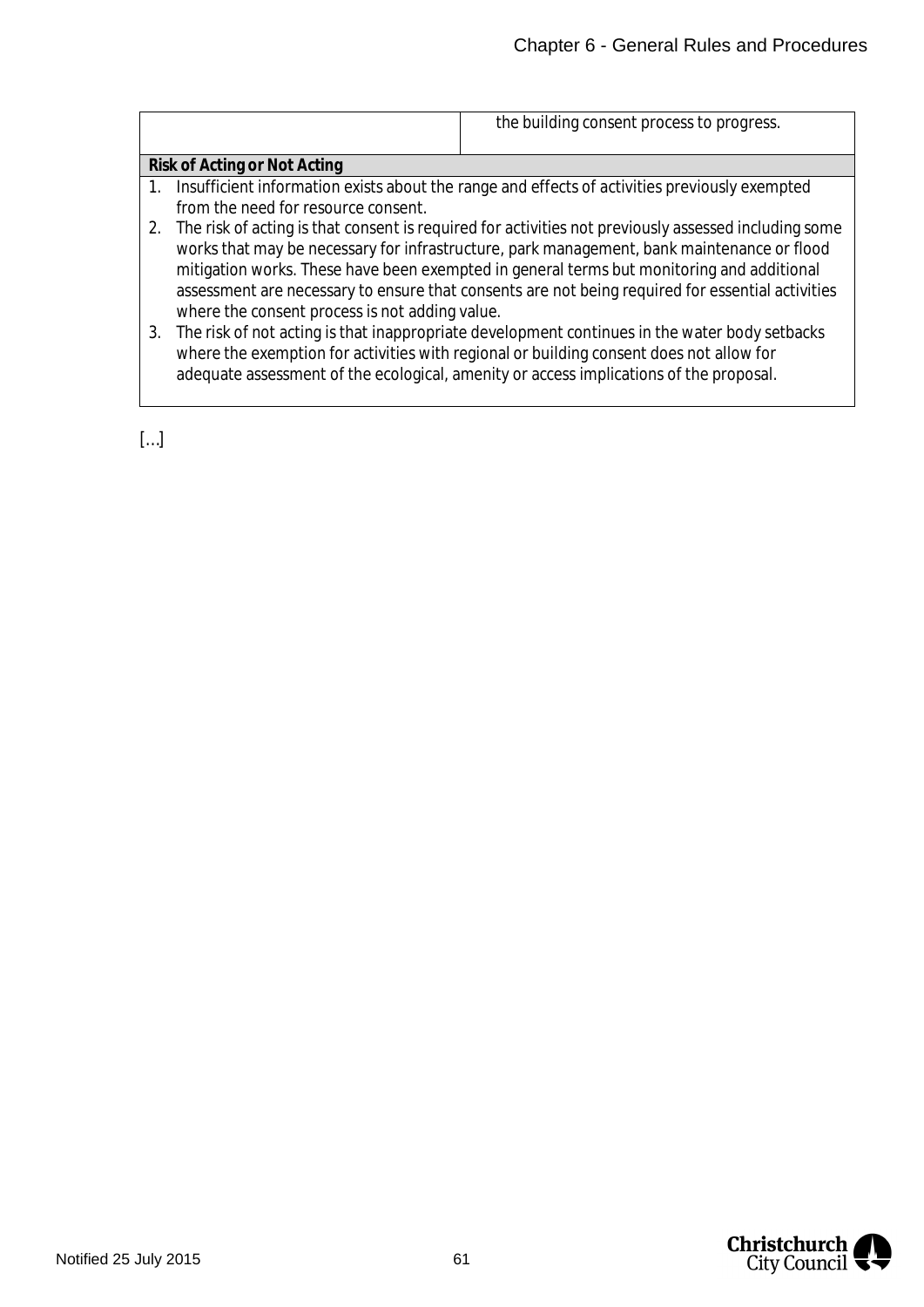**APPENDIX 7.1 Comparison of provisions for water body setbacks in selected District Plans**

| Plan                                  | Waterway<br>types                                                  | <b>Activities controlled</b>                                                                                                                                                                                                                           | Setbacks and standards                                                                                                                                                                                       |
|---------------------------------------|--------------------------------------------------------------------|--------------------------------------------------------------------------------------------------------------------------------------------------------------------------------------------------------------------------------------------------------|--------------------------------------------------------------------------------------------------------------------------------------------------------------------------------------------------------------|
| Auckland<br><b>Unitary Plan</b>       | Lakes, rivers,<br>streams,<br>wetlands                             | Use, maintenance,<br>repair, demolition of<br>existing structures a P<br>activity; replacement or<br>extension of existing<br>structures in<br>management areas is a D<br>activity;<br>Vegetation management<br>in riparian margins is<br>generally RD | 5-10m setbacks in urban<br>areas; 20m setback in rural<br>zones<br>Most buildings required to<br>obtain a resource consent<br>5m <sup>2</sup> earthworks permitted<br>as of right; more is an RD<br>activity |
| Central Otago<br><b>District Plan</b> | Any water body                                                     | Earthworks; vegetation<br>clearance; structures                                                                                                                                                                                                        | 10m earthworks setback<br>10m vegetation clearance<br><b>Buildings non-complying</b><br>within Water Surface and<br>Margin Resource Area                                                                     |
| <b>Clutha District</b><br>Plan        | Rivers over 3m;<br>wetlands over<br>2ha; scheduled<br>water bodies | <b>Buildings</b>                                                                                                                                                                                                                                       | 20m building setback in<br>urban areas<br>50m building setback in<br>rural or coastal areas                                                                                                                  |
| <b>Grey District</b><br>Plan          | Lakes, wetlands<br>over 2ha, rivers,<br>streams over<br>3m         | Buildings; forestry;<br>vegetation clearance;<br>earthworks                                                                                                                                                                                            | 25m building, forestry and<br>indigenous vegetation<br>clearance setback from<br>wetlands<br>20m setback from lakes<br>10m setback from rivers<br>and streams                                                |
| Hauraki<br><b>District Plan</b>       | Rivers, streams,<br>lakes, drains                                  | Buildings, vegetation<br>clearance, earthworks,<br>fencing                                                                                                                                                                                             | 15m vegetation clearance<br>12m building setback<br>15m earthworks<br>15m setback for any<br>structure                                                                                                       |
| Manawatu<br><b>District Plan</b>      | Watercourses;<br>wetlands                                          | Forestry; buildings                                                                                                                                                                                                                                    | 50m setback for plantation<br>forestry in the coastal<br>areas and significant<br>wetlands<br>10m building setback from<br>drains and watercourses                                                           |
| Selwyn<br><b>District Plan</b>        | Rivers, lakes,<br>streams, ponds,<br>wetlands                      | Buildings; earthworks                                                                                                                                                                                                                                  | Town<br>20m building and<br>earthworks setback from<br>scheduled water bodes<br>10m building and<br>earthworks setback from<br>other water bodies                                                            |

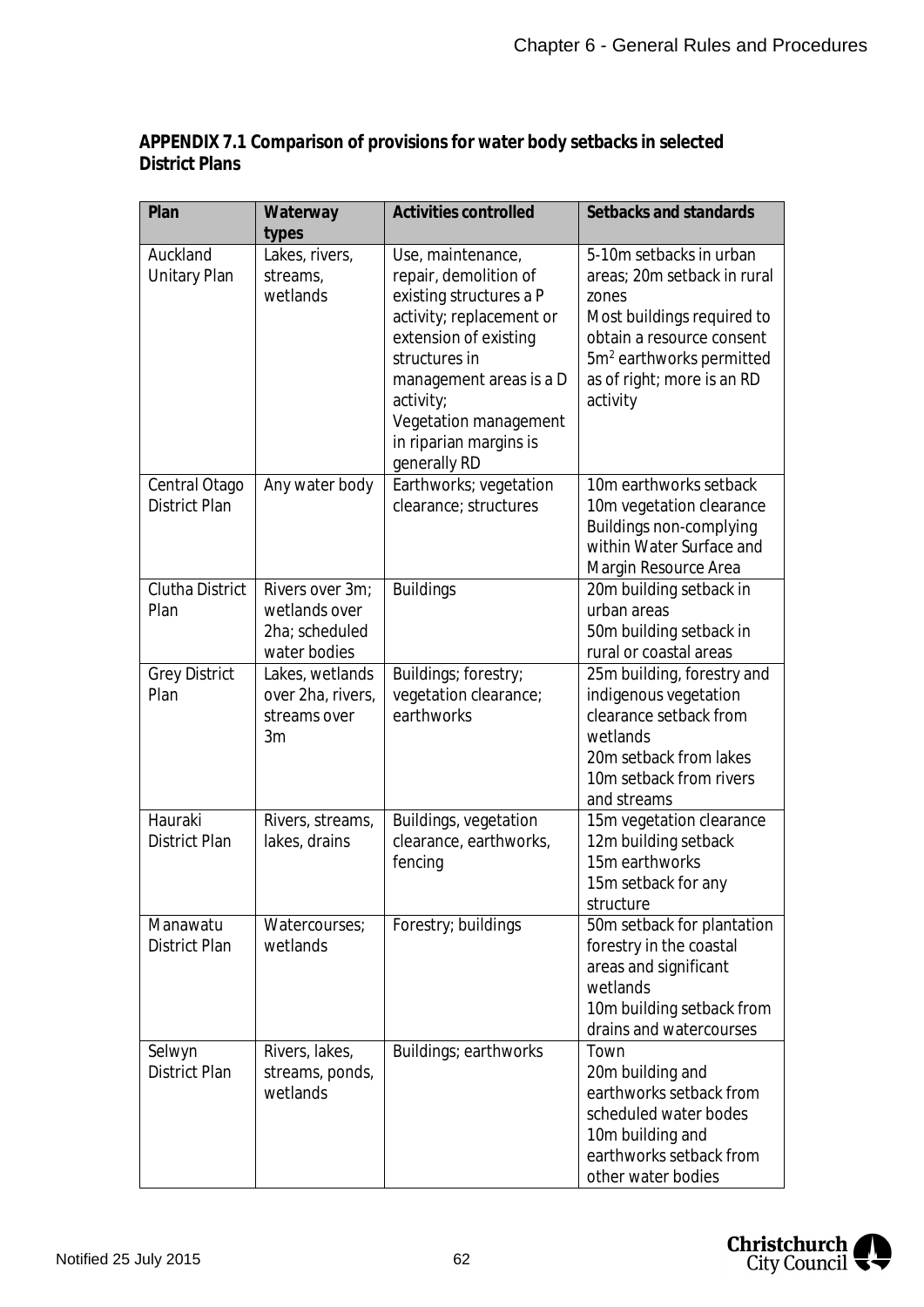| Plan                                      | Waterway<br>types                                                   | <b>Activities controlled</b>                                                                                                                                      | Setbacks and standards                                                                                                                                                                                               |
|-------------------------------------------|---------------------------------------------------------------------|-------------------------------------------------------------------------------------------------------------------------------------------------------------------|----------------------------------------------------------------------------------------------------------------------------------------------------------------------------------------------------------------------|
|                                           |                                                                     |                                                                                                                                                                   | Rural<br>20m earthworks setback<br>100m building setbacks<br>from lakes or wetlands<br>20m building setback from<br>scheduled water bodies<br>10m building setback from<br>other water bodies                        |
| Tararua<br><b>District Plan</b>           | Lakes, rivers,<br>wetlands                                          | Forestry; buildings                                                                                                                                               | 5-10m setbacks from<br>watercourses for forestry<br>20m building setback from<br>open drains<br>20m building setback from<br>rivers, streams, lakes,<br>watercourses                                                 |
| <b>Upper Hutt</b><br><b>District Plan</b> | Water bodies<br>wider than 3m                                       | Buildings, earthworks,<br>vegetation clearance                                                                                                                    | 20m building setbacks<br>10m earthworks setbacks<br>10m indigenous<br>vegetation clearance                                                                                                                           |
| Waikato<br><b>District Plan</b>           | Lakes over 8ha,<br>rivers wider<br>than 3m,<br>wetlands over<br>1ha | <b>Buildings</b>                                                                                                                                                  | 32-50m building setback<br>for most zones<br>10m building setback for<br>artificial watercourses<br>(from Regional Plan)                                                                                             |
| Waikato<br>Regional Plan                  | Artificial water<br>courses                                         | Buildings, planting trees<br>or shrubs, fences<br>perpendicular to the<br>watercourse without a<br>gate; fences over 0.75-<br>1.2m parallel to the<br>watercourse | 10-15m building setbacks                                                                                                                                                                                             |
| Waimakariri<br><b>District Plan</b>       | Lakes, rivers<br>(excludes<br>drains),<br>wetlands                  | Earthworks; vegetation<br>clearance; buildings                                                                                                                    | 20m earthworks setbacks<br>from rivers or lakes;<br>50m earthworks setbacks<br>from wetlands<br>20m vegetation clearance<br>setbacks from rivers and<br>lakes;<br>50m vegetation clearance<br>setbacks from wetlands |
| <b>Waipa District</b><br>Plan             | Lakes, river,<br>stream, pond,<br>wetland                           | Building, earthworks,<br>vegetation clearance,<br>feed pads, forestry                                                                                             | 23m building and<br>earthworks setbacks from<br>lakes and water bodies<br>5m forestry setbacks                                                                                                                       |
| Whangarei<br><b>District Plan</b>         | Lakes over 8ha;<br>rivers wider<br>than 3m                          | <b>Building</b>                                                                                                                                                   | 5-27m building setbacks<br>depending on bank slope                                                                                                                                                                   |

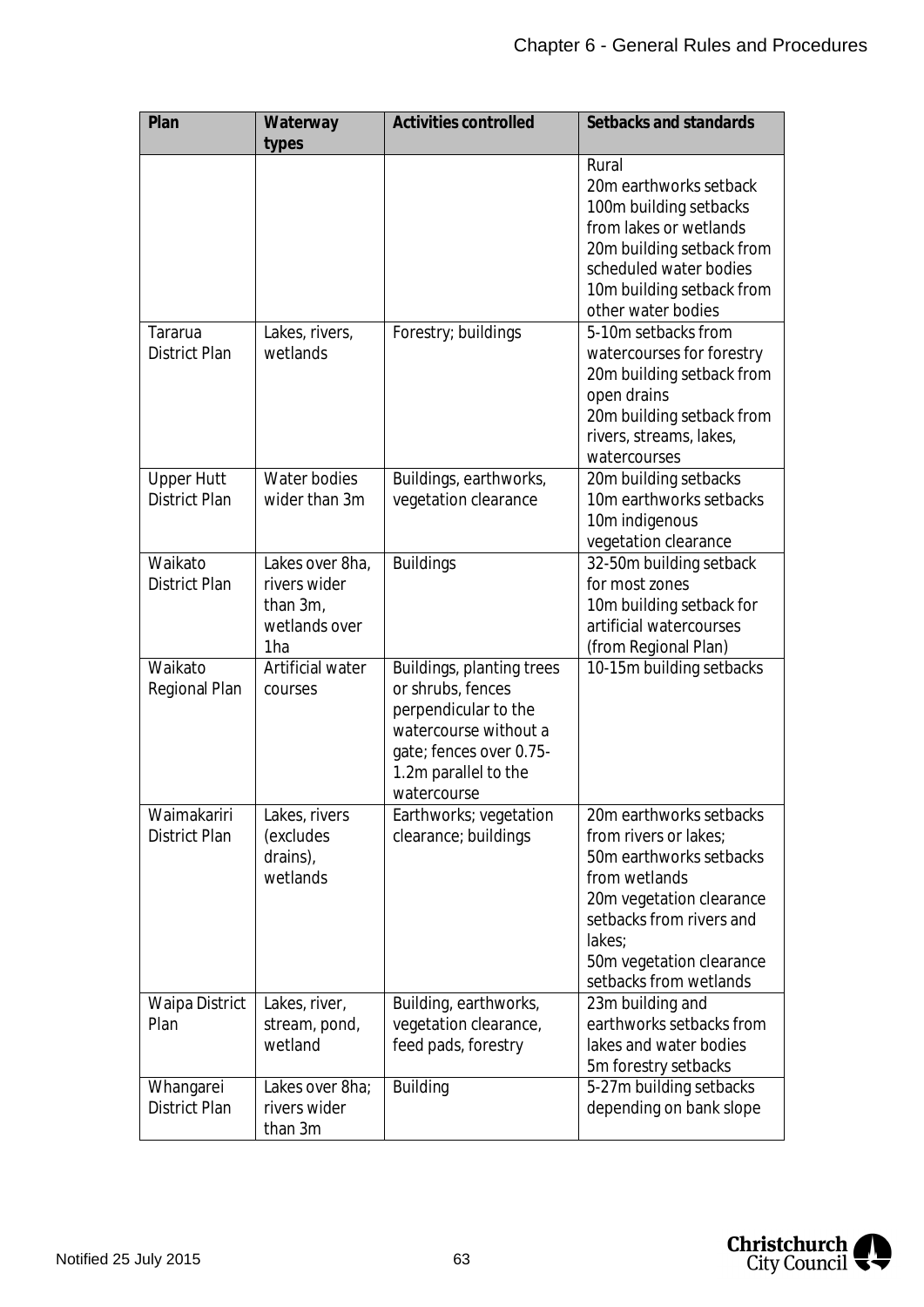|                       | City and settlement | Rural               | <b>Natural</b> |
|-----------------------|---------------------|---------------------|----------------|
| Activities controlled | Earthworks,         | As for City but:    | As for City    |
|                       | buildings,          | plantation forestry |                |
|                       | maintenance         | setbacks for some   |                |
|                       |                     | classifications of  |                |
|                       |                     | water body          |                |

**APPENDIX 7.2 Comparison of proposed rules in different environments**

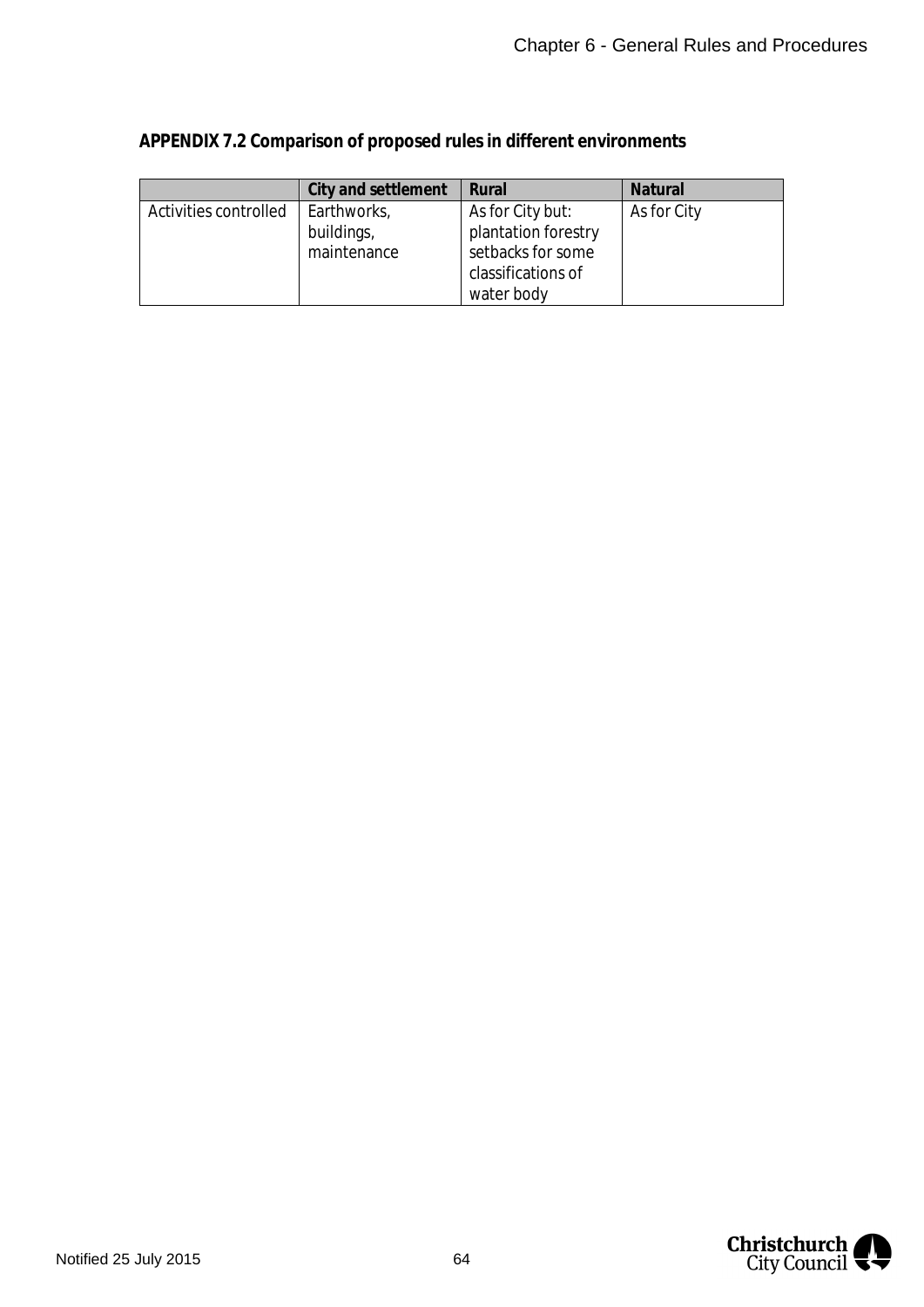## **APPENDIX 7.3 Mapping of provisions for waterway setbacks in the Regional and District Plans**

## […]

**7.3.3 Provisions for other activities in water body setbacks**

| Activity                                                           | Land and Water Regional<br>Plan (General)                                                                                                                                                                                                                                                                     | <b>LWRP</b><br>(Christchurch: | LWRP (Banks<br>Peninsula) | Operative<br>City Plan                                                                                                                                                       | Operative Banks Peninsula District<br>Plan | Proposed Replacement Plan                                                        |
|--------------------------------------------------------------------|---------------------------------------------------------------------------------------------------------------------------------------------------------------------------------------------------------------------------------------------------------------------------------------------------------------|-------------------------------|---------------------------|------------------------------------------------------------------------------------------------------------------------------------------------------------------------------|--------------------------------------------|----------------------------------------------------------------------------------|
| <b>Defences</b><br>against water<br>/ flood<br>protection<br>works | Permitted subject to<br>standards (does not<br>prevent access, not in a<br>high naturalness water<br>body or spawning site,<br>undertaken by a local<br>authority or network utility<br>operator in accordance<br>with a plan certified by the<br>CRC, works or structures<br>do not prevent fish<br>passage) | Selwyn)<br>NIL                | <b>NIL</b>                | Filling, excavation or<br>structures associated<br>with the maintenance<br>of flood protection and<br>bank erosion protection<br>works exempted from<br>setback requirements | <b>NIL</b>                                 | <b>Exempted from the District Plan</b><br>rules when having regional<br>consent. |
| Planting                                                           | Permitted subject to<br>standards (maintenance<br>access retained, not a pest<br>species, must be<br>indigenous in high<br>naturalness water bodies)                                                                                                                                                          | <b>NIL</b>                    | <b>NIL</b>                | Planting holes<br>exempted from the<br>setback requirements                                                                                                                  | <b>NIL</b>                                 | Planting holes exempted from<br>the setback requirements                         |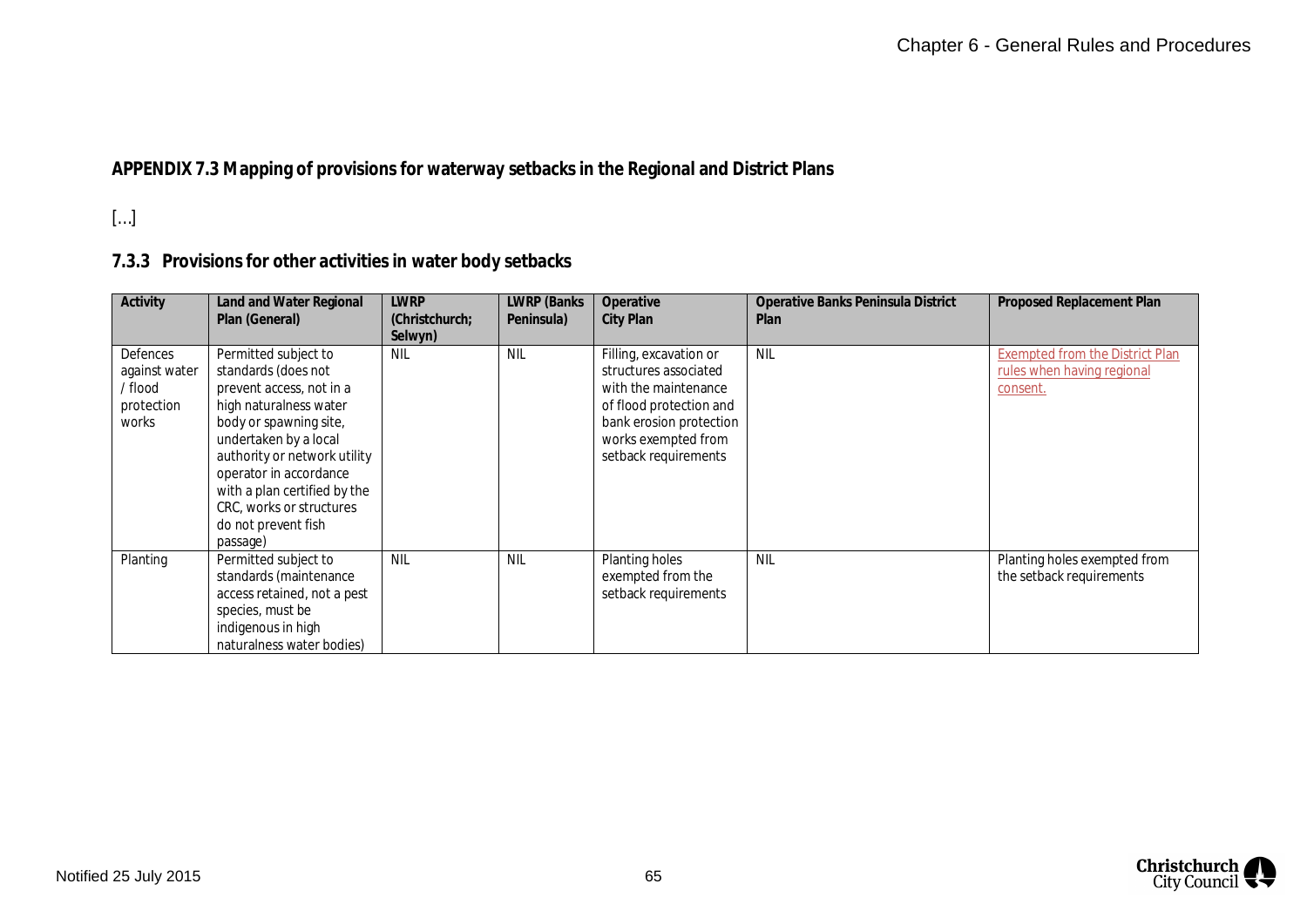| Activity                                                                                      | Land and Water Regional                                                                                                                                                                                                                                                                                                                                                                                                                                                                                                                                                                                                                   | <b>LWRP</b>                                                                                                                                                                        | LWRP (Banks | Operative                                                                                                | Operative Banks Peninsula District                                                                                                                                                                                                                                                                                                                                                                                                              | Proposed Replacement Plan                                                                                                                                                                                                             |
|-----------------------------------------------------------------------------------------------|-------------------------------------------------------------------------------------------------------------------------------------------------------------------------------------------------------------------------------------------------------------------------------------------------------------------------------------------------------------------------------------------------------------------------------------------------------------------------------------------------------------------------------------------------------------------------------------------------------------------------------------------|------------------------------------------------------------------------------------------------------------------------------------------------------------------------------------|-------------|----------------------------------------------------------------------------------------------------------|-------------------------------------------------------------------------------------------------------------------------------------------------------------------------------------------------------------------------------------------------------------------------------------------------------------------------------------------------------------------------------------------------------------------------------------------------|---------------------------------------------------------------------------------------------------------------------------------------------------------------------------------------------------------------------------------------|
|                                                                                               | Plan (General)                                                                                                                                                                                                                                                                                                                                                                                                                                                                                                                                                                                                                            | (Christchurch;                                                                                                                                                                     | Peninsula)  | City Plan                                                                                                | Plan                                                                                                                                                                                                                                                                                                                                                                                                                                            |                                                                                                                                                                                                                                       |
|                                                                                               |                                                                                                                                                                                                                                                                                                                                                                                                                                                                                                                                                                                                                                           | Selwyn)                                                                                                                                                                            |             |                                                                                                          |                                                                                                                                                                                                                                                                                                                                                                                                                                                 |                                                                                                                                                                                                                                       |
| Removing<br>vegetation                                                                        | Permitted subject to<br>standards (not vegetation<br>used for flood control or<br>bank stabilisation; not<br>indigenous species, not in a<br>spawning site); Permitted<br>within<br>10m setback from lakes,<br>rivers and wetlands in High<br>Soil Erosion Risk areas; 5m<br>setback from other lakes,<br>rivers or wetlands if less<br>than 10% of area and<br>undertaken in accordance<br>with a Farm Environment<br>Plan or the Environmental<br>Code of Practice for<br>Plantation Forestry, not<br>adjacent to a spawning<br>sites, logs and trees are not<br>dragged through or across<br>the beds of lakes, rivers or<br>wetlands. | Permitted until<br>31 December<br>2018 (subject to<br>standards) within<br>10m of a river,<br>lake or wetland if<br>for the purposes<br>of repairing<br>earthquake<br>damaged land | <b>NIL</b>  | Some zone specific<br>controls, particularly<br>rural, but not specific to<br>the water body<br>setbacks | <b>NIL</b>                                                                                                                                                                                                                                                                                                                                                                                                                                      | Maintenance of vegetation<br>adjacent to water bodies and<br>park management activities are<br>exempted.                                                                                                                              |
| Removing<br><i>indigenous</i><br>vegetation<br>and<br>significant<br>indigenous<br>vegetation | <b>Restricted discretionary</b>                                                                                                                                                                                                                                                                                                                                                                                                                                                                                                                                                                                                           | NIL                                                                                                                                                                                | NIL         | Some zone specific<br>controls, particularly<br>rural, but not specific to<br>the water body<br>setbacks | No clearance of indigenous vegetation<br>in the Conservation Reserve zone.<br>Permitted subject to standards in the<br>Lakes Zone but not within 20m of a<br>river, 50m of a wetland, 50m of Lake<br>Forsyth or 100m of Lake Ellesmere;<br>Indigenous vegetation clearance must<br>be set back 20m from lakes, wetlands,<br>creeks, streams or rivers in the:<br><b>Recreation Reserve Zone and Akaroa</b><br>Hill Slopes Zone; In Rural zones, | Vegetation clearance is managed<br>through assessment matters on<br>earthworks in setbacks,<br>provisions for Sites of Ecological<br>Significance in the Natural and<br>Cultural Heritage proposal and<br>the provisions in the LWRP. |